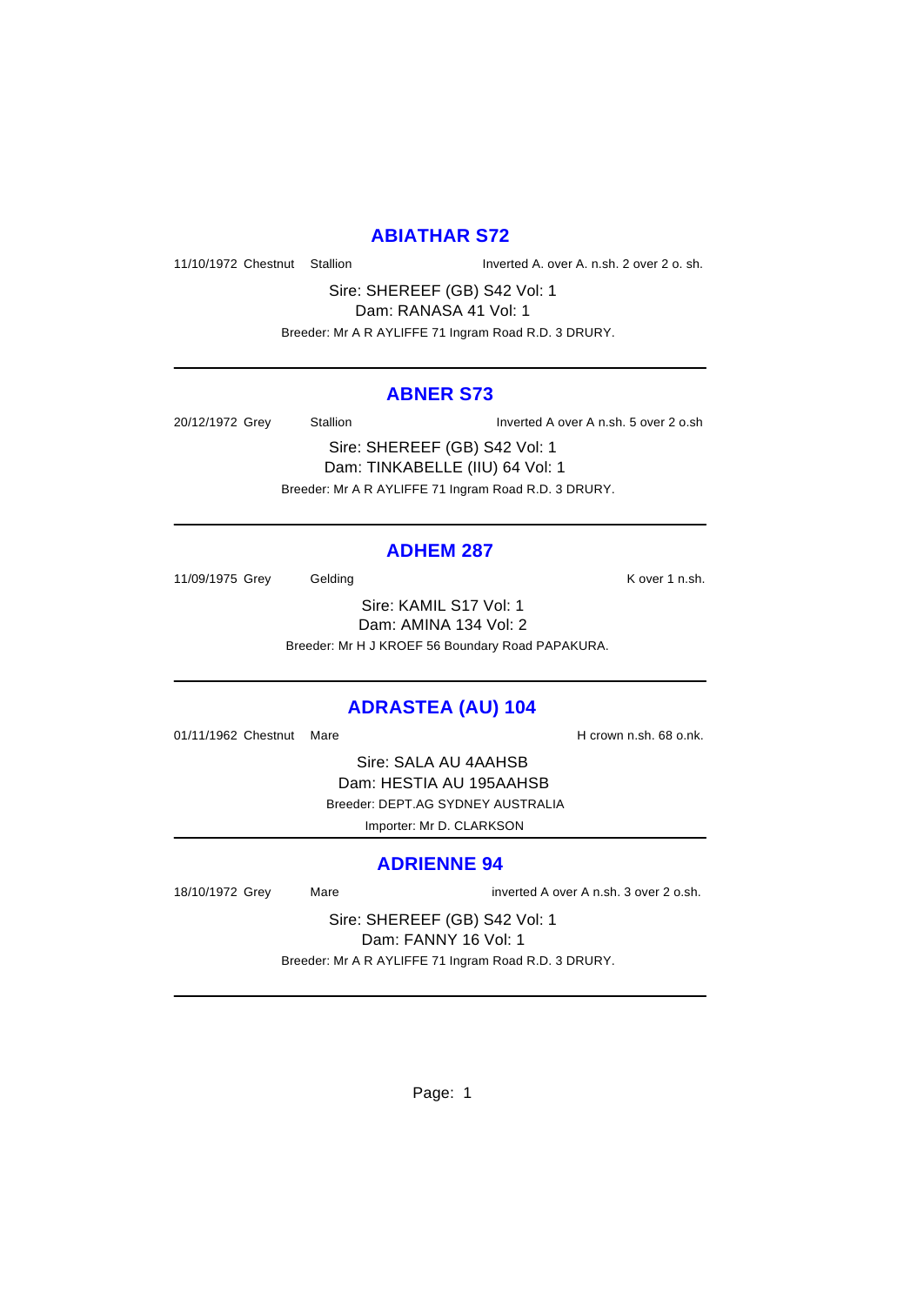#### **AHMEDABAD 234**

03/11/1972 Grey Mare

Sire: SILVER KING S43 Vol: 1 Dam: ALOMA 200 Vol: 2 Breeder: Mr R. C. MORIARTY R.D.2 Ashburton

#### **AILEEN 96**

09/02/1973 Grey Mare Inverted A over A n.sh. 6 over 2 o.sh.

Sire: SHEREEF (GB) S42 Vol: 1 Dam: TONKANOONA (GB) 65 Vol: 1 Breeder: Mr A R AYLIFFE 71 Ingram Road R.D. 3 DRURY.

# **ALARICHE 93**

15/11/1972 Grey Mare Mare Invert A. over A. n.sh. A. over 2 o.sh. Sire: SHEREEF (GB) S42 Vol: 1 Dam: CRYSTAL STAR (GB) 12 Vol: 1 Breeder: Mr A R AYLIFFE 71 Ingram Road R.D. 3 DRURY.

# **ALETHEA 95**

11/09/1972 Grey Mare Inverted A. over A. n.sh. 1 over 2 o. sh.

Sire: SHEREEF (GB) S42 Vol: 1 Dam: TINDER BOX 63 Vol: 1 Breeder: Mr A R AYLIFFE 71 Ingram Road R.D. 3 DRURY.

#### **ALOMA 200**

20/09/1966 Grey Mare TA cojoined over 3 n.sh.

Sire: EL SAALA AU 371AAHSB Dam: ADRASTEA (AU) 104 Vol: 2 Breeder: Mr D. CLARKSON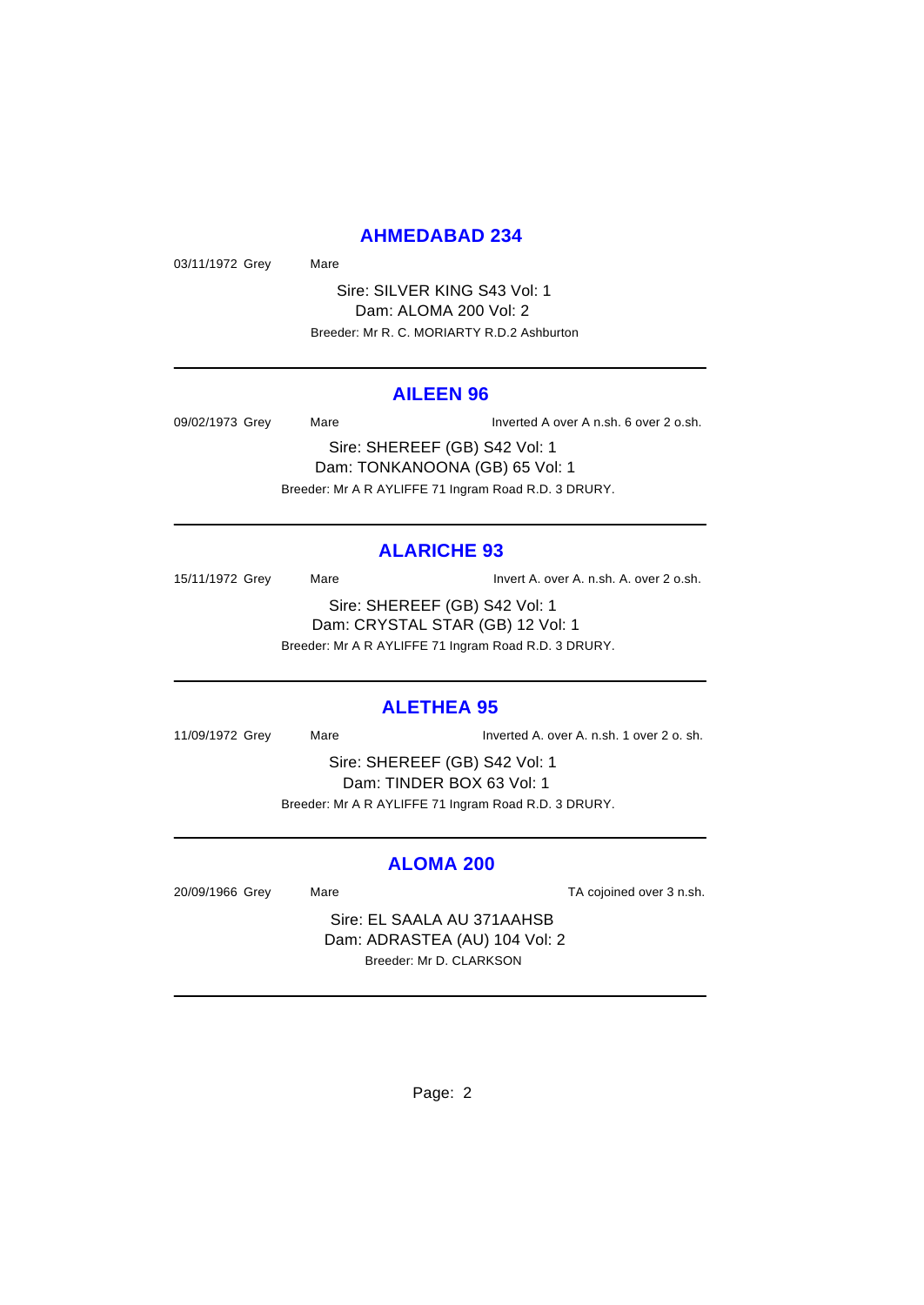# **ALPHEUS S60**

12/08/1971 Grey Stallion Stallion State State Report A over A n.sh. 1 over 1 o.sh.

Sire: SHEREEF (GB) S42 Vol: 1 Dam: SARANA (GB) 46 Vol: 1 Breeder: Mr A R AYLIFFE 71 Ingram Road R.D. 3 DRURY.

#### **AMINA 134**

11/10/1971 Grey Mare Mare NC conj. over 2 over 71 n.sh.

Sire: SURUR (AU) S157 Vol: 2 Dam: MELRIFFA (AU) 72 Vol: 2 Breeder: Mr N C NAPIER 16 Kaitawa Street Waikanae WELLINGTON.

#### **AMIR 266**

04/03/1976 Chestnut Gelding Nin C n.sh. 2 over 5 o.sh.

Sire: NGAPA KING S25 Vol: 1 Dam: KAREEBA 116 Vol: 2 Breeder: N C MEWETT PARTNERSHIP Cove Road R.D. 2 WAIPU.

# **AMORRHIA 81**

15/11/1971 Bay Mare Inverted A. over A. n.sh. 4 over 1 o.sh.

Sire: SHEREEF (GB) S42 Vol: 1 Dam: TINKABELLE (IIU) 64 Vol: 1 Breeder: Mr A R AYLIFFE 71 Ingram Road R.D. 3 DRURY.

# **ARABESQUE CRYSTAL FLAME (AU) S98**

| Stallion                                                  | L over D n.sh, 1 over 1 o.sh |  |  |
|-----------------------------------------------------------|------------------------------|--|--|
| Sire: TAFADIN AU 201AAHSB                                 |                              |  |  |
| Dam: CRYSTAL QUEEN AU 948AAHSB                            |                              |  |  |
| Breeder: Mrs. L. DOWEY AUSTRALIA.                         |                              |  |  |
| Importer: Mrs N BEVINS Barkers Rd Loburn, R.D., RANGIORA. |                              |  |  |
|                                                           |                              |  |  |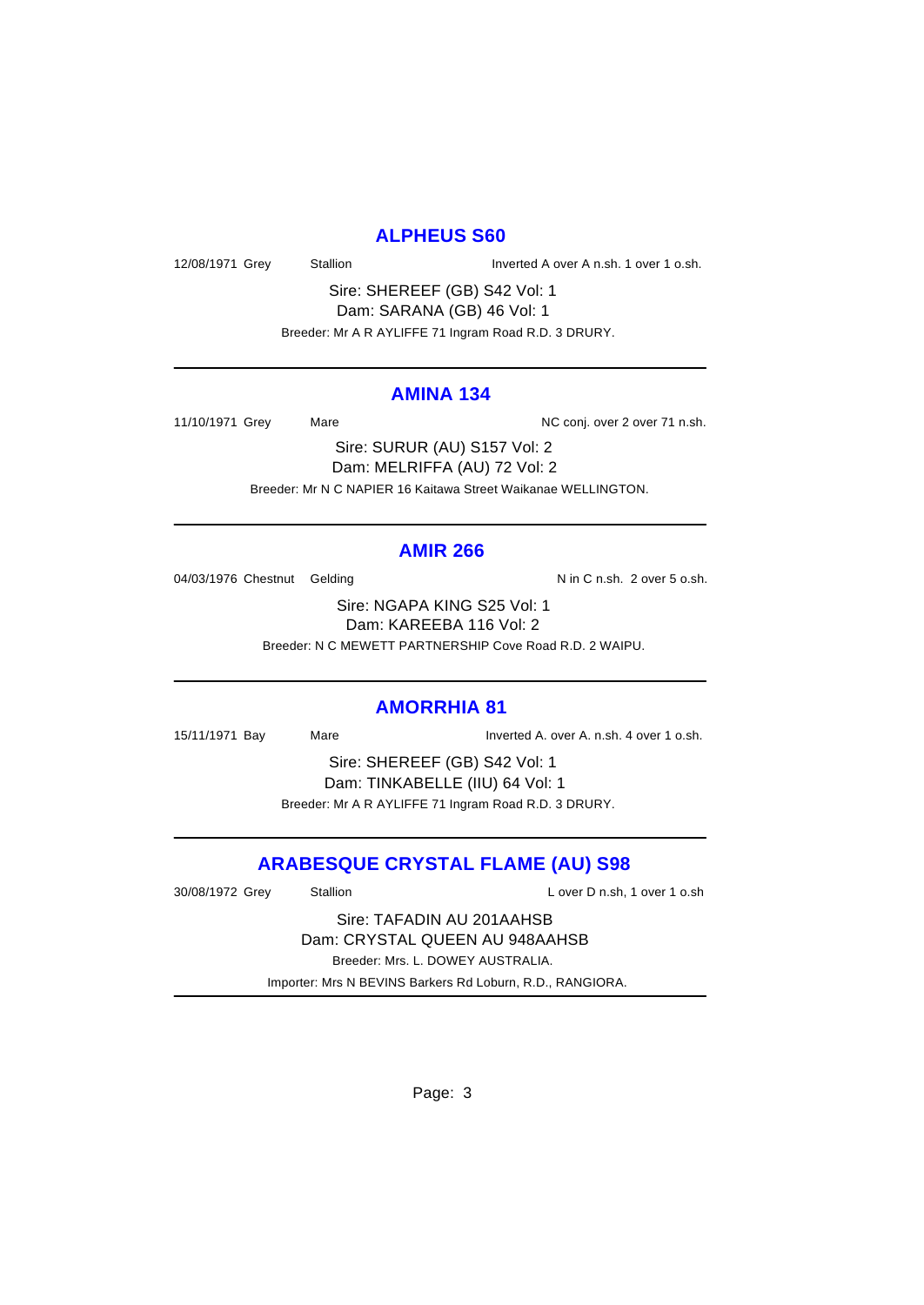# **ARABESQUE EL BEKAA (AU) S131**

13/08/1969 Grey Stallion States States and Ld bar 16 n.sh.

Sire: KASR AU 149AAHSB Dam: ELDOURA AU 70AAHSB Breeder: Mrs. L. DOWEY AUSTRALIA. Importer: Mrs R J GORDON P.O.Box 44 Manukau LEVIN.

# **ARABESQUE FELICIA (AU) 148**

| 03/09/1969 Grey | Mare                                               | Ld n.sh. 9 o.nk. |
|-----------------|----------------------------------------------------|------------------|
|                 | Sire: LYSANDER (AU) S18 Vol: 1                     |                  |
|                 | Dam: GODIVA AU 496AAHSB                            |                  |
|                 | Breeder: Mrs. L. DOWEY AUSTRALIA.                  |                  |
|                 | Importer: Mrs R J GORDON P.O.Box 44 Manukau LEVIN. |                  |

#### **ARABIAN GOLD 157**

10/09/1972 Grey Mare Sire: LYSANDER (AU) S18 Vol: 1 Dam: EL-DAF (AU) 13 Vol: 1 Breeder: Mr K BAYNE

#### **ARABIAN LASS 169**

03/08/1971 Grey Mare

Sire: LYSANDER (AU) S18 Vol: 1 Dam: EL-DAF (AU) 13 Vol: 1 Breeder: Mr K BAYNE

# **ARABIAN PARK BANDERO (AU) S59**

| 24/08/1971 Bay                                                               | <b>Stallion</b> | P reversed J reversed conj. n.sh 60 o.sh. |
|------------------------------------------------------------------------------|-----------------|-------------------------------------------|
| Sire: BANDEROL AU 309AAHSB                                                   |                 |                                           |
| Dam: SILVER ORBE AU 790AAHSB                                                 |                 |                                           |
| Breeder: Mr P J JAMES AUSTRALIA.                                             |                 |                                           |
| Importer: Mr Kevin CHOLMONDELEY SMITH 279 Airfield Road, RD 2, PAPAKURA 2582 |                 |                                           |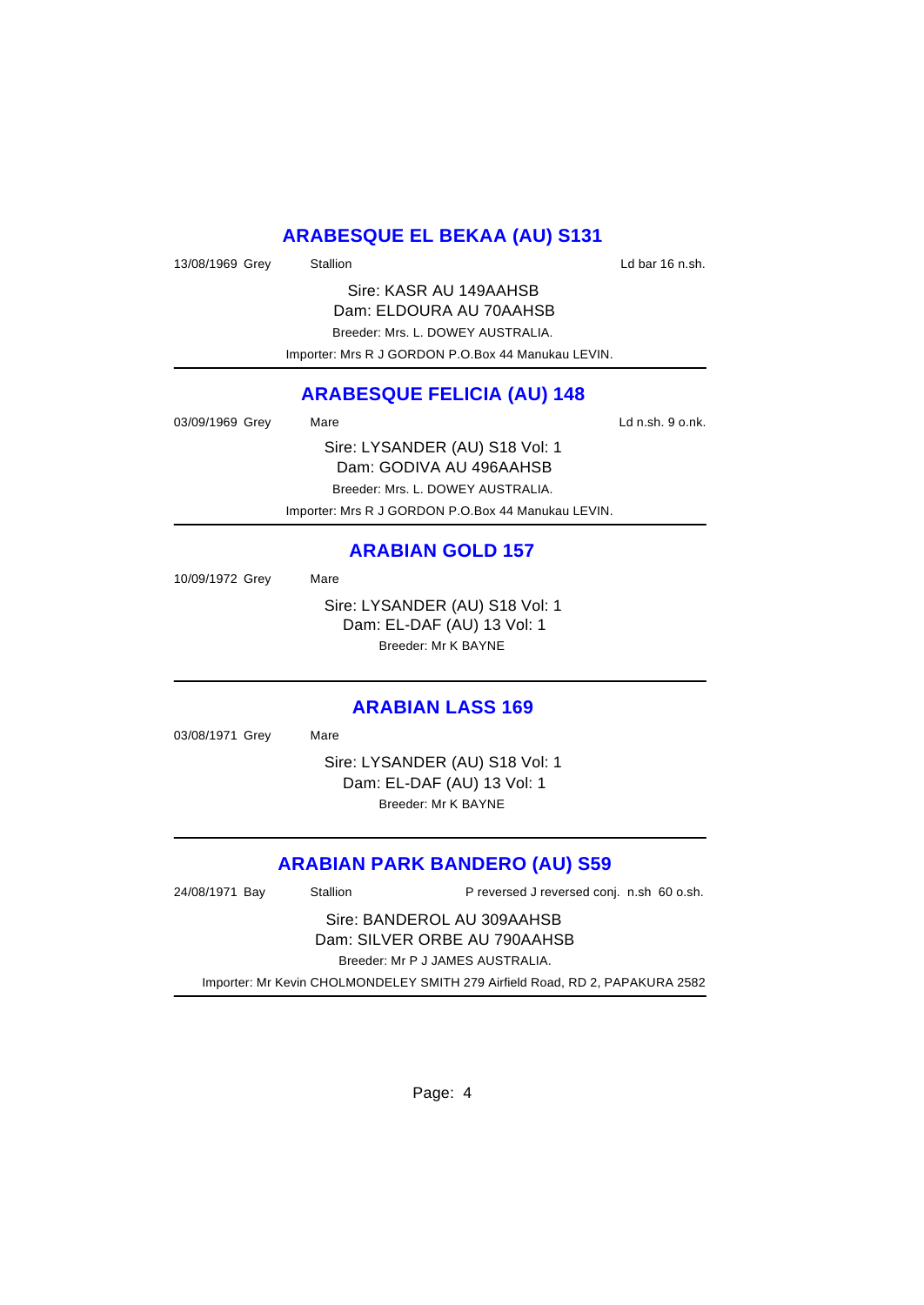# **ARABIAN PARK BAY BAND (AU) S88**

| 02/10/1970 Bay | Stallion | P reversed J reversed conj over 54 n.sh. |  |
|----------------|----------|------------------------------------------|--|
|                |          |                                          |  |

Sire: BANDEROL AU 309AAHSB Dam: FLOURISH AU 463AAHSB

Breeder: Mr P J JAMES AUSTRALIA.

Importer: Mr C Struan DUNCAN 31C Mear Road, RD 4, TAUMARUNUI 3994

# **ARABIAN PARK MAJESTIC (AU) S77**

| 02/10/1970 Bay | Stallion | P reversed J reversed conj. over 54 n.sh. |
|----------------|----------|-------------------------------------------|

Sire: BANDEROL AU 309AAHSB Dam: FIRE TRIX AU 452AAHSB

Breeder: Mr P J JAMES AUSTRALIA.

Importer: Mr C M MONCKTON 14 Liston Avenue TAUPO.

# **ARABIAN PARK VANDHY (AU) 100**

15/09/1970 Chestnut Mare Dot over P reversed J reversed conj over 47 n.sh.

Sire: IVAN AU 548AAHSB

Dam: SINDHY AU 483AAHSB

Breeder: Mr P J JAMES AUSTRALIA.

Importer: Mr C M MONCKTON 14 Liston Avenue TAUPO.

# **ARALEIGH ANNABELL 181**

29/09/1974 Grey Mare Mare AA conj over 29 n.sh.

Sire: KAMIL S17 Vol: 1 Dam: ARALEIGH TINKERBELL 8 Vol: 1 Breeder: Mr R M GUBB 188 Racecourse Road, RD 1, CAMBRIDGE 3493

# **ARALEIGH AQUALINA 85**

10/09/1972 Grey Mare Mare AA conj over 16 n.sh.

Sire: AQIL (AU) S5 Vol: 1 Dam: ARALEIGH KALINA 4 Vol: 1 Breeder: Mr R M GUBB 188 Racecourse Road, RD 1, CAMBRIDGE 3493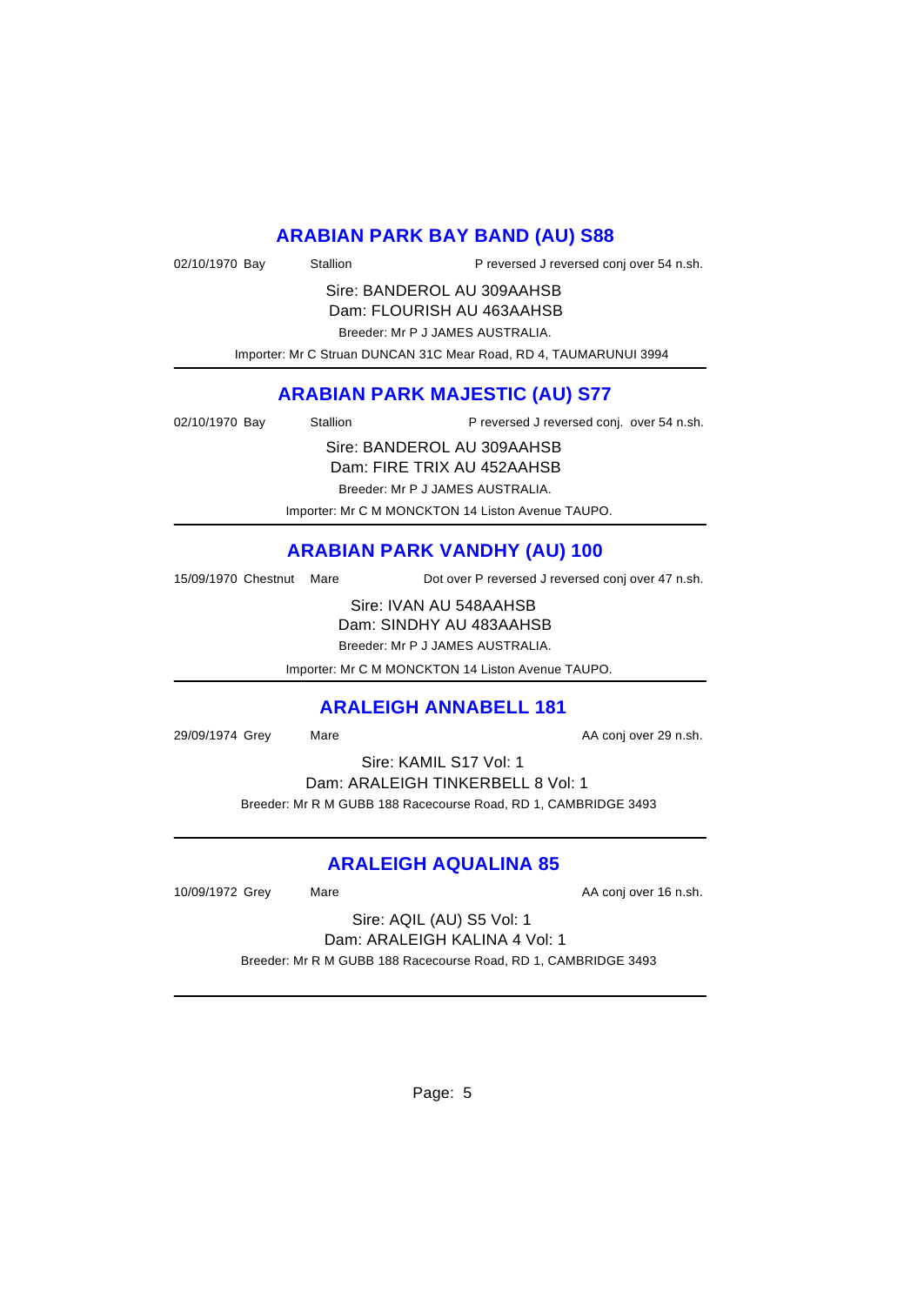# **ARALEIGH AUGUSTUS 233**

10/10/1973 Chestnut Gelding and and the AA conj over 25 n.sh.

Sire: CLAUDIUS (AU) S9 Vol: 1 Dam: ARALEIGH MYRA 7 Vol: 1 Breeder: Mr R M GUBB 188 Racecourse Road, RD 1, CAMBRIDGE 3493

#### **ARALEIGH BANDERA 313**

29/09/1975 Bay Mare Mare AA conj over 35 n.sh.

Sire: ARABIAN PARK BANDERO (AU) S59 Vol: 2 Dam: ARALEIGH MYRA 7 Vol: 1 Breeder: Mr R M GUBB 188 Racecourse Road, RD 1, CAMBRIDGE 3493

# **ARALEIGH BANYAN 312**

18/09/1975 Grey Gelding Case Conj. over 33 n.sh.

Sire: ARABIAN PARK BANDERO (AU) S59 Vol: 2 Dam: TASMIN 62 Vol: 1

Breeder: Mr R M GUBB 188 Racecourse Road, RD 1, CAMBRIDGE 3493

#### **ARALEIGH CAVALERO 182**

13/10/1974 Chestnut Gelding and AA conj. over 31 n.sh.

Sire: ARABIAN PARK BANDERO (AU) S59 Vol: 2 Dam: ARALEIGH KRISTINA 6 Vol: 1 Breeder: Mr R M GUBB 188 Racecourse Road, RD 1, CAMBRIDGE 3493

# **ARALEIGH CLAUDETTE 183**

18/10/1974 Grey Mare Mare AA conj over 32 n.sh.

Sire: CLAUDIUS (AU) S9 Vol: 1 Dam: ARALEIGH KAMIN 5 Vol: 1 Breeder: Mr R M GUBB 188 Racecourse Road, RD 1, CAMBRIDGE 3493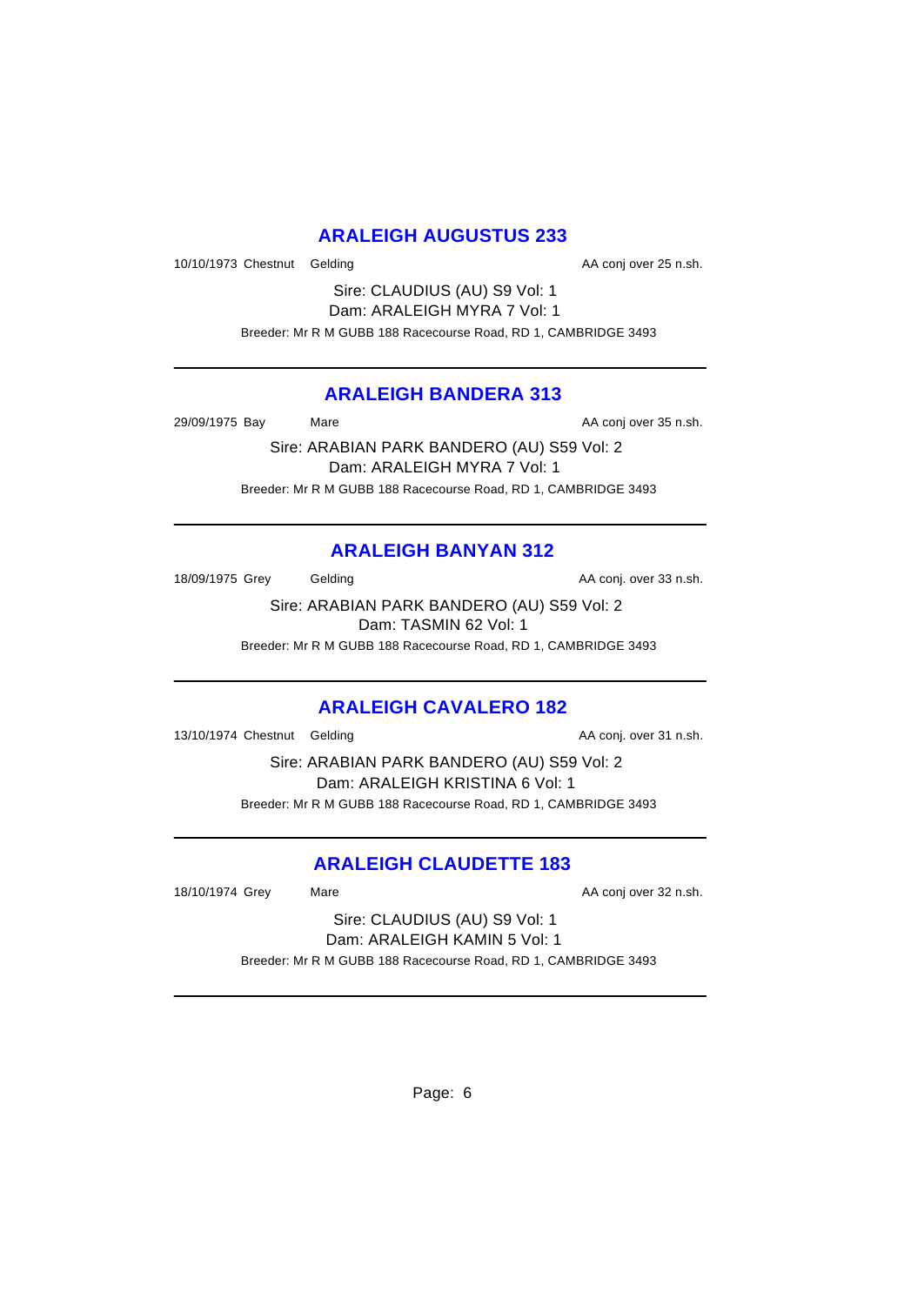## **ARALEIGH CLAUDIE S100**

26/08/1973 Grey Gelding Case Conjover 22 n.sh.

Sire: CLAUDIUS (AU) S9 Vol: 1 Dam: ARALEIGH KAMIN 5 Vol: 1 Breeder: Mr R M GUBB 188 Racecourse Road, RD 1, CAMBRIDGE 3493

## **ARALEIGH DESERT DUST S65**

01/11/1972 Grey Stallion Stallion State AA conj. over 19 n.sh.

Sire: KAMIL S17 Vol: 1 Dam: TASMIN 62 Vol: 1 Breeder: Mr R M GUBB 188 Racecourse Road, RD 1, CAMBRIDGE 3493

# **ARALEIGH DESERT PRYDE S64**

23/11/1971 Grey Stallion Stallion AA conj over 14 n.sh.

Sire: KAMIL S17 Vol: 1 Dam: TASMIN 62 Vol: 1

Breeder: Mr R M GUBB 188 Racecourse Road, RD 1, CAMBRIDGE 3493

# **ARALEIGH GREY CARLOS 315**

14/10/1975 Grey Gelding Case Conj. over 36 n.sh.

Sire: GREY SWIRL (AU) S14 Vol: 1 Dam: ARALEIGH KAMIN 5 Vol: 1 Breeder: Mr R M GUBB 188 Racecourse Road, RD 1, CAMBRIDGE 3493

# **ARALEIGH HABERO 184**

06/10/1974 Grey Mare Mare AA conj over 30 n.sh.

Sire: ARABIAN PARK BANDERO (AU) S59 Vol: 2 Dam: HABIBA 23 Vol: 1 Breeder: Mr R M GUBB 188 Racecourse Road, RD 1, CAMBRIDGE 3493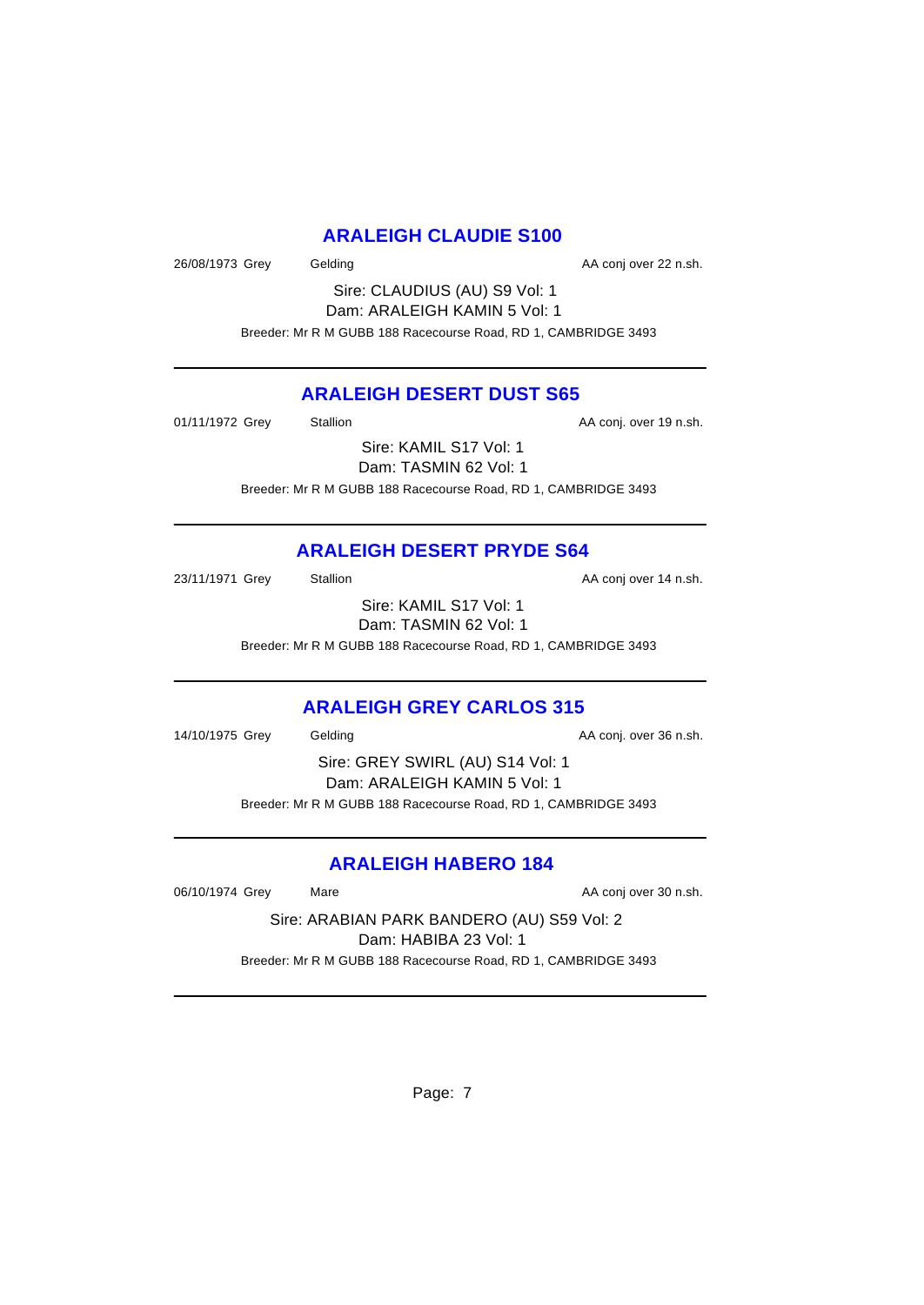# **ARALEIGH HEIDI 82**

30/08/1971 Grey Mare Mare AA conj over 13 n.sh.

Sire: CLAUDIUS (AU) S9 Vol: 1 Dam: HABIBA 23 Vol: 1 Breeder: Mr R M GUBB 188 Racecourse Road, RD 1, CAMBRIDGE 3493

# **ARALEIGH HILLARY 121**

04/10/1973 Grey Mare Mare AA conj over 24 n.sh.

Sire: CLAUDIUS (AU) S9 Vol: 1 Dam: HABIBA 23 Vol: 1 Breeder: Mr R M GUBB 188 Racecourse Road, RD 1, CAMBRIDGE 3493

# **ARALEIGH JULINA 122**

26/09/1973 Grey Mare Mare AA conj over 23 n.sh.

Sire: AQIL (AU) S5 Vol: 1 Dam: ARALEIGH KALINA 4 Vol: 1 Breeder: Mr R M GUBB 188 Racecourse Road, RD 1, CAMBRIDGE 3493

# **ARALEIGH JULIUS S154**

20/11/1971 Grey Gelding Case Conjover 15 n.sh.

Sire: CLAUDIUS (AU) S9 Vol: 1 Dam: ARALEIGH MYRA 7 Vol: 1 Breeder: Mr R M GUBB 188 Racecourse Road, RD 1, CAMBRIDGE 3493

# **ARALEIGH KRIS 86**

04/11/1972 Grey Mare Mare AA conj over 21 n.sh.

Sire: KAMIL S17 Vol: 1 Dam: ARALEIGH KRISTINA 6 Vol: 1 Breeder: Mr R M GUBB 188 Racecourse Road, RD 1, CAMBRIDGE 3493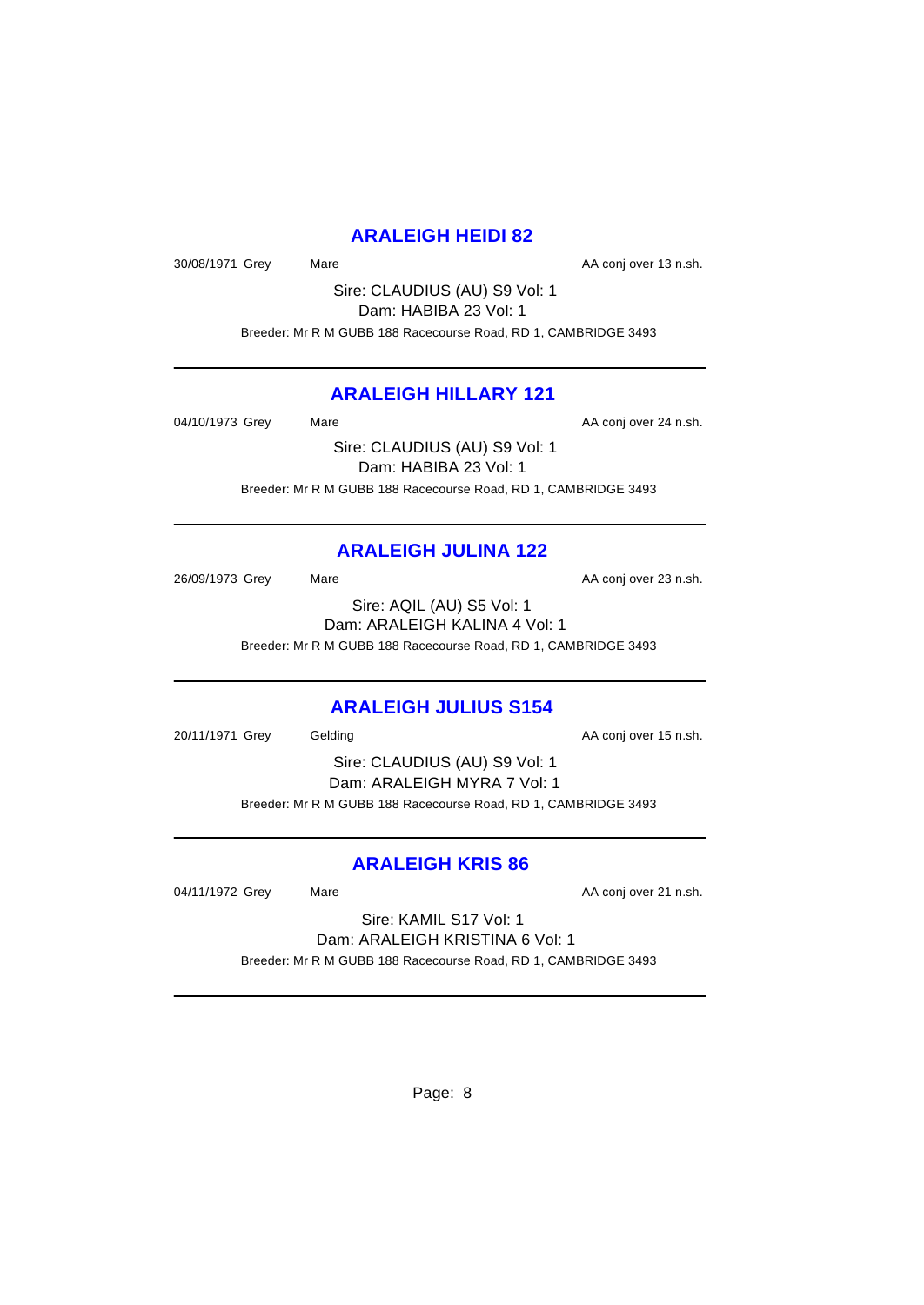# **ARALEIGH KRISTO 311**

25/09/1975 Grey Mare Mare AA conj over 34 n.sh.

Sire: ARABIAN PARK BANDERO (AU) S59 Vol: 2 Dam: ARALEIGH KRISTINA 6 Vol: 1 Breeder: Mr R M GUBB 188 Racecourse Road, RD 1, CAMBRIDGE 3493

## **ARALEIGH MARCUS 243**

31/10/1972 Grey Gelding Gelding AA conj. over 18 n.sh.

Sire: CLAUDIUS (AU) S9 Vol: 1 Dam: ARALEIGH MYRA 7 Vol: 1 Breeder: Mr R M GUBB 188 Racecourse Road, RD 1, CAMBRIDGE 3493

# **ARALEIGH MOYRA 179**

17/09/1974 Bay Mare Mare AA conj over 27 n.sh.

Sire: ARABIAN PARK BANDERO (AU) S59 Vol: 2 Dam: ARALEIGH MYRA 7 Vol: 1 Breeder: Mr R M GUBB 188 Racecourse Road, RD 1, CAMBRIDGE 3493

# **ARALEIGH SUE 83**

01/11/1972 Grey Mare Mare AA conj over 20 n.sh.

Sire: SANTARABIA SHAMMAR (AU) S40 Vol: 1 Dam: HABIBA 23 Vol: 1 Breeder: Mr R M GUBB 188 Racecourse Road, RD 1, CAMBRIDGE 3493

# **ARALEIGH SWIRLINA 314**

18/10/1975 Chestnut Mare **AA conj over 37 n.sh.** AA conj over 37 n.sh.

Sire: GREY SWIRL (AU) S14 Vol: 1 Dam: ARALEIGH KALINA 4 Vol: 1 Breeder: Mr R M GUBB 188 Racecourse Road, RD 1, CAMBRIDGE 3493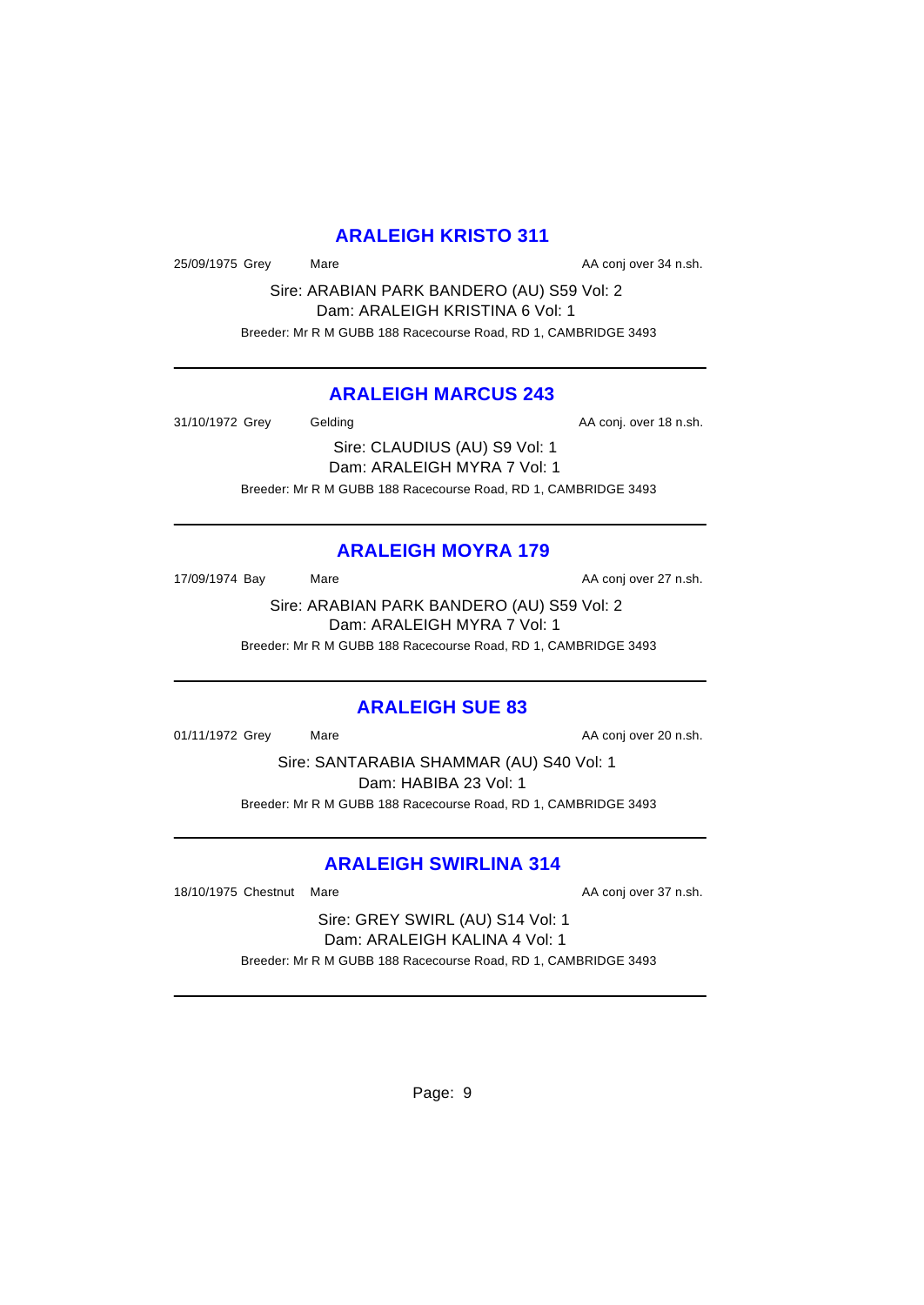#### **ARALEIGH TASZERO 180**

23/09/1974 Grey Gelding Case Conj. over 28 n.sh.

Sire: ARABIAN PARK BANDERO (AU) S59 Vol: 2 Dam: TASMIN 62 Vol: 1

Breeder: Mr R M GUBB 188 Racecourse Road, RD 1, CAMBRIDGE 3493

## **ARALEIGH TINA 123**

02/11/1973 Grey Mare Mare AA conj over 26 n.sh.

Sire: KAMIL S17 Vol: 1 Dam: ARALEIGH KRISTINA 6 Vol: 1 Breeder: Mr R M GUBB 188 Racecourse Road, RD 1, CAMBRIDGE 3493

# **ARALEIGH TINKLE 84**

28/09/1972 Grey Mare Mare AA conj over 17 n.sh.

Sire: KAMIL S17 Vol: 1 Dam: ARALEIGH TINKERBELL 8 Vol: 1 Breeder: Mr R M GUBB 188 Racecourse Road, RD 1, CAMBRIDGE 3493

#### **ARAMIS 202**

04/11/1974 Grey Gelding Construction and AR conj. n.sh. 1 over 4 o.sh.

Sire: KAMIL S17 Vol: 1 Dam: ARALEIGH JUDITH 3 Vol: 1 Breeder: Mrs Alison B STEWARD Waikare Road, RD 3, KAWAKAWA 0283

# **ARMENIA (GB) 140**

01/08/1972 Bay Mare National Market Market Market Market Market Market Market Market Market Market Market Market M

Sire: SILVER RAIN GB V11S3 Dam: AILSA GB V11M2 Breeder: W.J.& N.C. BLACKHOUSE England Importer: Mrs Helena M PATCHETT-CARTER Grafton, RD 14, RAKAIA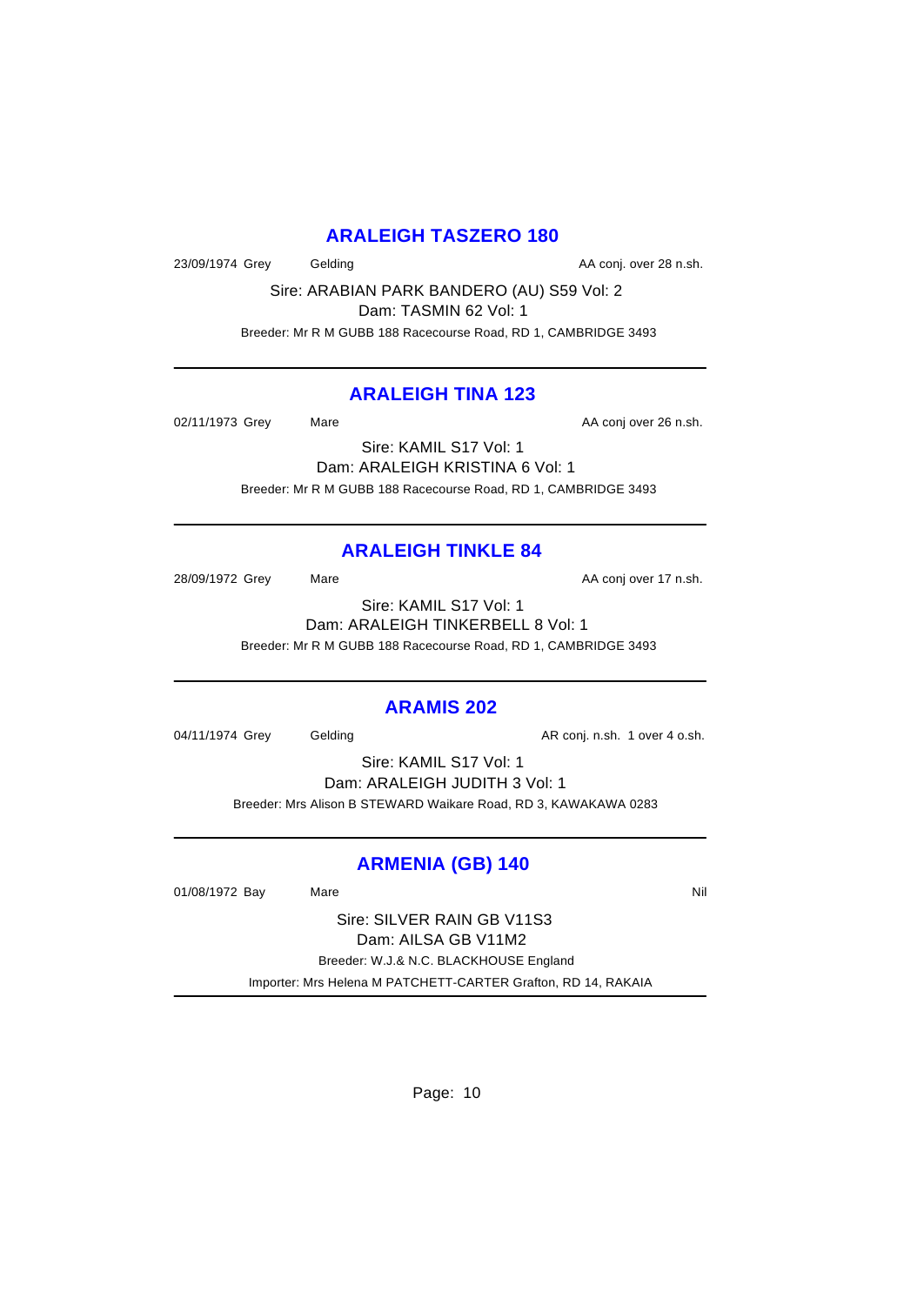#### **ATHALIAH 176**

30/10/1970 Chestnut Mare Nil and Solid Mare Nil and Solid Mare Nil and Solid Mare Nil and Solid Mare Nil and Solid Mare Nil and Solid Mare Nil and Solid Mare Nil and Solid Mare Nil and Solid Mare Nil and Solid Mare Nil and

Sire: OTHELLO (AU) 221 Vol: 2 Dam: NADINE 125 Vol: 2 Breeder: Mr. R SHAW Box 4127 Marewei Napier

#### **ATHOS (IIU) S132**

22/10/1971 Chestnut Stallion RG n.sh. 1 over 71 o.nk

Sire: CYRASA (GB) 1281 Vol: 5 Dam: RAMAH (AU) 147 Vol: 2 Breeder: Mrs R J GORDON P.O.Box 44 Manukau LEVIN.

#### **AUTUMN ROSE 163**

20/12/1972 Chestnut Mare Nil

Sire: LYSANDER (AU) S18 Vol: 1 Dam: SILVER SAALA 52 Vol: 1 Breeder: Mrs N BEVINS Barkers Rd Loburn, R.D., RANGIORA.

#### **BAALBERITH S91**

04/01/1974 Grey Stallion Inverted A over A n.sh. 3 over 3 o.sh.

Sire: SHEREEF (GB) S42 Vol: 1 Dam: TINKABELLE (IIU) 64 Vol: 1 Breeder: Mr A R AYLIFFE 71 Ingram Road R.D. 3 DRURY.

#### **BACLARET 80**

16/09/1971 Chestnut Mare Inverted A over A n.sh. 2 over 1 o.sh.

Sire: SHEREEF (GB) S42 Vol: 1 Dam: TINDER BOX 63 Vol: 1 Breeder: Mr A R AYLIFFE 71 Ingram Road R.D. 3 DRURY.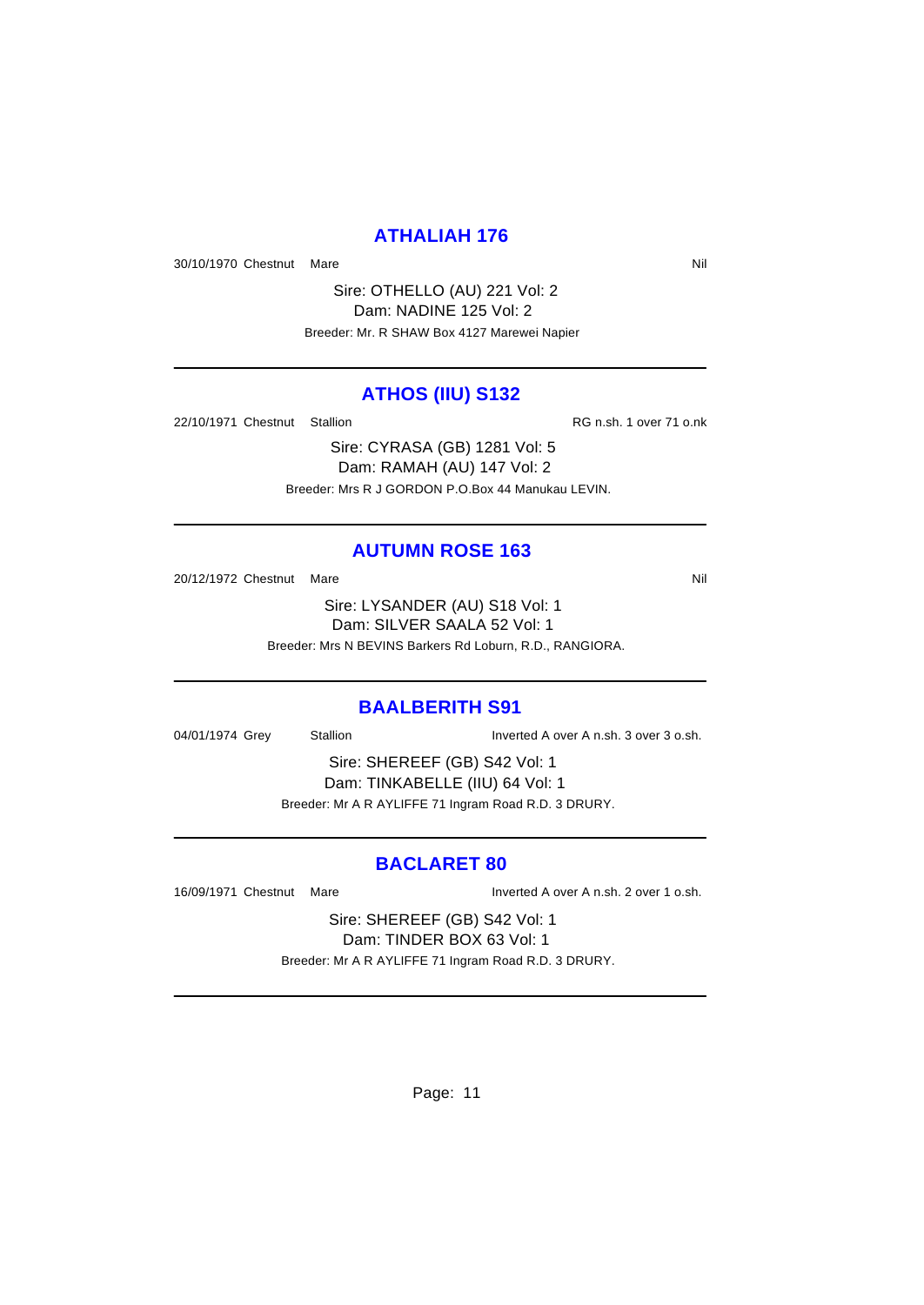## **BAHREENA 162**

17/12/1973 Chestnut Mare CB n.sh. 5 over 3 o.sh.

Sire: SANTARABIA BAHRAN (AU) S78 Vol: 2 Dam: SILVER FERN 49 Vol: 1 Breeder: Mr C R BENNETT P.O. Box 64 WAIPUKURAU.

#### **BAHREIN 207**

03/09/1974 Bay Stallion Stallion N in C n.sh. 1 over 4 o.sh.

Sire: SANTARABIA BAHRAN (AU) S78 Vol: 2 Dam: RIFFALETTA 77 Vol: 2 Breeder: Mrs Gabrielle J DEUSS 462 Paekakariki Hill Rd, RD 1, PORIRUA 5381

# **BANDAAH 201**

04/10/1974 Grey Gelding

Sire: ARABIAN PARK BANDERO (AU) S59 Vol: 2 Dam: SUUMAH (IIU) 61 Vol: 1 Breeder: Mrs Suzanne W SPRATT Maketu Road R.D. 9 TE PUKE.

#### **BANELL KING 188**

07/11/1974 Bay Stallion Stallion Stallion State State State State State State State State State State State St

Sire: ARABIAN PARK BANDERO (AU) S59 Vol: 2 Dam: MISS MICHELLE 187 Vol: 2 Breeder: Mr M. C. FLINTOFF 147 Main Rd. Nth Kamo Whangarei

# **BARBARA 114**

24/11/1973 Grey Mare Inverted A over A n.sh. 2 over 3 o.sh.

Sire: SHEREEF (GB) S42 Vol: 1 Dam: FANNY 16 Vol: 1 Breeder: Mr A R AYLIFFE 71 Ingram Road R.D. 3 DRURY.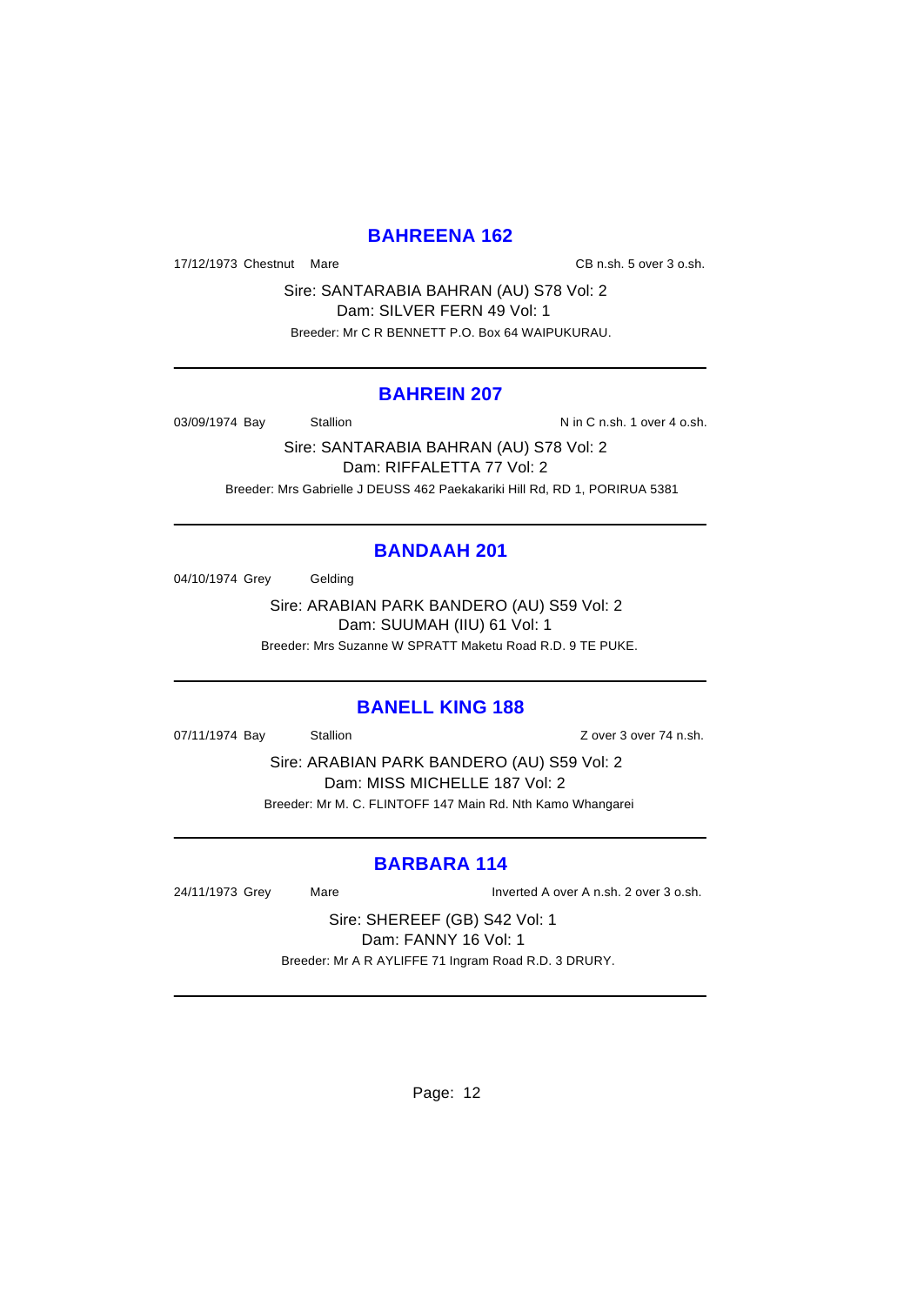#### **BARUCH S63**

04/10/1971 Grey Stallion Inverted A over A n.sh. 3 over 1 o.sh.

Sire: SHEREEF (GB) S42 Vol: 1 Dam: FANNY 16 Vol: 1

Breeder: Mr A R AYLIFFE 71 Ingram Road R.D. 3 DRURY.

#### **BASHA SELIM 196**

22/11/1972 Chestnut Stallion **RG n.sh. 72** 

Sire: ARABESQUE EL BEKAA (AU) S131 Vol: 2 Dam: RAMAH (AU) 147 Vol: 2 Breeder: Mrs R J GORDON P.O.Box 44 Manukau LEVIN.

#### **BASIL S161**

06/05/1974 Grey Gelding Inverted A over A n.sh. 1 over 4 o.sh

Sire: SHEREEF (GB) S42 Vol: 1 Dam: TINDER BOX 63 Vol: 1 Breeder: Mr A R AYLIFFE 71 Ingram Road R.D. 3 DRURY.

# **BENJAMIN 211**

09/10/1974 Grey Gelding Cover K n.sh.

Sire: KAMIL S17 Vol: 1 Dam: WINDERMERE PHILAMENA 136 Vol: 2 Breeder: Mr H J KROEF 56 Boundary Road PAPAKURA.

#### **BINET EL RIH 288**

28/01/1973 Chestnut Mare T n.sh. 1 over 72 o.sh.

Sire: KAMIL S17 Vol: 1 Dam: SUKAYET 56 Vol: 1 Breeder: Dr S L TONKIN 27 Eastbourne Road Remuera AUCKLAND.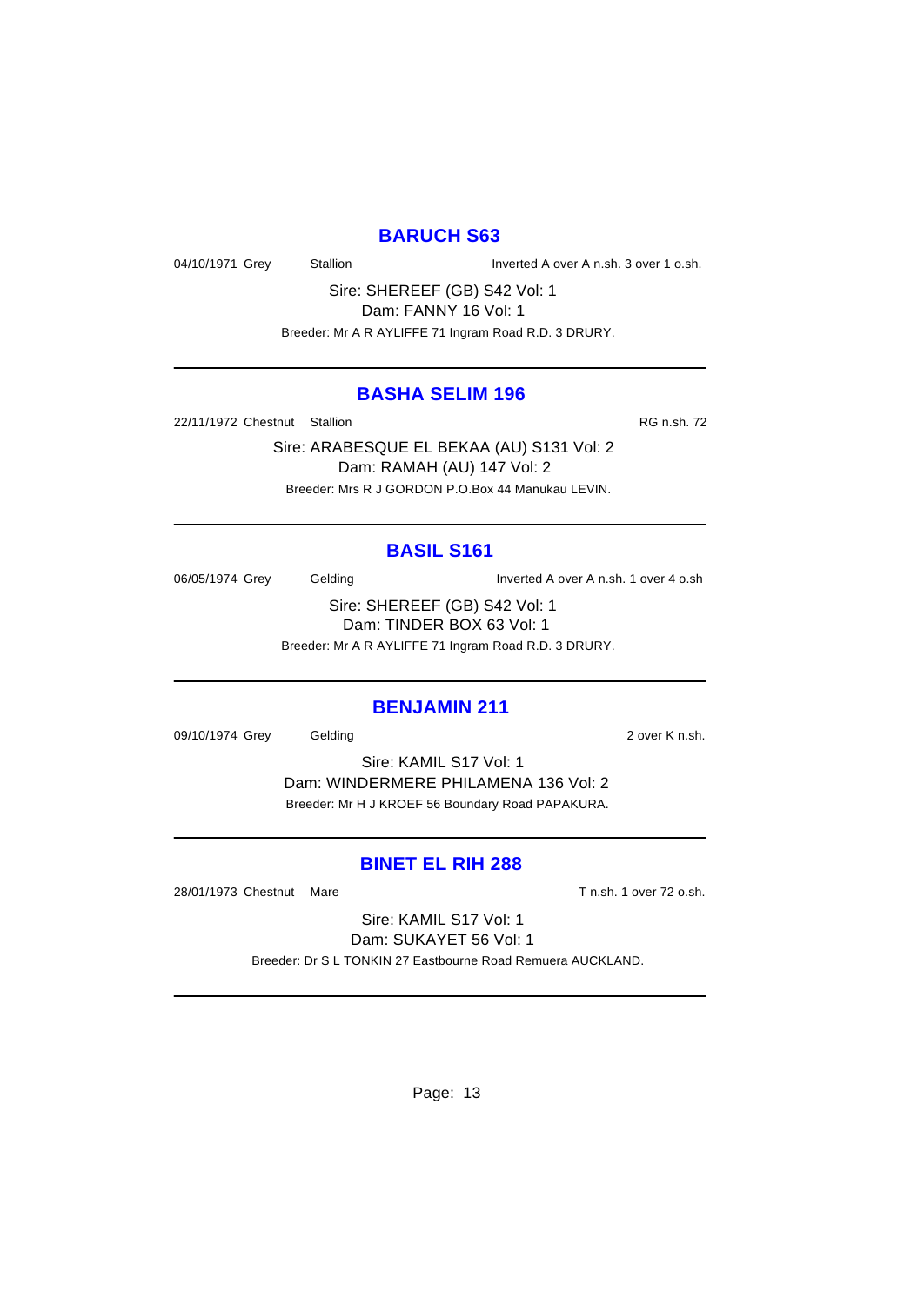#### **BINET EL YAWM 278**

19/09/1975 Chestnut Mare T 75 over 1 n.sh.

Sire: KAMIL S17 Vol: 1 Dam: SUKAYET 56 Vol: 1 Breeder: Dr S L TONKIN 27 Eastbourne Road Remuera AUCKLAND.

#### **BINT EL SAHER 142**

30/09/1973 Grey Mare M over V n.sh 1 over 73 o.sh.

Sire: TOUCH OF MAGIC (AU) S103 Vol: 2 Dam: NERISSA 32 Vol: 1 Breeder: Mrs N T CONNELLY 25 Lydbrook Place Otumoetai TAURANGA.

#### **BINT NASSABA 110**

15/12/1970 Chestnut Mare

Sire: NASSABA S128 Vol: 2 Dam: BRIGHT DAY (AU) 101 Vol: 2 Breeder: Mrs M FEAVER

#### **BRAESIDE MALACHI 305**

08/11/1975 Grey Gelding BS over bar n.sh. 5 over 75 o.sh.

Sire: TOUCH OF MAGIC (AU) S103 Vol: 2 Dam: ARALEIGH KRIS 86 Vol: 2 Breeder: Mrs B J SMITH Wendon Valley R.D. 3 GORE.

# **BRIGHT DAY (AU) 101**

04/08/1967 Chestnut Mare Mare Messenger MF conj n.sh. 284 o.nk.

Sire: SINDH GB 180AAHSB Dam: BRILLIANT AU 66AAHSB Breeder: Mrs A.D.D. MACLEAN AUSTRALIA Importer: Mrs Gabrielle J DEUSS 462 Paekakariki Hill Rd, RD 1, PORIRUA 5381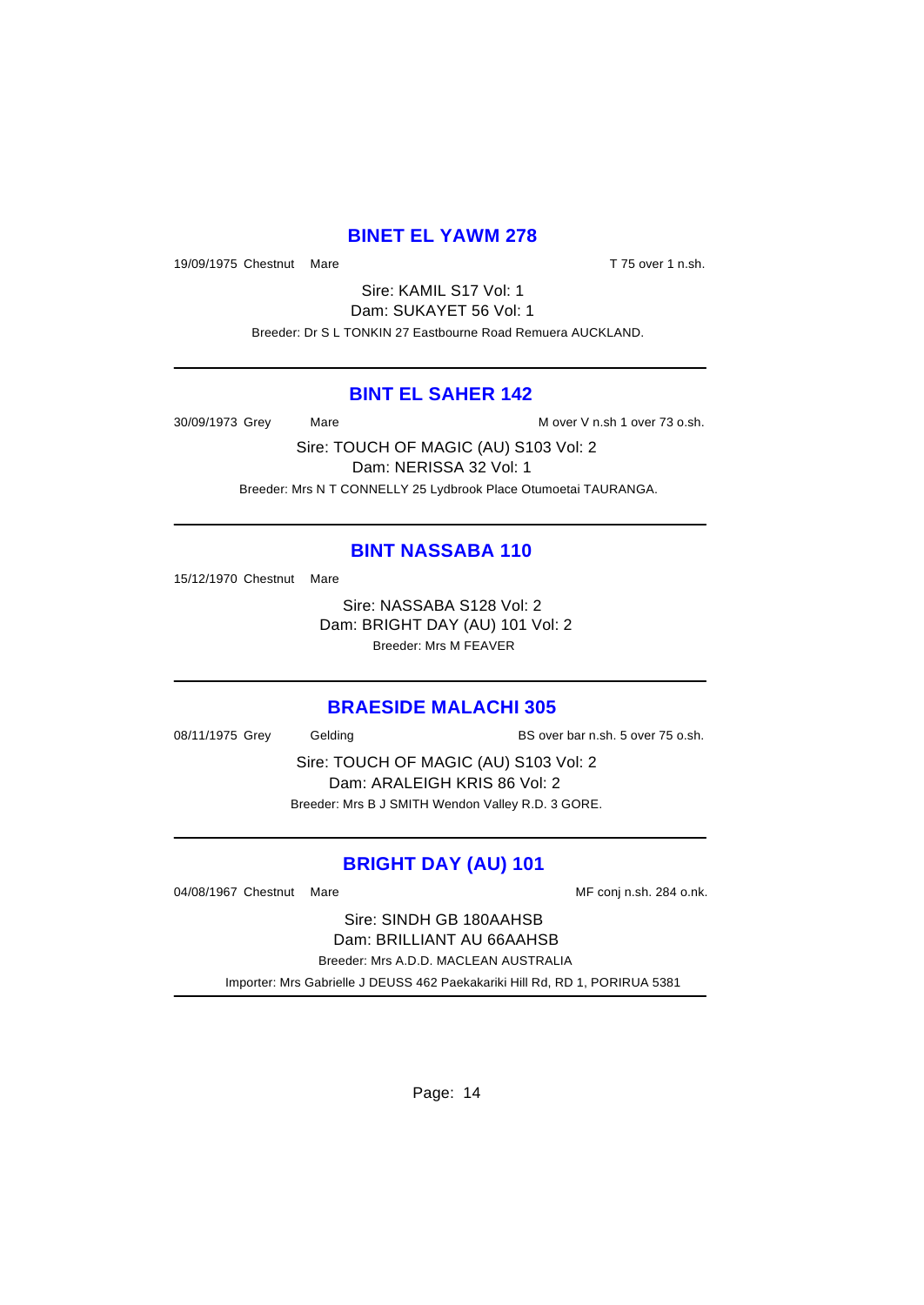#### **BUDDIE S138**

01/12/1973 Chestnut Stallion **H** n.sh. 6 over 73 o.sh

Sire: JABAL S16 Vol: 1 Dam: SILVER MAID 51 Vol: 1 Breeder: Mr L.M. MARSHALL

#### **CAIRO S96**

09/11/1967 Chestnut Stallion Nil and State of the Nil and State of Nil and State of Nil and State of Nil and St

Sire: SAHARA S76 Vol: 2

Dam: NURMANA (GB) 37 Vol: 1 Breeder: Mrs N BEVINS Barkers Rd Loburn, R.D., RANGIORA.

#### **CAITHNESS CONNOISSEUR 236**

11/10/1975 Chestnut Stallion C n.sh. 1 over 75 o.sh

Sire: GLENDALE SIRROCCO S94 Vol: 2 Dam: LETOKE (AU) 71 Vol: 2 Breeder: Mrs Patricia A GRIGG c/- Mrs A Read Bells Road RD4 ASHBURTON

#### **CAITHNESS COPPELIA 118**

07/12/1973 Grey Mare Mare C n.sh 2 over 73 o.sh.

Sire: GLENDALE SIRROCCO S94 Vol: 2 Dam: LETOKE (AU) 71 Vol: 2 Breeder: Mrs Patricia A GRIGG c/- Mrs A Read Bells Road RD4 ASHBURTON

#### **CAITHNESS MAESTRO (IIU) S55**

31/08/1969 Grey Stallion Stallion Stallion State State State State State State State State State State State State State State State State State State State State State State State State State State State State State State

Sire: SILVERSHADE AU 307AAHSB Dam: LETOKE (AU) 71 Vol: 2 Breeder: Mrs Patricia A GRIGG c/- Mrs A Read Bells Road RD4 ASHBURTON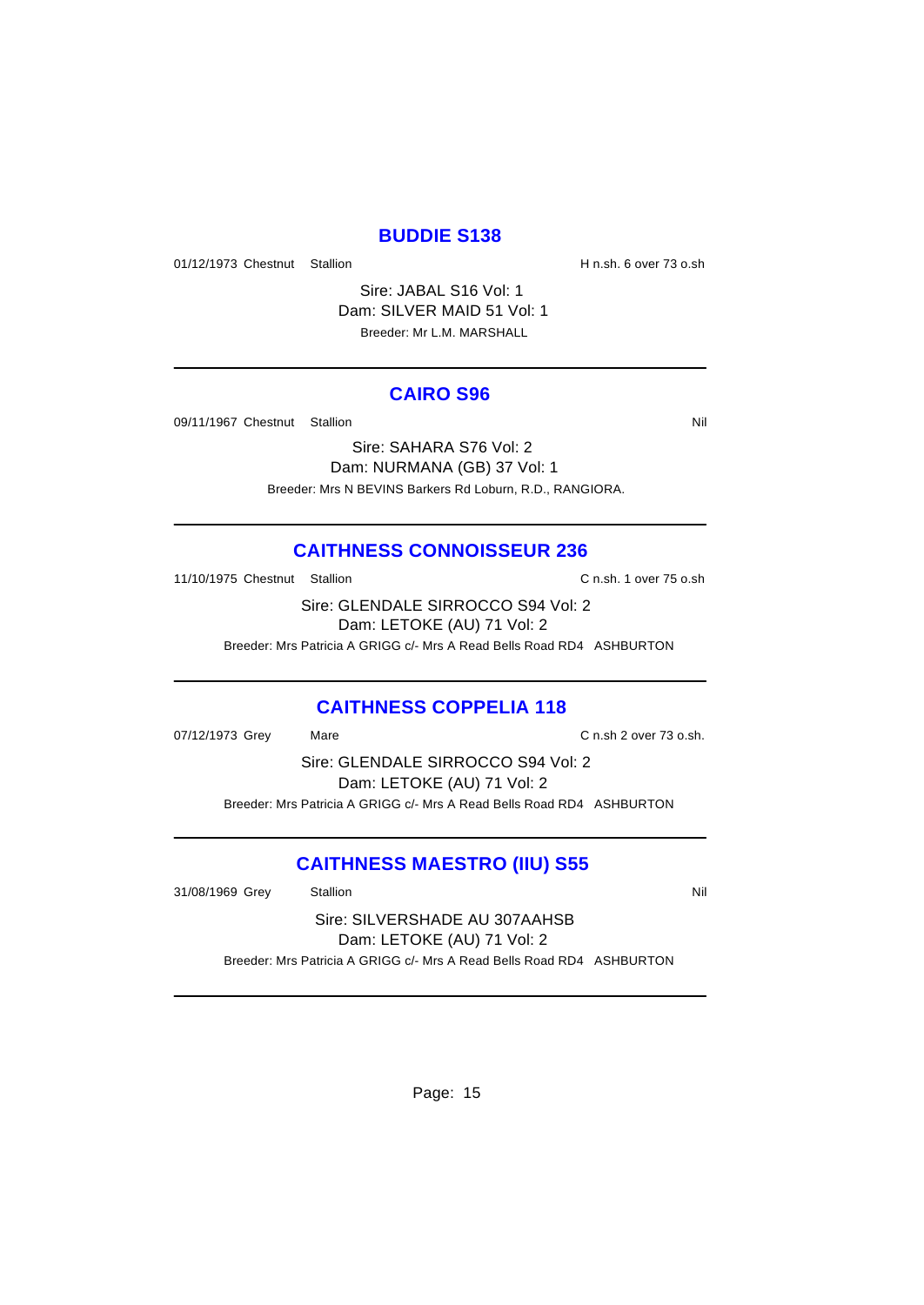#### **CAITHNESS WALTZAWAY 146**

14/11/1972 Grey Mare Mare C n.sh 2 over 72 o.sh.

Sire: GLENDALE SIRROCCO S94 Vol: 2 Dam: LETOKE (AU) 71 Vol: 2 Breeder: Mrs Patricia A GRIGG c/- Mrs A Read Bells Road RD4 ASHBURTON

#### **CALLISTA S135**

21/10/1973 Grey Stallion RG n.sh. 1 over 73 o.sh

Sire: ARABESQUE EL BEKAA (AU) S131 Vol: 2 Dam: ARABESQUE FELICIA (AU) 148 Vol: 2 Breeder: Mrs R J GORDON P.O.Box 44 Manukau LEVIN.

# **CECELIA (IIU) 120**

02/10/1972 Chestnut Mare CM n.sh. 11 over 2 o.sh.

Sire: SNOW KING GB 1009AAHSB Dam: JENNIFER (AU) 115 Vol: 2 Breeder: Mr. N.V. MEWETT

#### **CHARLEMAGNE S160**

15/12/1974 Grey Gelding Inverted A over A n.sh. 3 over 4 o.sh.

Sire: SHEREEF (GB) S42 Vol: 1 Dam: TINKABELLE (IIU) 64 Vol: 1 Breeder: Mr A R AYLIFFE 71 Ingram Road R.D. 3 DRURY.

#### **CHESTER 290**

16/10/1975 Chestnut Gelding School and Sthrough W over 7 n.sh.

Sire: AQIL (AU) S5 Vol: 1 Dam: SUUMAH (IIU) 61 Vol: 1

Breeder: Mrs Suzanne W SPRATT Maketu Road R.D. 9 TE PUKE.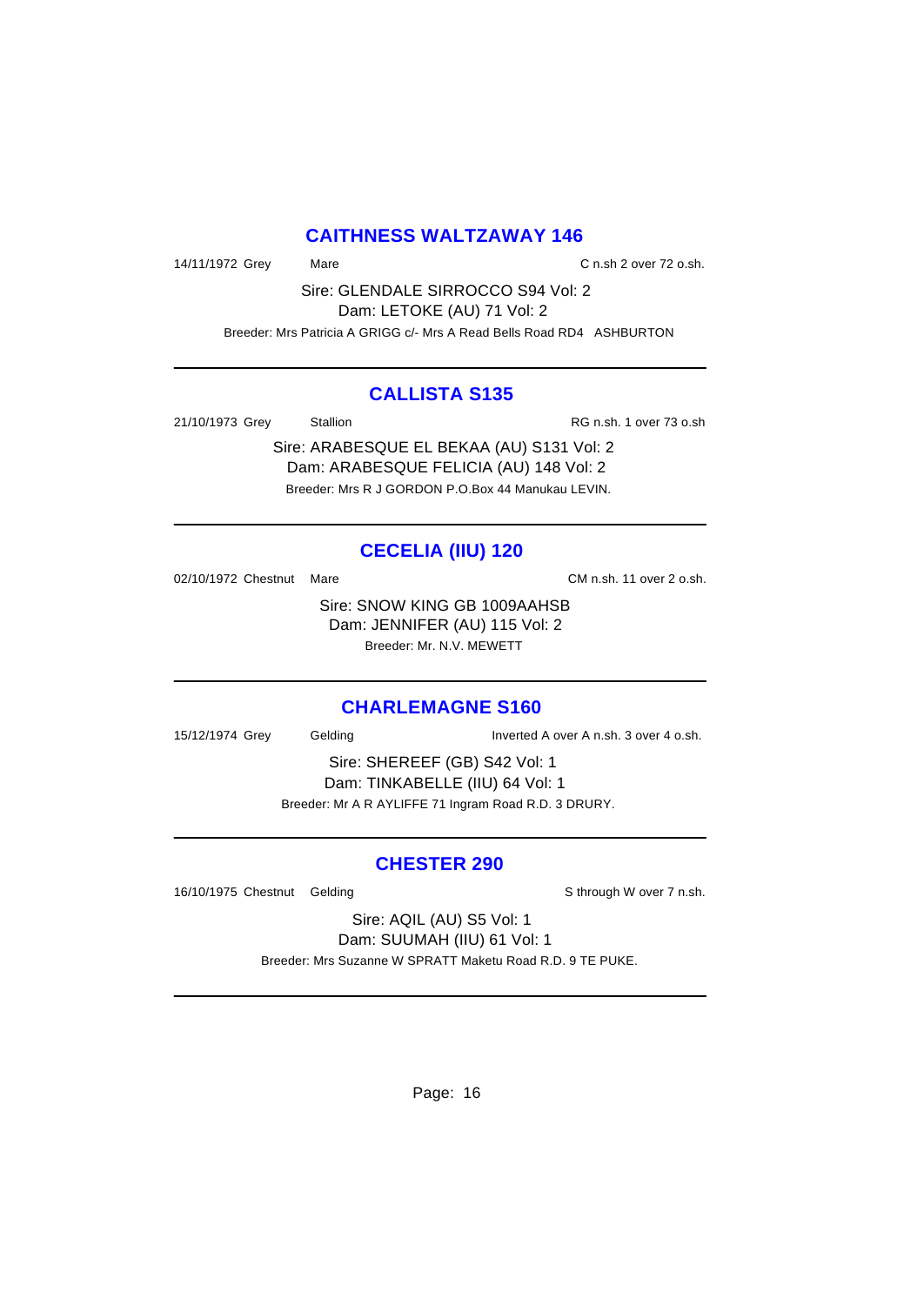#### **CHRISTINA 217**

17/11/1974 Grey Mare Mare Inverted A over A n.sh. 2 over 4 o.sh.

Sire: SHEREEF (GB) S42 Vol: 1 Dam: FANNY 16 Vol: 1

Breeder: Mr A R AYLIFFE 71 Ingram Road R.D. 3 DRURY.

#### **COLLETTE 255**

06/09/1975 Grey Mare Mare RG n.sh 4 over 75 o.nk.

Sire: ARABESQUE EL BEKAA (AU) S131 Vol: 2 Dam: ARABESQUE FELICIA (AU) 148 Vol: 2 Breeder: Mrs R J GORDON P.O.Box 44 Manukau LEVIN.

# **COLUMBUS S75**

06/09/1972 Grey Gelding Conj. n.sh. 2 over 72 o.sh

Sire: NGAPA KING S25 Vol: 1

Dam: ARALEIGH FROSTY 2 Vol: 1

Breeder: Mr Alexander JNR A EDWARD 145 Pioneer Road R.D. 3 MORRINSVILLE.

# **COUNT TEJA (AU) 197**

17/09/1970 Grey Stallion Reversed and inverted P conj. P n.sh. 1 o.nk.

Sire: AETHON AU 326AAHSB

Dam: DESERT LADY AU 511AAHSB

 Breeder: P POND Forest Hill Stud, PO Box 12, Wyong NSW 2259, AUSTRALIA Importer: Mrs B M BUTCHER P.O. Box 94 PUKEKOHE.

# **CROWN IMPERIAL (GB) 73**

22/04/1971 Chestnut Mare nill and the nill and the nill and the nill and the nill and the nill and the nill and the nill and the nill and the nill and the nill and the nill and the nill and the nill and the nill and the ni

Sire: SH`AIR GB V11S2 Dam: SCINIAN DIADEM GB V10M1 Breeder: Mrs N.D. HARDCASTLE ENGLAND Importer: Mrs N BEVINS Barkers Rd Loburn, R.D., RANGIORA.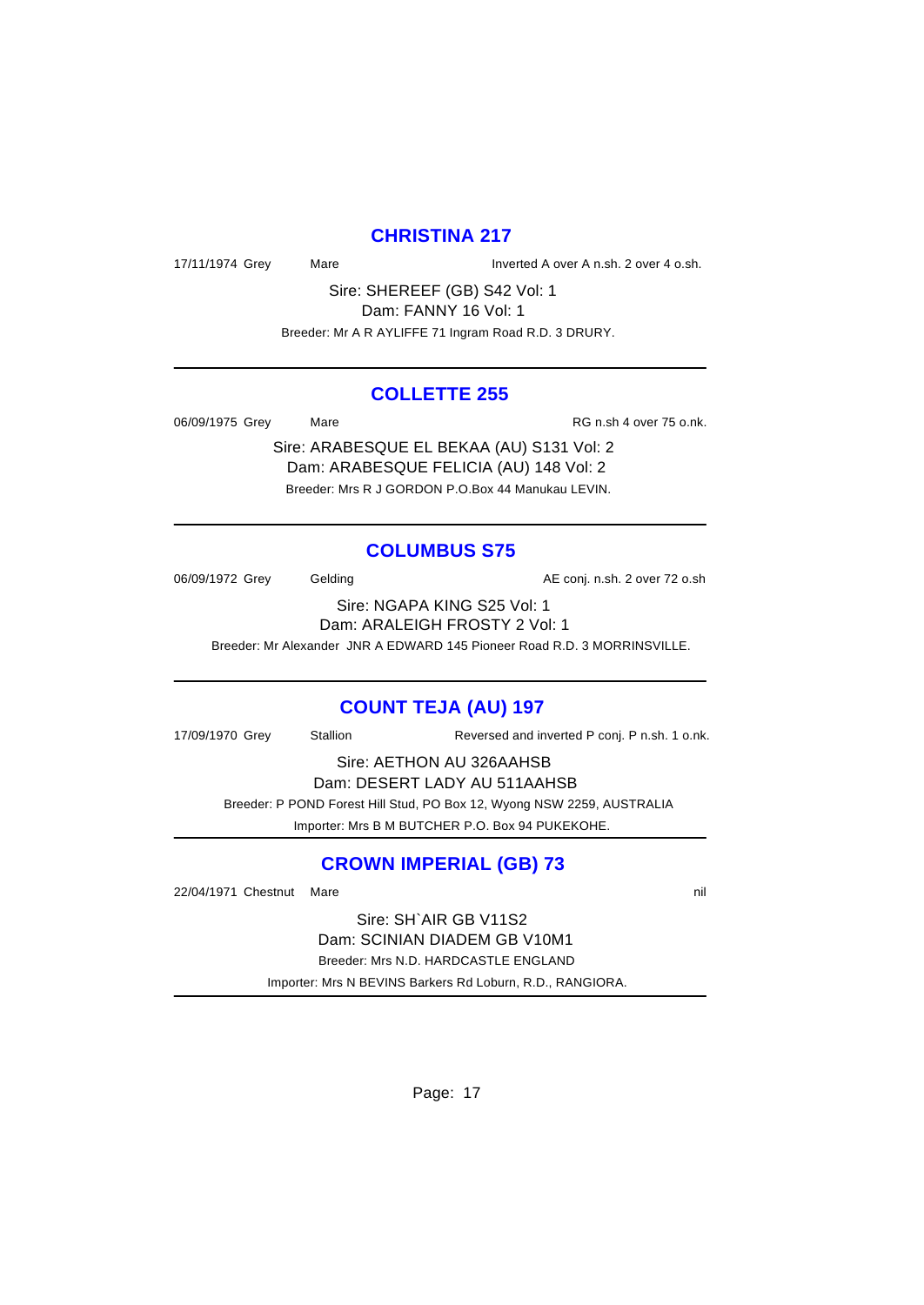#### **CYMBAL 150**

06/01/1974 Chestnut Mare **RG n.sh. 1 over 74 o.nk.** 

Sire: ARABESQUE EL BEKAA (AU) S131 Vol: 2 Dam: RAMAH (AU) 147 Vol: 2 Breeder: Mrs R J GORDON P.O.Box 44 Manukau LEVIN.

#### **CZARAK S97**

04/11/1973 Grey Stallion Stallion Stallion RD n.sh. 1 over 73 o.sh

Sire: CAIRO S96 Vol: 2 Dam: FORINA 17 Vol: 1 Breeder: Mrs M. R. ROBINSON 2/12 Chaucer Street, MILTON.

#### **DABRAN 199**

19/08/1974 Chestnut Gelding Subsettion Control of the State of Sthru W over 3

Sire: SANTARABIA SHAMMAR (AU) S40 Vol: 1 Dam: ROBINIA (AU) 42 Vol: 1 Breeder: Mrs Suzanne W SPRATT Maketu Road R.D. 9 TE PUKE.

# **DELLMOUNT ALETHEA 165**

26/01/1975 Grey Mare Mare Triangle R over 4 n.sh. 5 o.sh.

Sire: SILVER DOLLAR S79 Vol: 2 Dam: DELLMOUNT ATASSI 105 Vol: 2 Breeder: Mr Brian ROSS Dellmount Arabians, 113 Woolwich Street, RD 3, GORE

#### **DELLMOUNT ANAH 166**

11/09/1974 Grey Mare Mare Triangle R over 4 n.sh. 1 o.sh.

Sire: DELLMOUNT SANTEA S81 Vol: 2 Dam: LIBANAH 106 Vol: 2

Breeder: Mr Brian ROSS Dellmount Arabians, 113 Woolwich Street, RD 3, GORE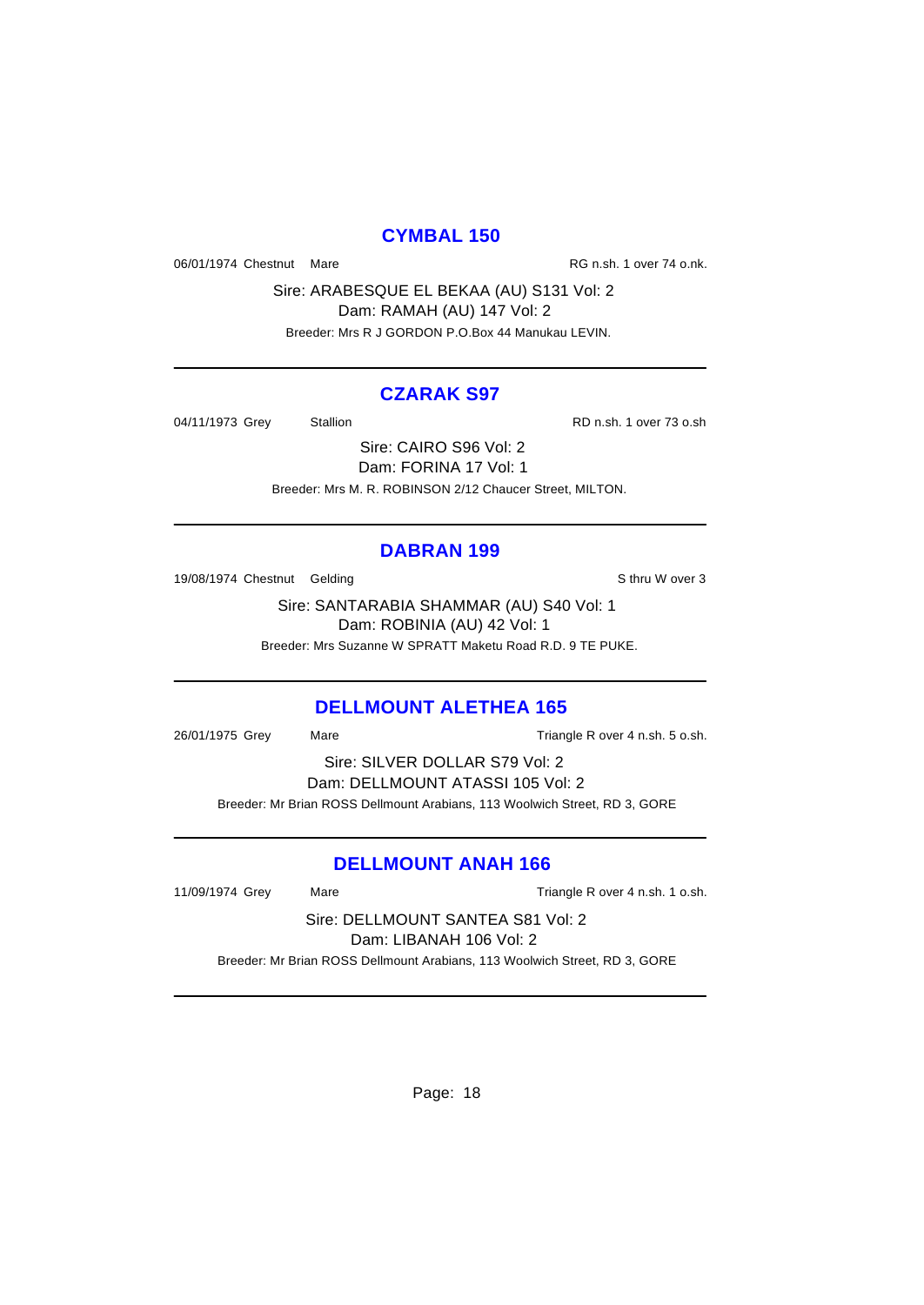#### **DELLMOUNT ATASSI 105**

06/11/1970 Chestnut Mare **Triangle R** n.sh. 10 o.nk.

Sire: OTHELLO (AU) 221 Vol: 2 Dam: ADRASTEA (AU) 104 Vol: 2

Breeder: Mr Brian ROSS Dellmount Arabians, 113 Woolwich Street, RD 3, GORE

## **DELLMOUNT CARISMA 107**

04/08/1973 Chestnut Mare Triangle R over 73 n.sh. 1 o.sh

Sire: CAIRO S96 Vol: 2 Dam: LIBANAH 106 Vol: 2

Breeder: Mr Brian ROSS Dellmount Arabians, 113 Woolwich Street, RD 3, GORE

# **DELLMOUNT FAZARA 297**

29/10/1975 Grey Stallion Stallion Triangle R n.sh. 2 over 75 o.sh

Sire: ILIAD S118 Vol: 2 Dam: ADRASTEA (AU) 104 Vol: 2

Breeder: Mr Brian ROSS Dellmount Arabians, 113 Woolwich Street, RD 3, GORE

# **DELLMOUNT ISHTAR 119**

09/11/1972 Chestnut Mare Triangle R over 2 n.sh. 12 o.sh.

Sire: CAIRO S96 Vol: 2

Dam: ADRASTEA (AU) 104 Vol: 2

Breeder: Mr Brian ROSS Dellmount Arabians, 113 Woolwich Street, RD 3, GORE

# **DELLMOUNT KADESHA 268**

06/10/1975 Grey Mare Mare Triangle R n.sh. 1 over 75 o.sh.

Sire: ILIAD S118 Vol: 2 Dam: LIBANAH 106 Vol: 2

Breeder: Mrs Noelene J ROSS Dellmount Arabians, 113 Woolwich Street, RD 3, GORE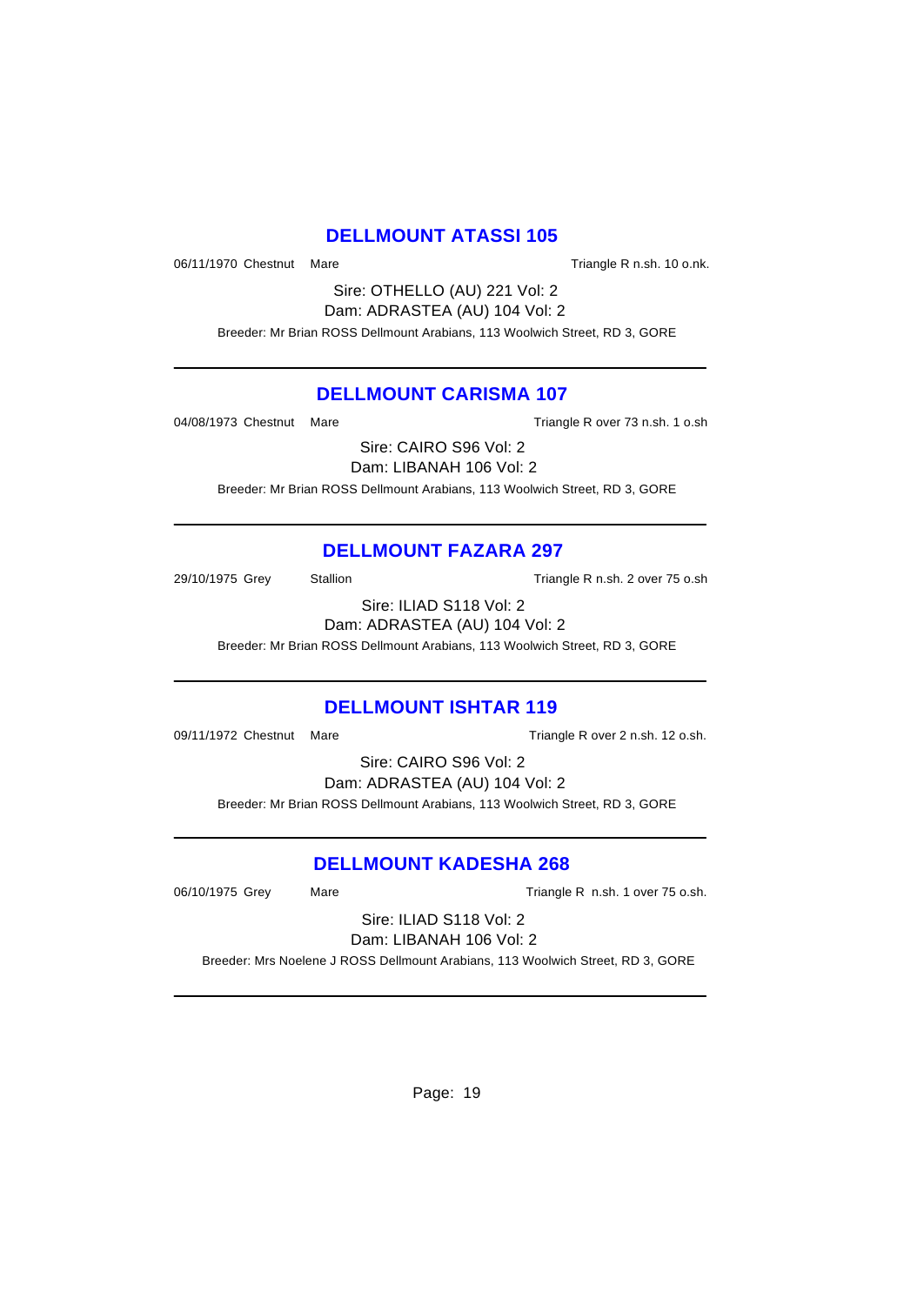## **DELLMOUNT LEALA 223**

12/10/1974 Grey Mare Mare Triangle R over 4 n.sh. 2 o.sh.

Sire: ILIAD S118 Vol: 2 Dam: JULIET 224 Vol: 2 Breeder: Mr D. CLARKSON

#### **DELLMOUNT MABRUK 295**

19/01/1976 Grey Gelding Gelding Triangle R n.sh. 5 over 75 o.sh.

Sire: ILIAD S118 Vol: 2

Dam: SILVER MOONBEAM (AU) 139 Vol: 2

Breeder: PARTNERSHIP B & NJ ROSS PARTNERSHIP Dellmount Arabians, 113 Woowich

#### **DELLMOUNT NARDUK S80**

30/10/1973 Chestnut Stallion Triangle R over 73 n.sh. 2 o.sh.

Sire: CAIRO S96 Vol: 2 Dam: ADRASTEA (AU) 104 Vol: 2

Breeder: Mr Brian ROSS Dellmount Arabians, 113 Woolwich Street, RD 3, GORE

#### **DELLMOUNT PHAETON S149**

22/10/1974 Chestnut Stallion Triangle R. over 4 n.sh. 4 o.sh.

Sire: LYSANDER (AU) S18 Vol: 1 Dam: ADRASTEA (AU) 104 Vol: 2 Breeder: Mr Brian ROSS Dellmount Arabians, 113 Woolwich Street, RD 3, GORE

#### **DELLMOUNT RAQIN 298**

13/12/1975 Grey Stallion Stallion Stallion Triangle R n.sh. 3 over 75 o.sh.

Sire: TOUCH OF MAGIC (AU) S103 Vol: 2 Dam: JULIET 224 Vol: 2

Breeder: PARTNERSHIP B & NJ ROSS PARTNERSHIP Dellmount Arabians, 113 Woowich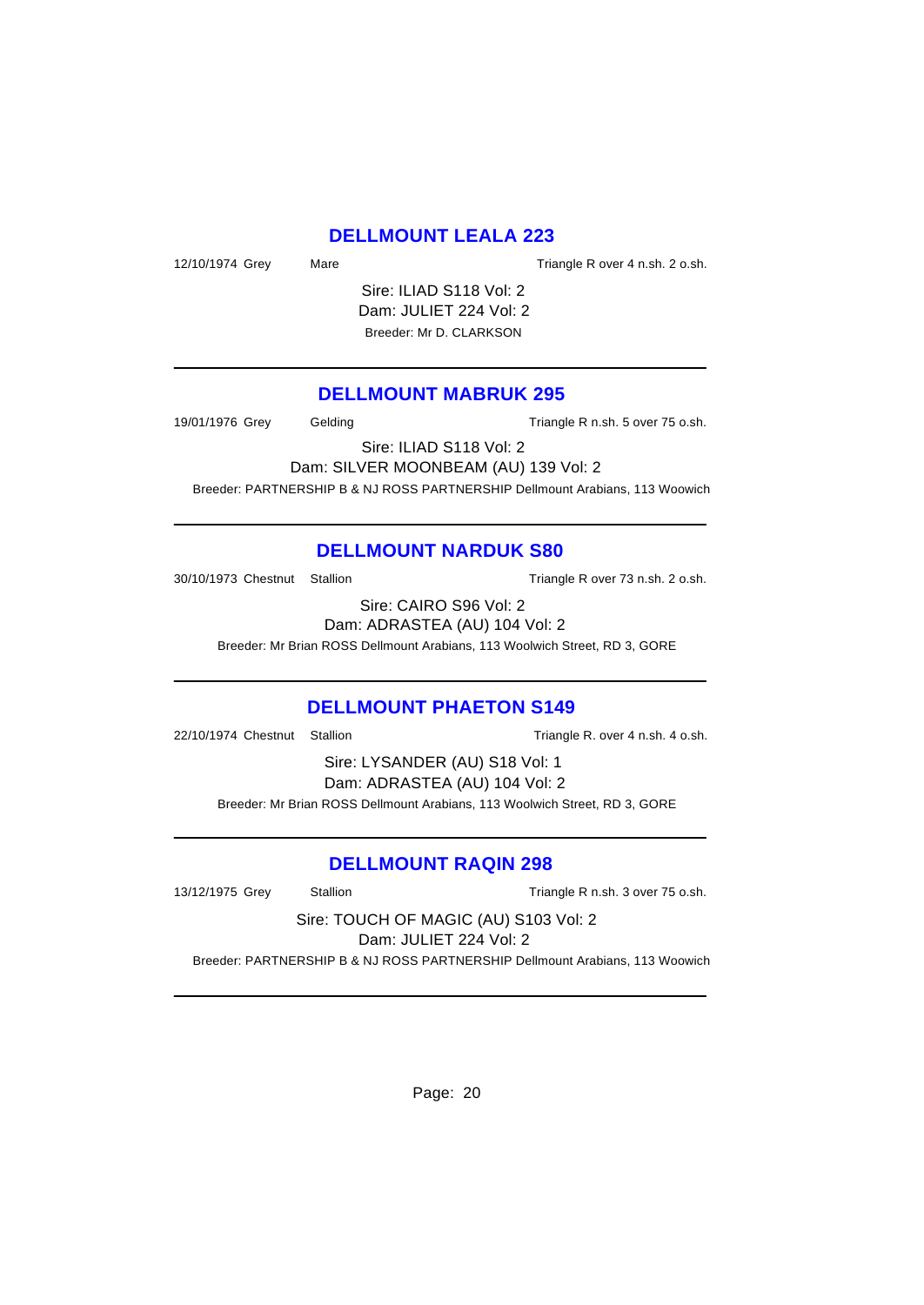#### **DELLMOUNT SANTEA S81**

31/10/1971 Grey Stallion Stallion Triangle R over 71 n.sh. 11 o.sh

Sire: LYSANDER (AU) S18 Vol: 1 Dam: ADRASTEA (AU) 104 Vol: 2

Breeder: Mr Brian ROSS Dellmount Arabians, 113 Woolwich Street, RD 3, GORE

#### **DELLMOUNT SHAHZAR 164**

04/11/1974 Grey Mare Mare Triangle R over 4 n.sh. 3 o.sh.

Sire: ILIAD S118 Vol: 2

Dam: SILVER MOONBEAM (AU) 139 Vol: 2

Breeder: PARTNERSHIP B & NJ ROSS PARTNERSHIP Dellmount Arabians, 113 Woowich

# **DELLMOUNT TALAWA 296**

17/01/1976 Grey Gelding Gelding Triangle R n.sh. 4 over 75 o.sh.

Sire: ILIAD S118 Vol: 2 Dam: DELLMOUNT ATASSI 105 Vol: 2

Breeder: PARTNERSHIP B & NJ ROSS PARTNERSHIP Dellmount Arabians, 113 Woowich

# **DESERT LIGHT S102**

15/10/1965 Grey Stallion Stallion Nil

Sire: SURUR (AU) S157 Vol: 2 Dam: MELRIFFA (AU) 72 Vol: 2 Breeder: Mrs A A NAPIER EKETAHUNA

# **DEWDROP 318**

12/10/1975 Grey Mare EW conj n.sh. 4 over 5 o.sh

Sire: WAIMEHA MARENDO S49 Vol: 1 Dam: EZRAIN 127 Vol: 2 Breeder: Mr E W WILSON Mimihau R.D. 2 WYNDHAM.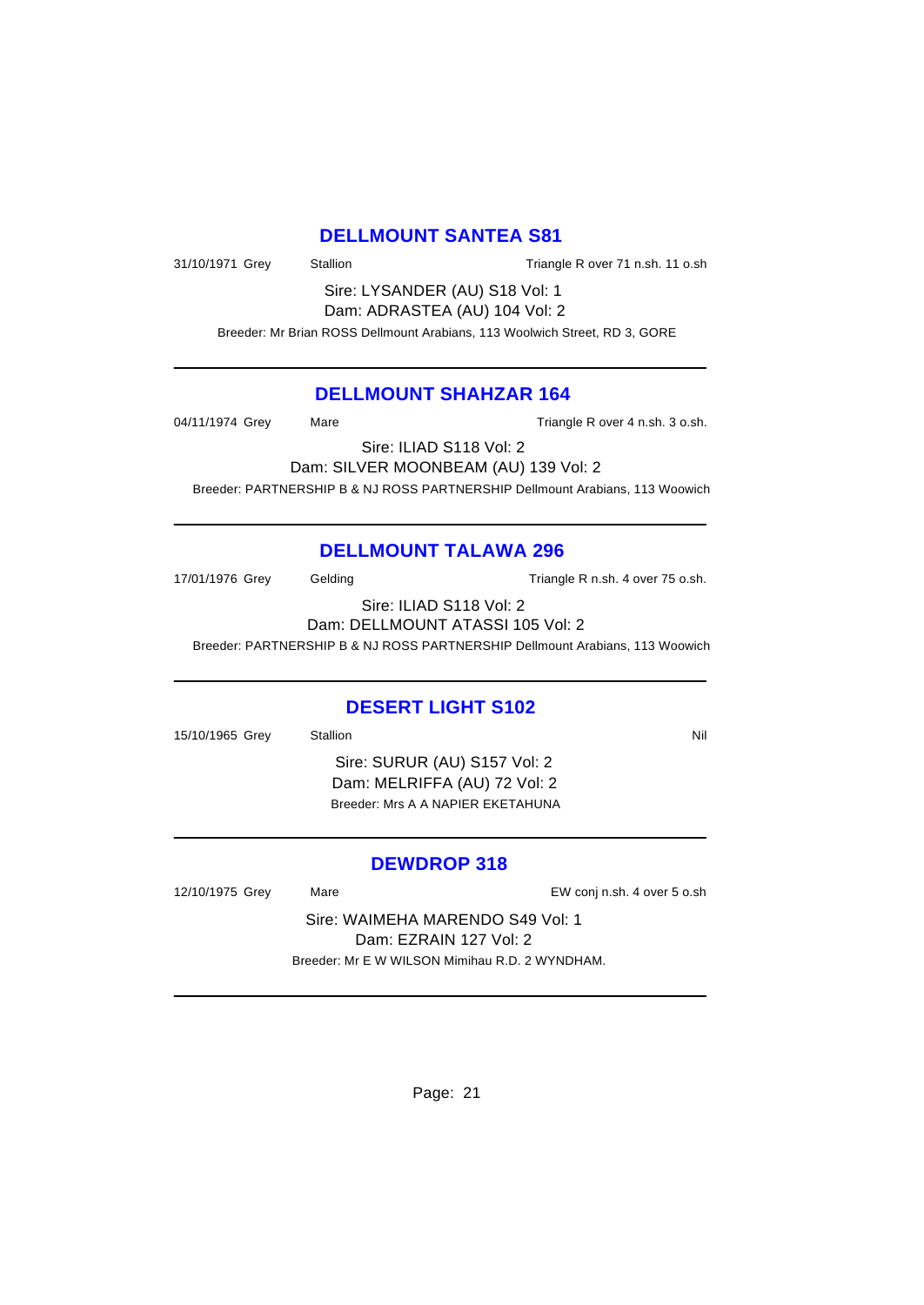# **DICTATOR S114**

13/10/1973 Grey Gelding Triangle under bar n.sh. 2 over 73 o.sh

Sire: CRESCENDO (AU) S10 Vol: 1 Dam: CEPHALYN 10 Vol: 1

Breeder: Mr B SISAM C/- Sisam & Sons R.D. 1 WHAKATANE.

#### **DORCAS 300**

22/09/1975 Grey Mare Inverted A over A n.sh. 1 over 5 o.sh

Sire: SHEREEF (GB) S42 Vol: 1 Dam: TINDER BOX 63 Vol: 1 Breeder: Mr A R AYLIFFE 71 Ingram Road R.D. 3 DRURY.

# **DUNKIRK S113**

22/09/1973 Grey Gelding Triangle under bar n.sh. 1 over 73 o.sh Sire: GREY SWIRL (AU) S14 Vol: 1 Dam: WAIMEHA ALLISON 66 Vol: 1 Breeder: Mr B SISAM C/- Sisam & Sons R.D. 1 WHAKATANE.

#### **DYNAMIT (NL) 238**

09/03/1964 Grey Stallion

Sire: DAHMAN NL NL172 Dam: NEFISA NL NL174

Importer: Mr B SISAM C/- Sisam & Sons R.D. 1 WHAKATANE.

# **EL DANCING SPARKLE 76**

28/10/1971 Chestnut Mare EK n.sh. EK over 3 o.sh.

Sire: SILVER KING S43 Vol: 1 Dam: SILVER LADY 50 Vol: 1 Breeder: Mr L.M. MARSHALL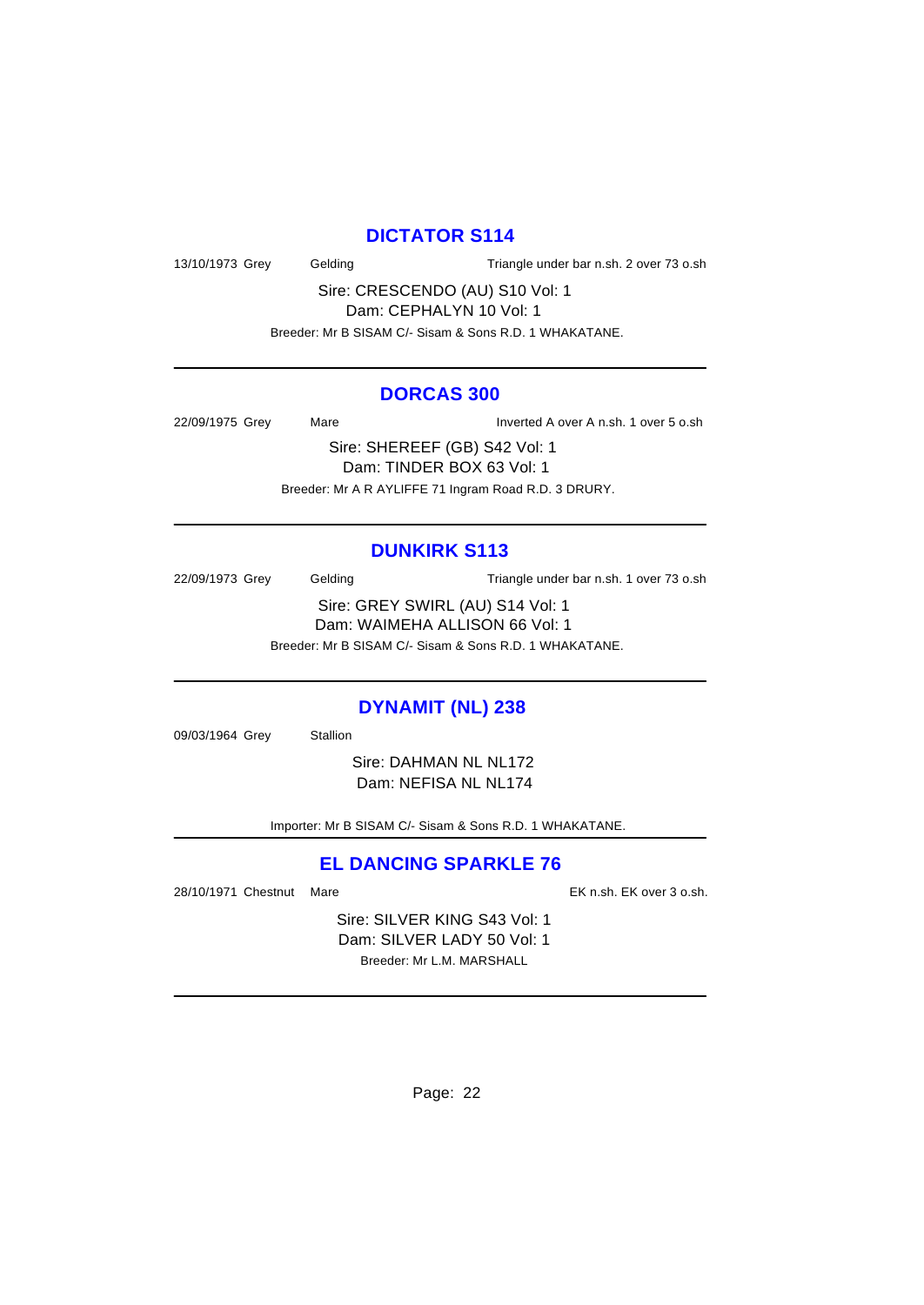# **EL DANCING TREASURE 330**

14/11/1975 Chestnut Mare EK n.sh. 10 o.sh.

Sire: ROYAL GOLD TREASURE (AU) S53 Vol: 2 Dam: EL DANCING SPARKLE 76 Vol: 2 Breeder: Mrs CHERYL SKINNER 77 Gearon Road, Glenbrook, RD 1, WAIUKU 2681

#### **EL DIAMOND SPARKLE 74**

19/11/1971 Chestnut Mare EK n.sh. EK over 4 o.sh.

Sire: JABAL S16 Vol: 1 Dam: SPARKLE 54 Vol: 1 Breeder: Mr L.M. MARSHALL

# **EL GOLDEN SPARKLE 75**

23/10/1971 Chestnut Mare **EX n.sh. EK over 2 o.sh.** 

Sire: JABAL S16 Vol: 1 Dam: SPARKLE GOLD 55 Vol: 1 Breeder: Mr L.M. MARSHALL

#### **EL INDI S136**

01/10/1974 Chestnut Stallion EK n.sh. 4 o.sh.

Sire: INDIAN FIRE DANCE (AU) S56 Vol: 2 Dam: EL DANCING SPARKLE 76 Vol: 2 Breeder: Mrs CHERYL SKINNER 77 Gearon Road, Glenbrook, RD 1, WAIUKU 2681

# **EL INDIAN FIREKING 334**

19/09/1975 Chestnut Gelding The State of the EK n.sh. 8 o.sh.

Sire: INDIAN FIRE DANCE (AU) S56 Vol: 2 Dam: NADINE 125 Vol: 2

Breeder: Mr Allan W SKINNER El Kheir Stud Ltd, 77 Gearon Rd, RD 1, WAIUKU 2681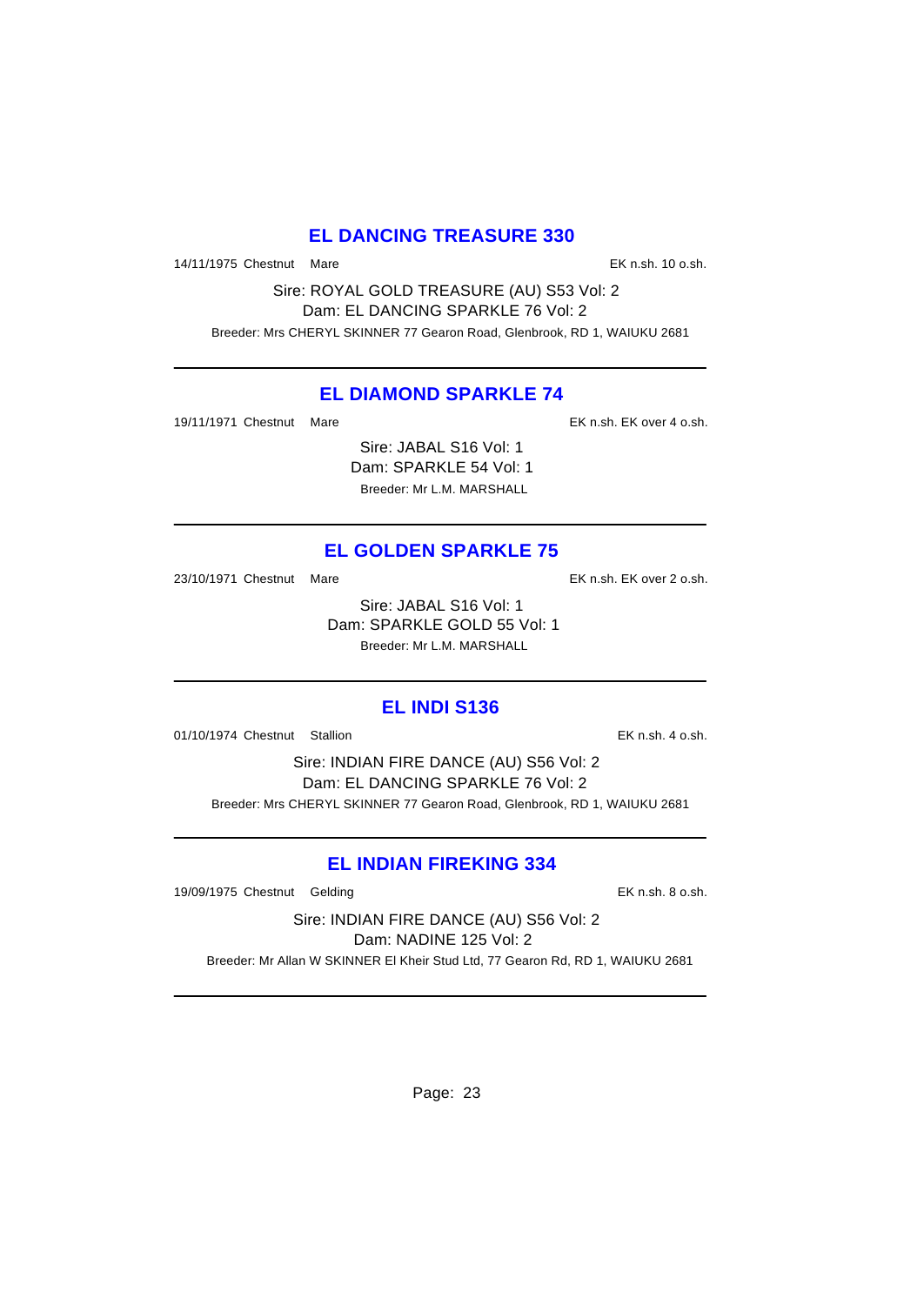# **EL INDIAN FLAME S150**

15/12/1974 Chestnut Stallion EK n.sh. 5 o.sh.

Sire: INDIAN FIRE DANCE (AU) S56 Vol: 2 Dam: TONKANOONA (GB) 65 Vol: 1

Breeder: Mr Allan W SKINNER El Kheir Stud Ltd, 77 Gearon Rd, RD 1, WAIUKU 2681

#### **EL INDIAN SUN 331**

17/09/1975 Chestnut Gelding Execution of the EK n.sh. 7 o.sh.

Sire: INDIAN FIRE DANCE (AU) S56 Vol: 2 Dam: EL DIAMOND SPARKLE 74 Vol: 2 Breeder: Mr Allan W SKINNER El Kheir Stud Ltd, 77 Gearon Rd, RD 1, WAIUKU 2681

# **EL MAJESTIC LADY 152**

24/09/1974 Chestnut Mare EK n.sh. 3 o.sh.

Sire: ARABIAN PARK MAJESTIC (AU) S77 Vol: 2 Dam: NADINE 125 Vol: 2

Breeder: Mr Allan W SKINNER El Kheir Stud Ltd, 77 Gearon Rd, RD 1, WAIUKU 2681

# **EL MAJESTIC PRINCESS 332**

21/10/1975 Chestnut Mare EK n.sh. 9 o.sh.

Sire: ARABIAN PARK MAJESTIC (AU) S77 Vol: 2 Dam: ATHALIAH 176 Vol: 2 Breeder: Mr Allan W SKINNER El Kheir Stud Ltd, 77 Gearon Rd, RD 1, WAIUKU 2681

# **EL SATIN GEM 151**

29/08/1974 Chestnut Mare EK n.sh. 1 o.sh.

Sire: JABAL S16 Vol: 1 Dam: SILVER SAALA 52 Vol: 1 Breeder: Mr Allan W SKINNER El Kheir Stud Ltd, 77 Gearon Rd, RD 1, WAIUKU 2681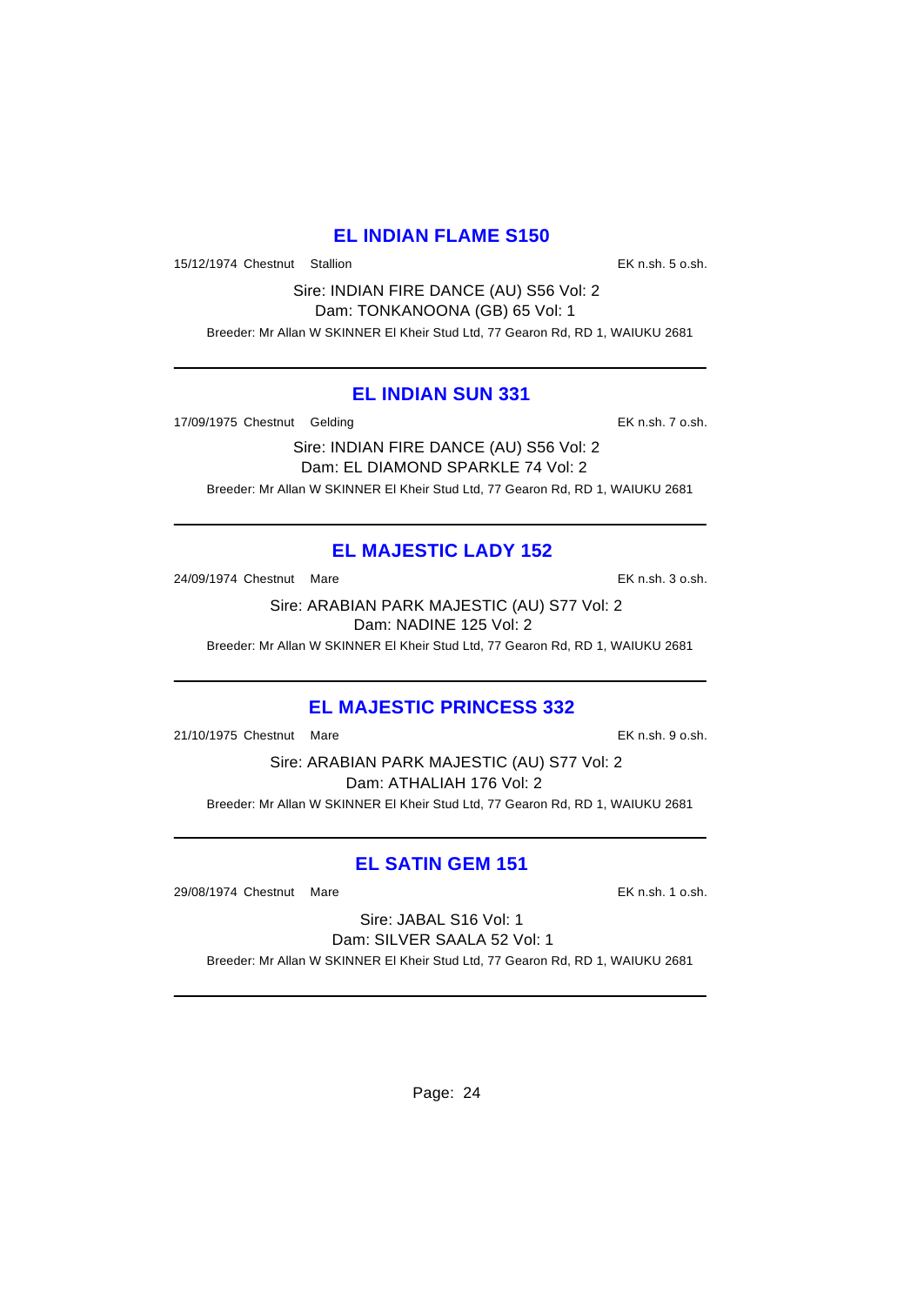# **EL SILVER PHAROA 333**

03/09/1975 Grey Stallion States Controller States Controller States EK n.sh. 6 o.sh.

Sire: INDIAN FIRE DANCE (AU) S56 Vol: 2 Dam: SILVER SAALA 52 Vol: 1

Breeder: Mr Allan W SKINNER El Kheir Stud Ltd, 77 Gearon Rd, RD 1, WAIUKU 2681

# **EL ZADOK 235**

05/09/1974 Chestnut Stallion EK n.sh. 2 o.sh.

Sire: ILIAD S118 Vol: 2 Dam: ATHALIAH 176 Vol: 2 Breeder: Mr. R SHAW Box 4127 Marewei Napier

# **EL ZOHAR 335**

12/12/1975 Chestnut Stallion EK n.sh. 11 o.sh.

Sire: ROYAL GOLD TREASURE (AU) S53 Vol: 2 Dam: EL GOLDEN SPARKLE 75 Vol: 2 Breeder: Mr Allan W SKINNER El Kheir Stud Ltd, 77 Gearon Rd, RD 1, WAIUKU 2681

# **ELALEO S121**

16/11/1972 Chestnut Gelding The State of HF conj. n.sh. 3 over 2 o.sh.

Sire: SILVER KING S43 Vol: 1 Dam: SILVER MAID 51 Vol: 1 Breeder: Mr L.M. MARSHALL

# **ELOTINA 141**

21/11/1971 Grey Mare Mare HF conj. n.sh. 3 over 1 o.sh.

Sire: JABAL S16 Vol: 1 Dam: SPARINA 53 Vol: 1 Breeder: Mr L.M. MARSHALL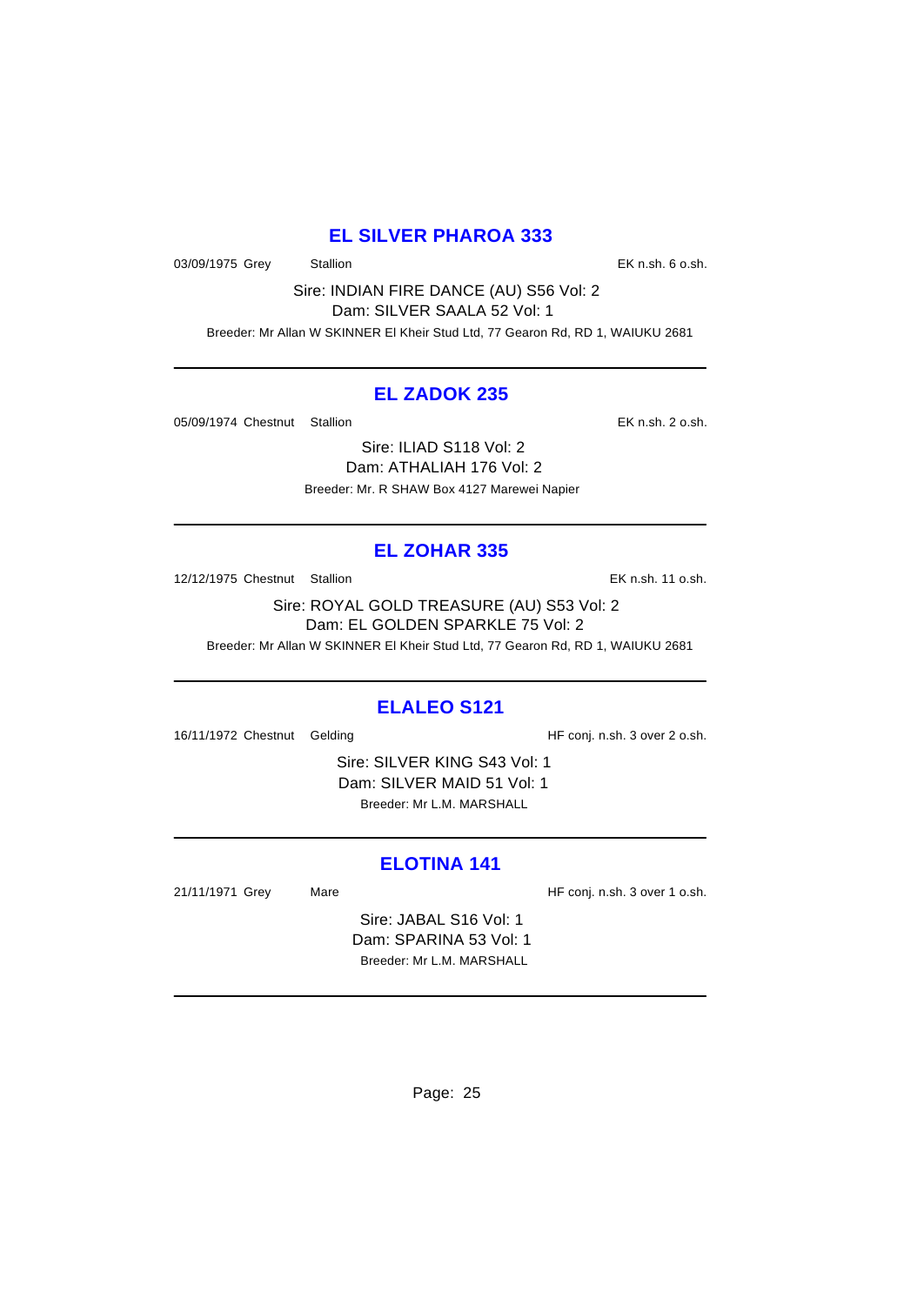## **EZAR 272**

25/11/1975 Grey Stallion Stallion State HF conj. n.sh. 7 over 75 o.sh.

Sire: SARACEN KARIM (CA) S119 Vol: 2 Dam: EZRINA 15 Vol: 1 Breeder: Mr L.M. MARSHALL

#### **EZRAIN 127**

25/09/1971 Grey Mare EW conj n.sh. 2 over 1 o.sh.

Sire: HOUSSAIN (AU) S15 Vol: 1 Dam: EZRAETTA 14 Vol: 1 Breeder: PARTNERSHIP WILSON E.W. & B.P. PARTNERSHIP

#### **FAROUK S71**

04/11/1972 Chestnut Stallion Nil

Sire: CAIRO S96 Vol: 2 Dam: FORINA 17 Vol: 1 Breeder: Mr I.D. MCINDOE

#### **FLASH SINDH (AU) 250**

22/08/1971 Bay Stallion Stallion AE n.sh. 1 over 1 o.sh

Sire: SINDH GB 180AAHSB Dam: MISS FALCON AU 715AAHSB Breeder: S.E. AICKEN

Importer: Mrs C. MCCLUSKEY P.O. Box 361, Gisborne.

#### **FRANGIPANI 135**

15/12/1972 Chestnut Mare T over Loop n.sh. 1 over 72 o.nk.

Sire: SANTARABIA BAHRAN (AU) S78 Vol: 2

Dam: RIFFALETTA 77 Vol: 2

Breeder: Mrs Gabrielle J DEUSS 462 Paekakariki Hill Rd, RD 1, PORIRUA 5381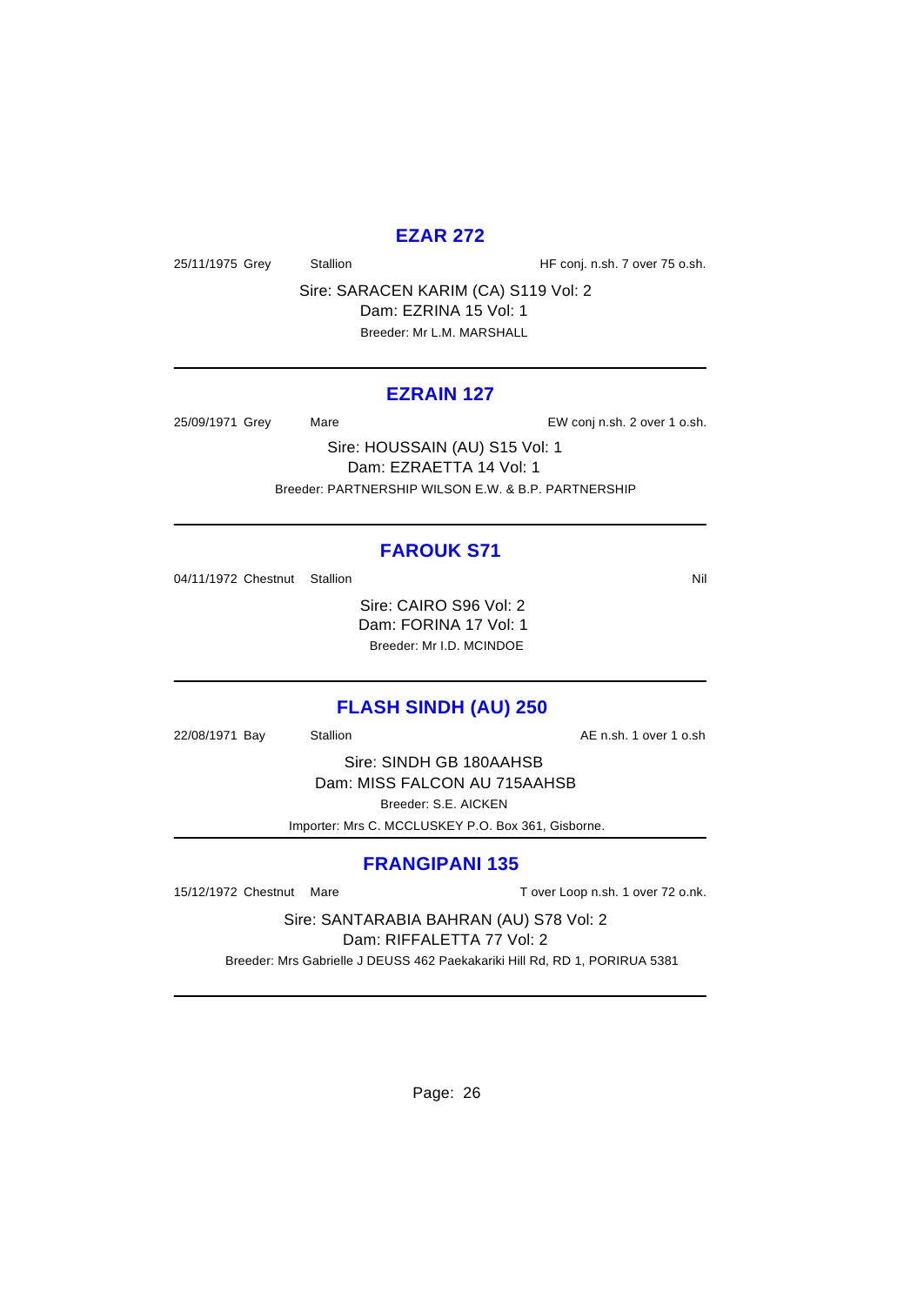#### **FRAZIL 138**

03/01/1973 Chestnut Mare Triangle under Bar n.sh. 5 over 73 o.sh.

Sire: CRESCENDO (AU) S10 Vol: 1 Dam: FREDA 18 Vol: 1

Breeder: Mr B SISAM C/- Sisam & Sons R.D. 1 WHAKATANE.

# **GAI ARISTOCRAT (US) 219**

02/04/1973 Grey Gelding Care Contact Contact Contact Contact Contact Contact Contact Contact Contact Contact Co

Sire: GAI WARSAW US 54479US Dam: GLAMOROUS SUE US 47158US Breeder: Mr. D.J. GAINEY U.S.A.

Importer: Mr R M GUBB 188 Racecourse Road, RD 1, CAMBRIDGE 3493

# **GAZELLE 172**

01/10/1974 Chestnut Mare Reversed N n.sh. 1 over 4 o.sh.

Sire: REPARTEE (AU) 247 Vol: 2 Dam: NASSEMNA 109 Vol: 2 Breeder: Mrs E. D. GOULTER R.D. 2 Blenheim

# **GAZUNGA S143**

27/08/1974 Grey Gelding EW conj. n.sh. 1 over 4 o.sh.

Sire: TOUCH OF MAGIC (AU) S103 Vol: 2 Dam: ODOWENI 38 Vol: 1 Breeder: PARTNERSHIP WILSON E.W. & B.P. PARTNERSHIP

#### **GEMMO S57**

16/11/1971 Grey Stallion Stallion AE conj. n.sh. 1 over 71 o.sh.

Sire: NGAPA CHIEF S22 Vol: 1 Dam: NGAPA SWEET MOMENT 36 Vol: 1

Breeder: Mr Alexander JNR A EDWARD 145 Pioneer Road R.D. 3 MORRINSVILLE.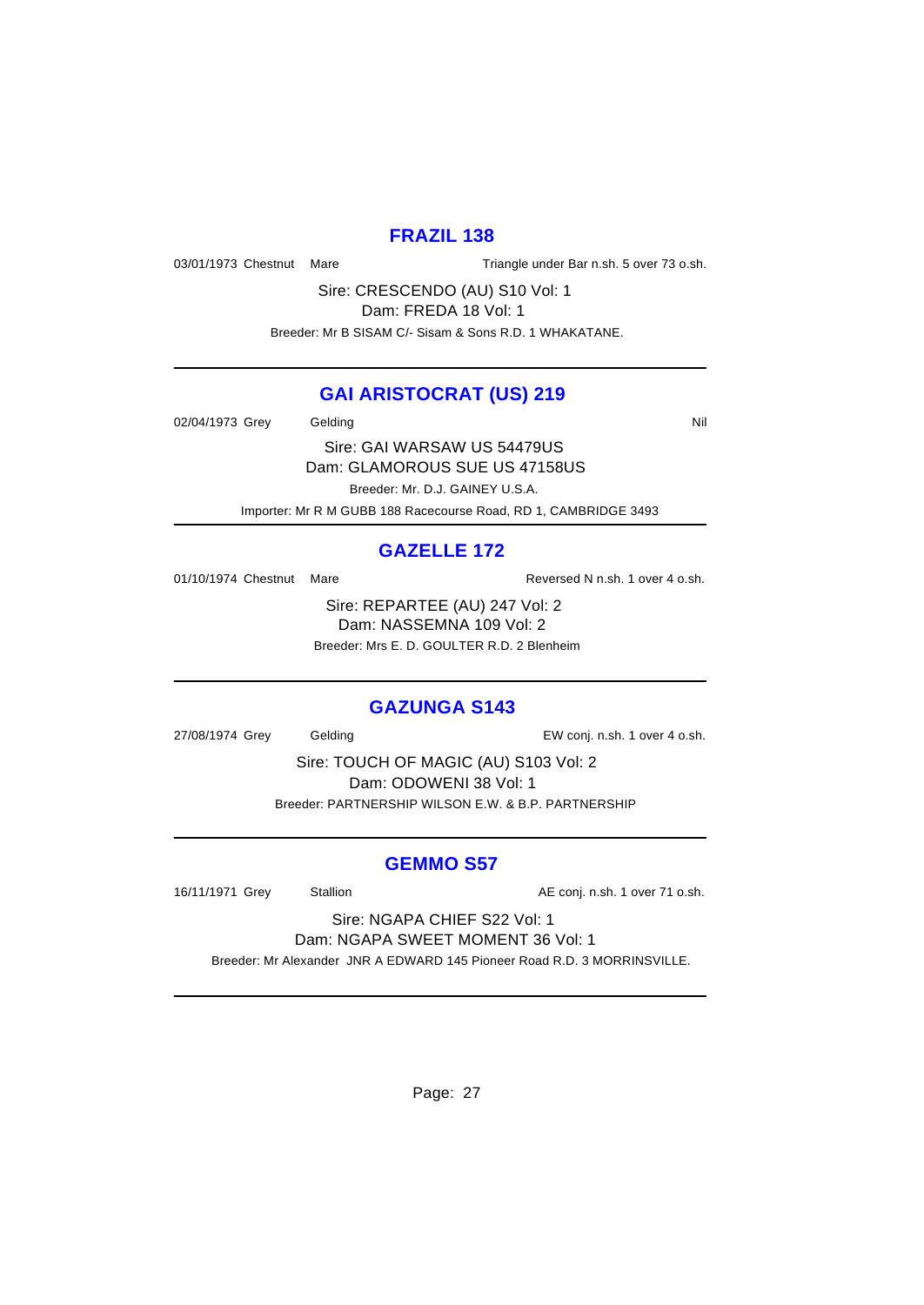# **GLENDALE SIRROCCO S94**

26/01/1963 Grey Stallion Station Nil

Sire: SURUR (AU) S157 Vol: 2 Dam: KATINA (AU) 27 Vol: 1 Breeder: Mrs A A NAPIER EKETAHUNA

#### **GLOWING EMBER 168**

11/01/1975 Chestnut Mare **H** n.sh. 5 over 74 o.sh.

Sire: JABAL S16 Vol: 1 Dam: SILVER EMBER 48 Vol: 1 Breeder: Mr L.M. MARSHALL

#### **GOLD COIN 206**

02/11/1976 Chestnut Gelding

Sire: SILVER SPARKLE (GB) EXP V7S7 Vol: 1 Dam: ZILLAH 70 Vol: 1 Breeder: Mr L.M. MARSHALL

#### **GOLD KING S120**

21/10/1971 Chestnut Stallion HF conj. n.sh. 2 over 1 o.sh.

Sire: SILVER KING S43 Vol: 1 Dam: EZRINA 15 Vol: 1 Breeder: Mr L.M. MARSHALL

#### **GOLDEN EMBER 154**

20/11/1973 Chestnut Mare **H** n.sh. 4 over 73 o.sh

Sire: JABAL S16 Vol: 1 Dam: SILVER EMBER 48 Vol: 1 Breeder: Mr L.M. MARSHALL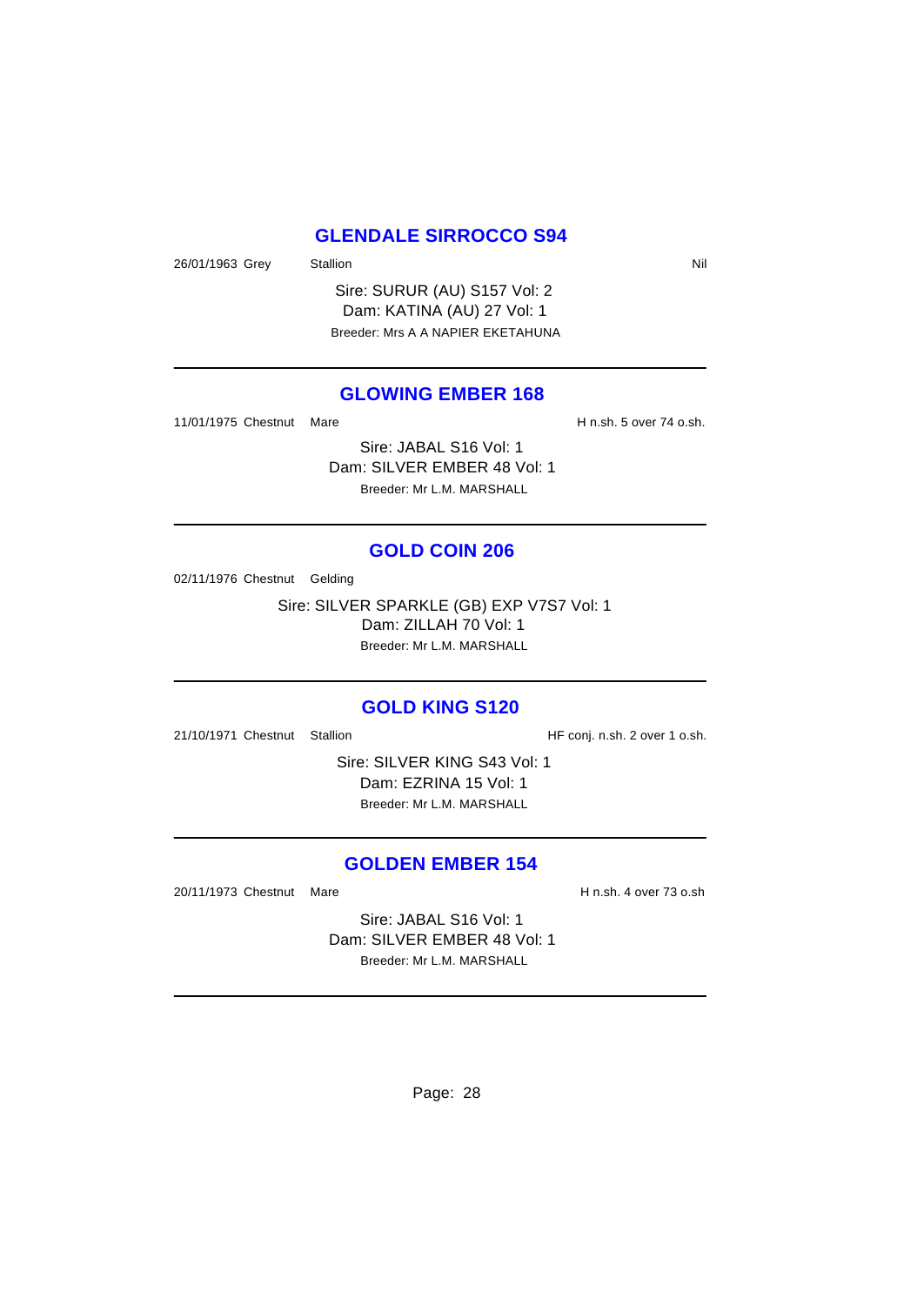#### **GOLDEN LADY 167**

11/12/1974 Chestnut Mare **H** n.sh. 4 over 74 o.sh.

Sire: JABAL S16 Vol: 1 Dam: SILVER LADY 50 Vol: 1 Breeder: Mr L.M. MARSHALL

#### **GOLDEN SCHERZO 145**

20/09/1971 Chestnut Mare C n.sh. 1 over 71 o.sh.

Sire: HOUSSAIN (AU) S15 Vol: 1 Dam: LETOKE (AU) 71 Vol: 2 Breeder: Mrs Patricia A GRIGG c/- Mrs A Read Bells Road RD4 ASHBURTON

#### **GOROUFALIE 143**

22/11/1971 Grey Mare Mare Reversed N n.sh. 2 over 1 o.sh.

Sire: OTHELLO (AU) 221 Vol: 2 Dam: SILVER DAWN (AU) 222 Vol: 2 Breeder: Mr D. CLARKSON

#### **HADLEY RILLE 144**

04/08/1971 Chestnut Mare **Reversed N n.sh.** 1 over 1 o.sh.

Sire: OTHELLO (AU) 221 Vol: 2 Dam: NASSEMNA 109 Vol: 2 Breeder: Mrs A BOWRON Roscommon R.D. 2 BLENHEIM.

# **HELAWI 198**

29/09/1974 Grey Mare

Sire: ARABIAN PARK BANDERO (AU) S59 Vol: 2 Dam: BEENIE (AU) 9 Vol: 1 Breeder: Mrs Suzanne W SPRATT Maketu Road R.D. 9 TE PUKE.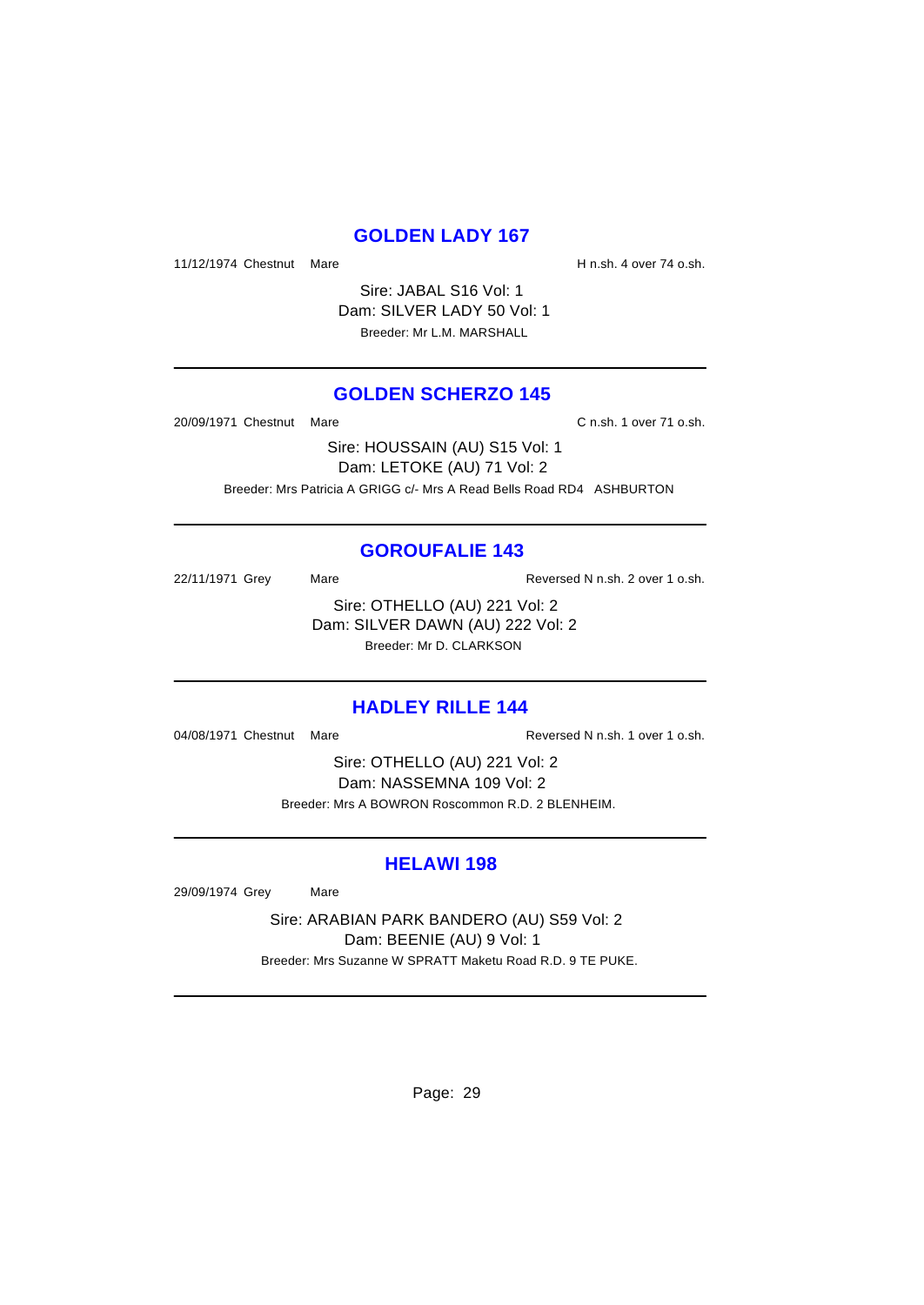#### **HILAND BANNER 336**

08/10/1975 Grey Gelding Gelding Bar over H over 8 n.sh.

Sire: BAGHDAD S7 Vol: 1 Dam: RUTHENIUM (AU) 44 Vol: 1 Breeder: Mr J EVANS

#### **HILAND CHIEF (AU) S85**

13/06/1972 Chestnut Stallion **H** over 2 n.sh.

Sire: IRAN AU S78AU Dam: NAAMA (AU) 111 Vol: 2 Breeder: Mrs S. STUMP AUSTRALIA Importer: Mr J EVANS

# **HILAND DOMINIQUE (IID) 112**

|                 | <b>HILAND DUCHESS 264</b>    |                |  |
|-----------------|------------------------------|----------------|--|
|                 | Importer: Mr J EVANS         |                |  |
|                 | Breeder: Mr J EVANS          |                |  |
|                 | Dam: NAAMA (AU) 111 Vol: 2   |                |  |
|                 | Sire: IBN DOMINO AU 670AAHSB |                |  |
| 05/10/1973 Grey | Mare                         | H over 4 n.sh. |  |

07/10/1975 Grey Mare Mare Bar over H over 9 n.sh.

Sire: AQIL (AU) S5 Vol: 1 Dam: NAAMA (AU) 111 Vol: 2 Breeder: Mr J EVANS

#### **HILAND MONARCH S86**

20/09/1973 Bay Stallion Stallion State State State State State State State State State State State State State

Sire: AQIL (AU) S5 Vol: 1 Dam: RUTHENIUM (AU) 44 Vol: 1 Breeder: Mr J EVANS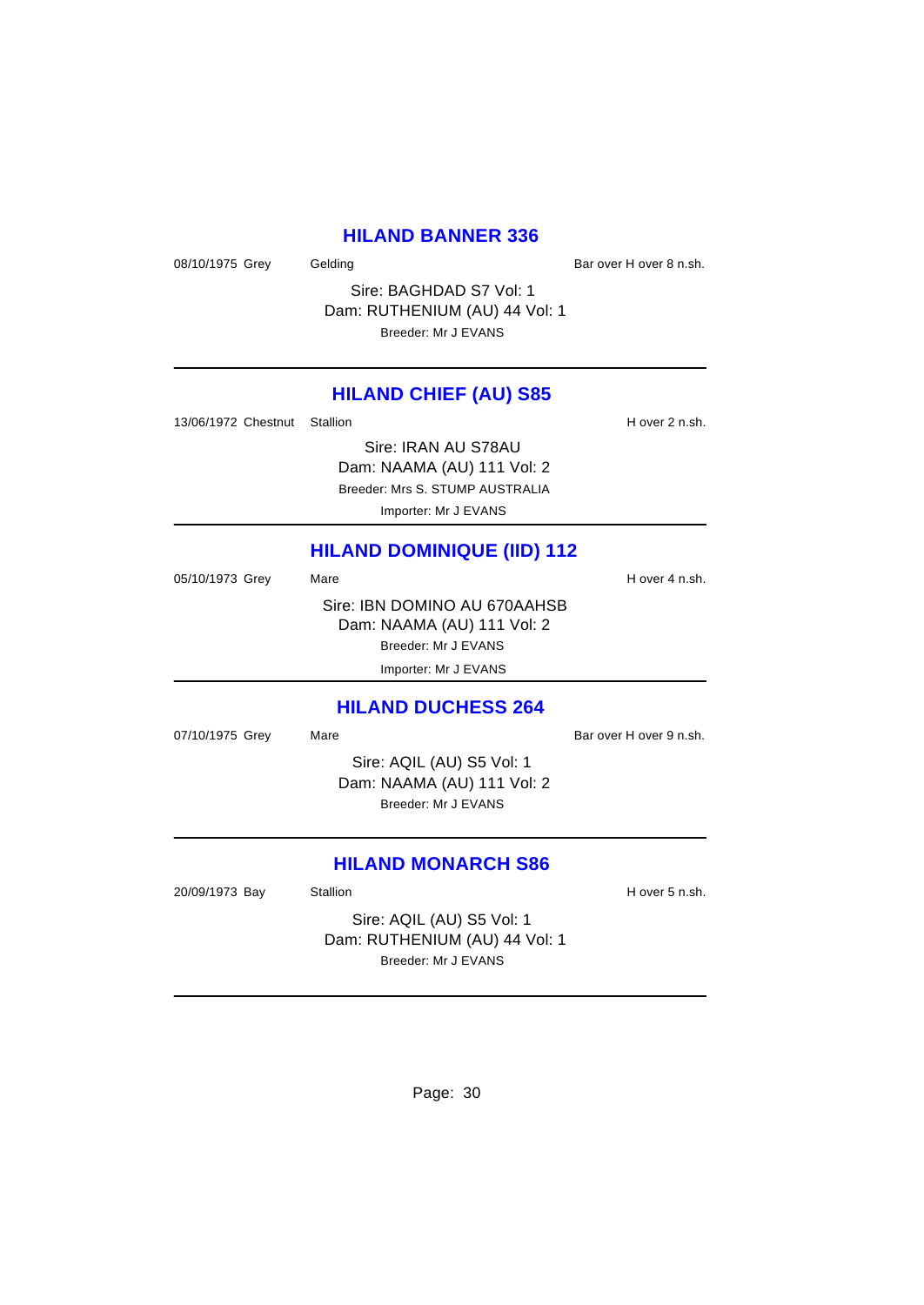#### **HILAND PRINCESS 192**

24/09/1974 Grey Mare Mare 4 over 6 n.sh.

Sire: AQIL (AU) S5 Vol: 1 Dam: NAAMA (AU) 111 Vol: 2 Breeder: Mr J EVANS

#### **HILAND QUEEN 113**

15/03/1972 Grey Mare Mare H over 1 n.sh. Sire: BAGHDAD S7 Vol: 1 Dam: RUTHENIUM (AU) 44 Vol: 1 Breeder: Mr J EVANS

# **HILAND ROSE 193**

23/11/1974 Grey Mare Mare H over 7 n.sh. Sire: BAGHDAD S7 Vol: 1 Dam: PASCALI (AU) 40 Vol: 1

Breeder: Mr J EVANS

#### **HONEPUNA 319**

15/08/1975 Grey Mare Mare EW conj n.sh. 1 over 5 o.sh.

Sire: TOUCH OF MAGIC (AU) S103 Vol: 2 Dam: ODOWENI 38 Vol: 1 Breeder: PARTNERSHIP WILSON E.W. & B.P. PARTNERSHIP

#### **HOUDOO 128**

25/10/1972 Chestnut Mare **EW** conj n.sh. 3 over 2 o.sh.

Sire: HOUSSAIN (AU) S15 Vol: 1 Dam: ODOWENI 38 Vol: 1 Breeder: PARTNERSHIP WILSON E.W. & B.P. PARTNERSHIP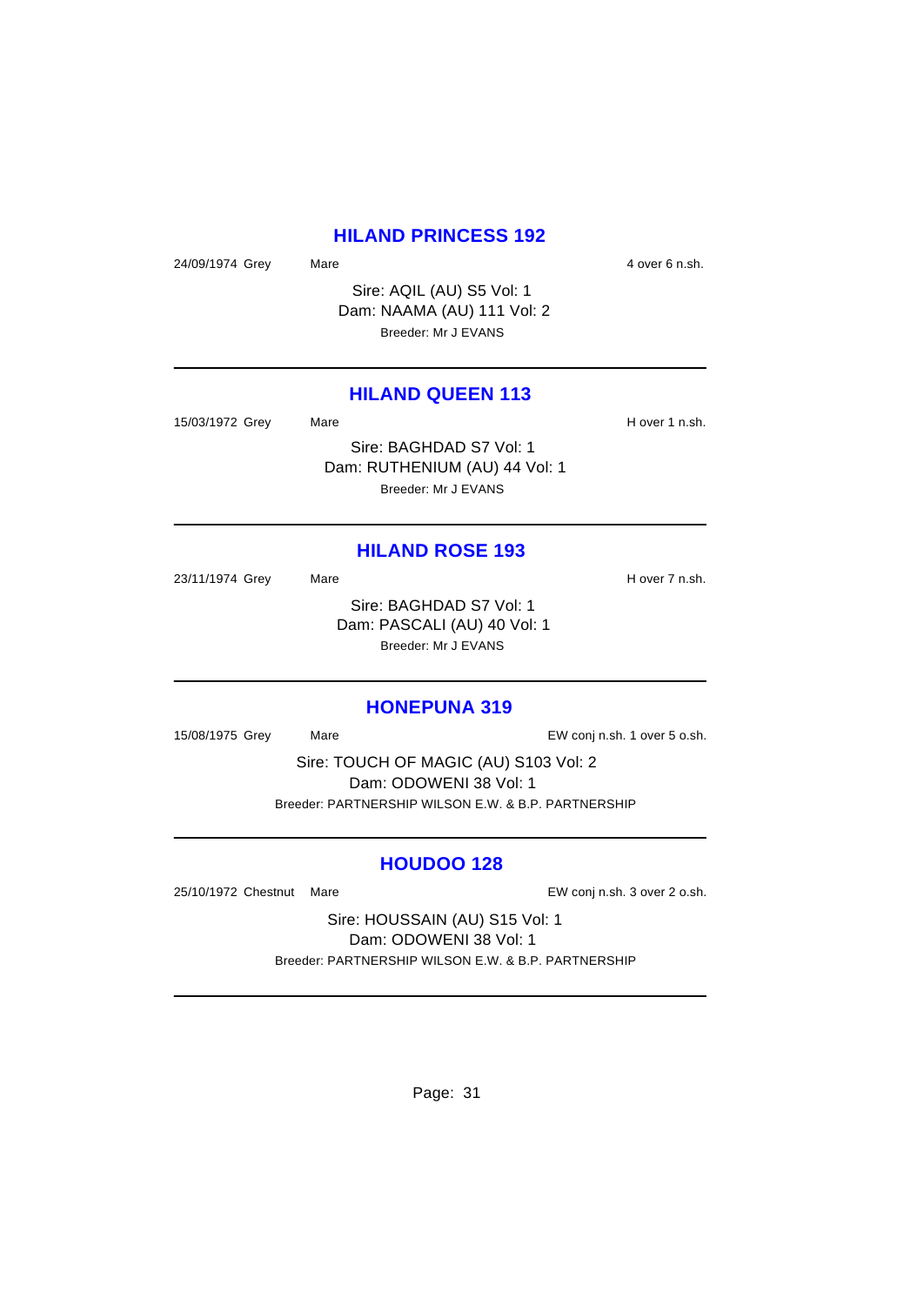#### **HOULLAIN 99**

07/01/1972 Grey Mare Mare EW conj n.sh. 4 over 1 o.sh.

Sire: HOUSSAIN (AU) S15 Vol: 1 Dam: ZILLAH 70 Vol: 1 Breeder: PARTNERSHIP WILSON E.W. & B.P. PARTNERSHIP

#### **HOUSSINA 129**

11/09/1972 Grey Mare Mare EW conj n.sh. 1 over 2 o.sh.

Sire: HOUSSAIN (AU) S15 Vol: 1 Dam: NASINA 31 Vol: 1 Breeder: PARTNERSHIP WILSON E.W. & B.P. PARTNERSHIP

#### **IBANEZ 292**

18/10/1975 Chestnut Mare State of the State of State of State of State of State of State of State of State of State of State of State of State of State of State of State of State of State of State of State of State of Stat

Sire: SANTARABIA SHAMMAR (AU) S40 Vol: 1 Dam: ROBINIA (AU) 42 Vol: 1 Breeder: Mrs Suzanne W SPRATT Maketu Road R.D. 9 TE PUKE.

#### **IBEX S93**

20/09/1973 Chestnut Stallion CM n.sh. 3 over 3 o.sh.

Sire: IMPALA (AU) S92 Vol: 2 Dam: JENNIFER (AU) 115 Vol: 2 Breeder: Mrs C MEWETT Cove Road R.D.2 WAIPU

#### **IBN AQIL S74**

18/12/1971 Bay Stallion CB n.sh. 3 over 1 o.sh.

Sire: AQIL (AU) S5 Vol: 1 Dam: SILVER FERN 49 Vol: 1 Breeder: Mr C R BENNETT P.O. Box 64 WAIPUKURAU.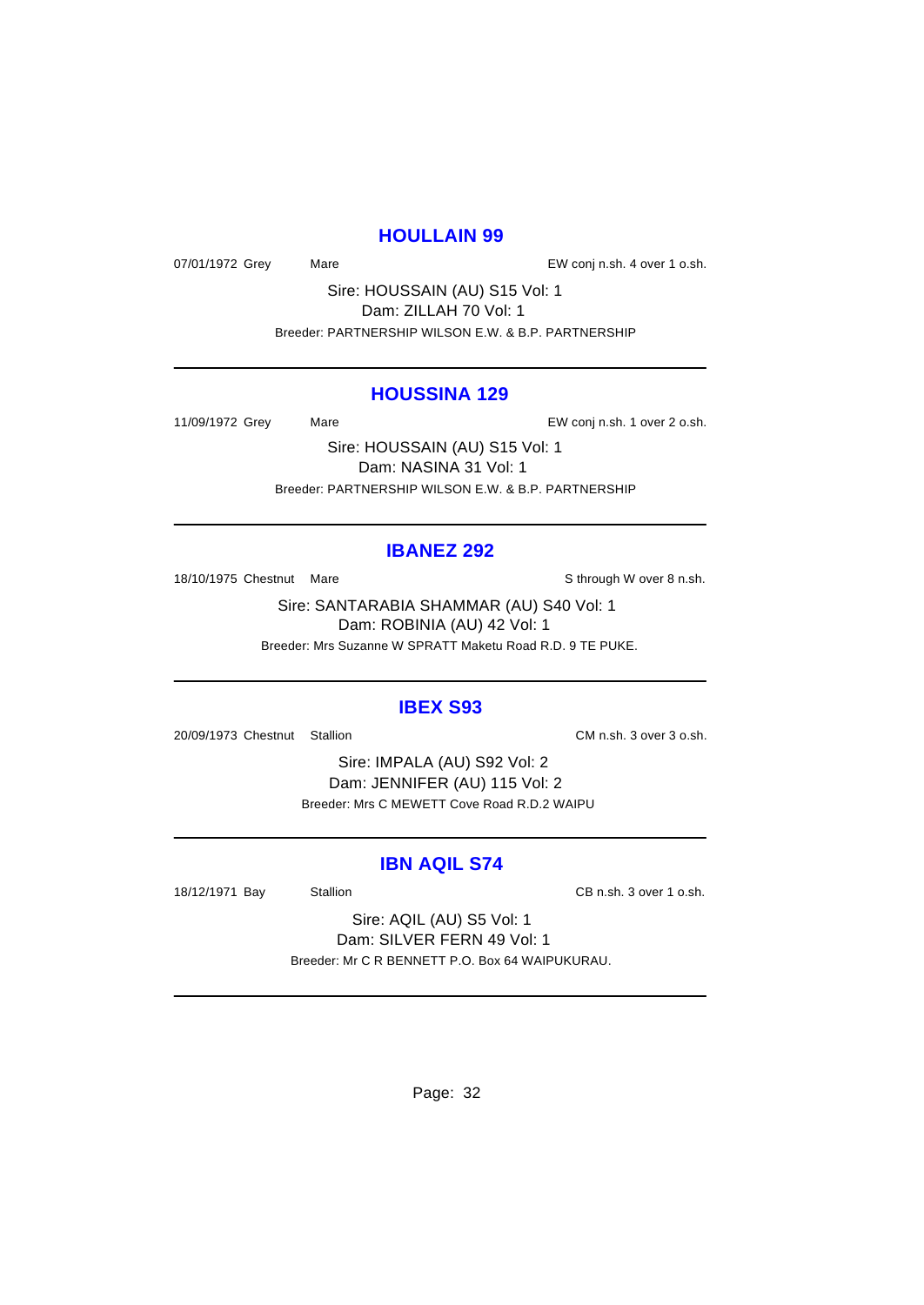# **IBN GROJEC (IIU) 205**

28/03/1975 Bay Stallion Station H n.sh.

Sire: GROJEC GB V9S3 Dam: KAREEMA (GB) 130 Vol: 2 Breeder: Mrs Helena M PATCHETT-CARTER Grafton, RD 14, RAKAIA

#### **IBN HOUSSAIN S87**

06/10/1972 Grey Stallion Stallion EW conj. n.sh. 2 over 2 o.sh.

Sire: HOUSSAIN (AU) S15 Vol: 1 Dam: EZRAETTA 14 Vol: 1 Breeder: PARTNERSHIP WILSON E.W. & B.P. PARTNERSHIP

# **IDYLLIC (AU) S137**

29/10/1968 Chestnut Stallion A over 9 n.sh.

Sire: RAZAZ AU 137AAHSB Dam: SILVER DAWN (AU) 222 Vol: 2 Breeder: Mr D. CLARKSON Importer: Mr D. CLARKSON

#### **ILANA 228**

21/08/1973 Chestnut Mare **RS n.sh. 1** over 73 o.sh.

Sire: OTHELLO (AU) 221 Vol: 2 Dam: SAADIA 189 Vol: 2 Breeder: Mr. R SHAW Box 4127 Marewei Napier

#### **ILIAD S118**

10/10/1969 Grey Stallion Stallion State A over 12 n.sh.

Sire: OTHELLO (AU) 221 Vol: 2 Dam: SILVER DAWN (AU) 222 Vol: 2 Breeder: Mr D. CLARKSON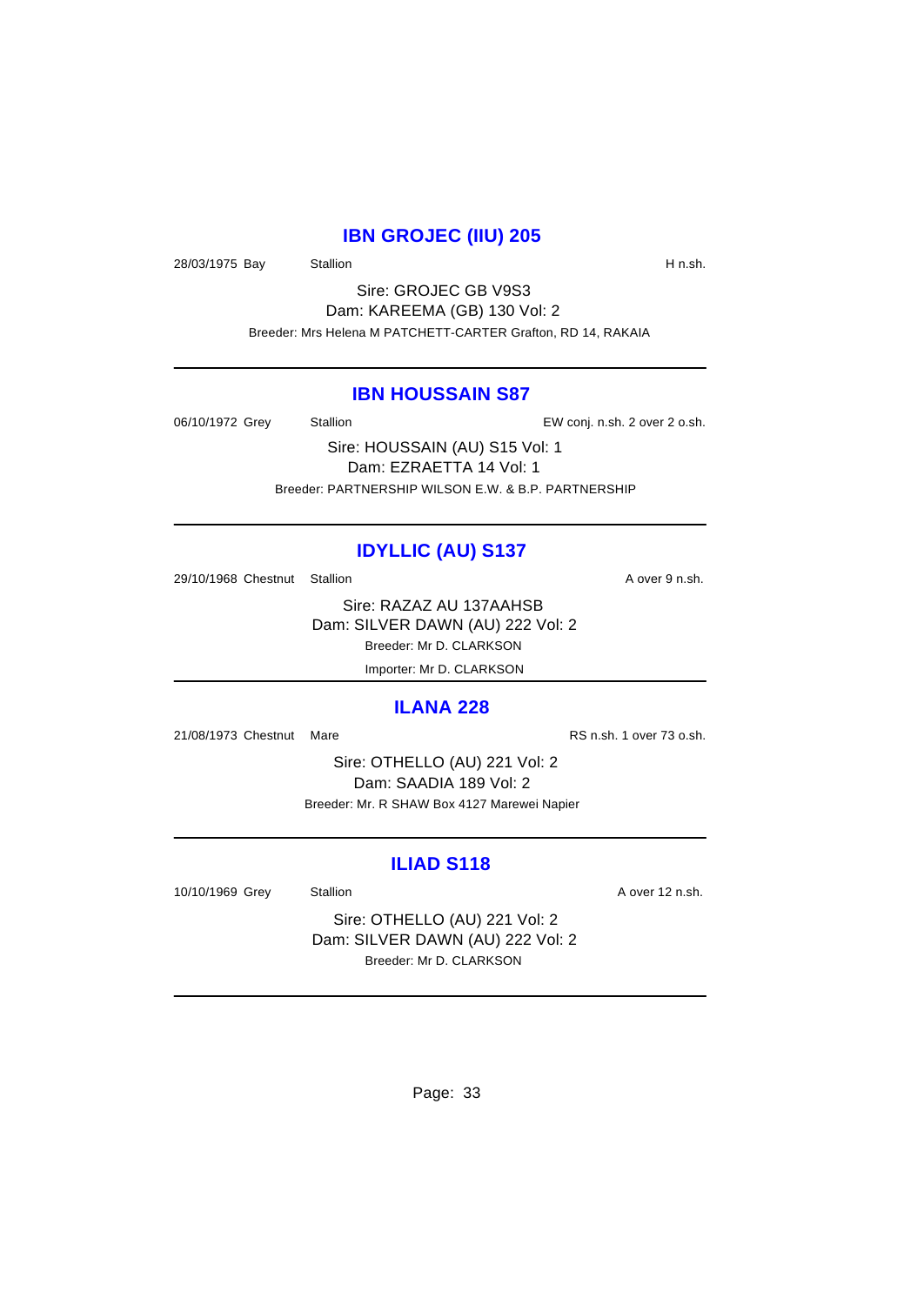## **ILSADI'A 227**

07/10/1974 Grey Mare Mare RS n.sh. 1 over 4 o.sh.

Sire: ILIAD S118 Vol: 2 Dam: SAADIA 189 Vol: 2 Breeder: Mr. R SHAW Box 4127 Marewei Napier

#### **IMPALA (AU) S92**

07/10/1963 Chestnut Stallion Coronet over Cross of Lorraine n.sh

Sire: BABYLON AU 90AAHSB Dam: SHAULA AU 182AAHSB Breeder: E.L. QUINTON AUSTRALIA

Importer: Mrs C MEWETT Cove Road R.D.2 WAIPU

# **INDIAN FIRE DANCE (AU) S56**

13/01/1971 Chestnut Stallion E n.sh. 1 over 1 o.sh.

Sire: DANCING KING GB V9S4 Dam: INDIAN GEM GB 1174AAHSB Breeder: MR D & D WRIGHT ENGLAND

Importer: Mrs CHERYL SKINNER 77 Gearon Road, Glenbrook, RD 1, WAIUKU 2681

# **INDIAN TOPAZ (AU) 265**

15/10/1970 Chestnut Mare **Indian Tepee n.sh. A1 o.nk.** 

Sire: INDIAN JEWEL AU 526AAHSB Dam: SHERIFNA AU 699AAHSB Breeder: Mrs H. SHAW AUSTRALIA

Importer: Mrs C. MCCLUSKEY P.O. Box 361, Gisborne.

**IQBAR S62**

07/01/1973 Chestnut Gelding S thru W over 1 n.sh.

Sire: SANTARABIA SHAMMAR (AU) S40 Vol: 1 Dam: ROBINIA (AU) 42 Vol: 1

Breeder: Mrs Suzanne W SPRATT Maketu Road R.D. 9 TE PUKE.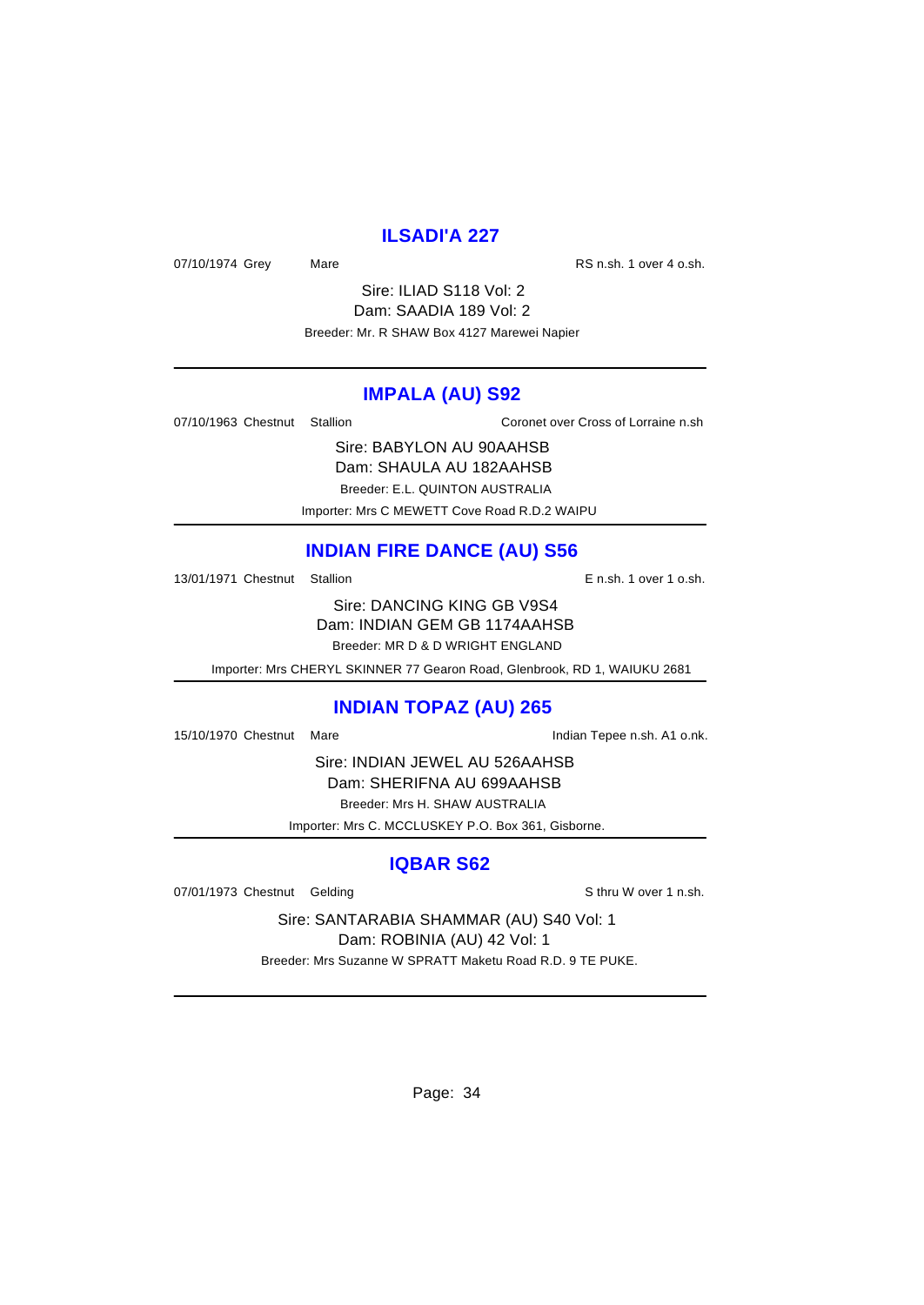#### **JA RED S153**

17/08/1974 Grey Stallion Stallion State State H n.sh. 1 over 74 o.sh.

Sire: JABAL S16 Vol: 1 Dam: SPARKLE GOLD 55 Vol: 1 Breeder: Mr L.M. MARSHALL

#### **JAAL S95**

05/01/1971 Grey Stallion States and States and States and States and Nil

Sire: KAMIL S17 Vol: 1 Dam: NGAPA LASS 34 Vol: 1 Breeder: Mr H J KROEF 56 Boundary Road PAPAKURA.

#### **JABINA 153**

02/11/1973 Grey Mare Mare H n.sh. 3 over 73 o.sh. Sire: JABAL S16 Vol: 1 Dam: SPARINA 53 Vol: 1 Breeder: Mr L.M. MARSHALL

#### **JACQUELINE 178**

20/10/1974 Grey Mare Mare Nin C n.sh. 2 over 4 o.sh.

Sire: IMPALA (AU) S92 Vol: 2 Dam: JENNIFER (AU) 115 Vol: 2 Breeder: Mrs C MEWETT Cove Road R.D.2 WAIPU

#### **JAMAICA S108**

01/12/1972 Chestnut Gelding T over Loop n.sh. 3 over 72 o.sh.

Sire: SANTARABIA BAHRAN (AU) S78 Vol: 2 Dam: RIFFALETTA 77 Vol: 2

Breeder: Mrs Gabrielle J DEUSS 462 Paekakariki Hill Rd, RD 1, PORIRUA 5381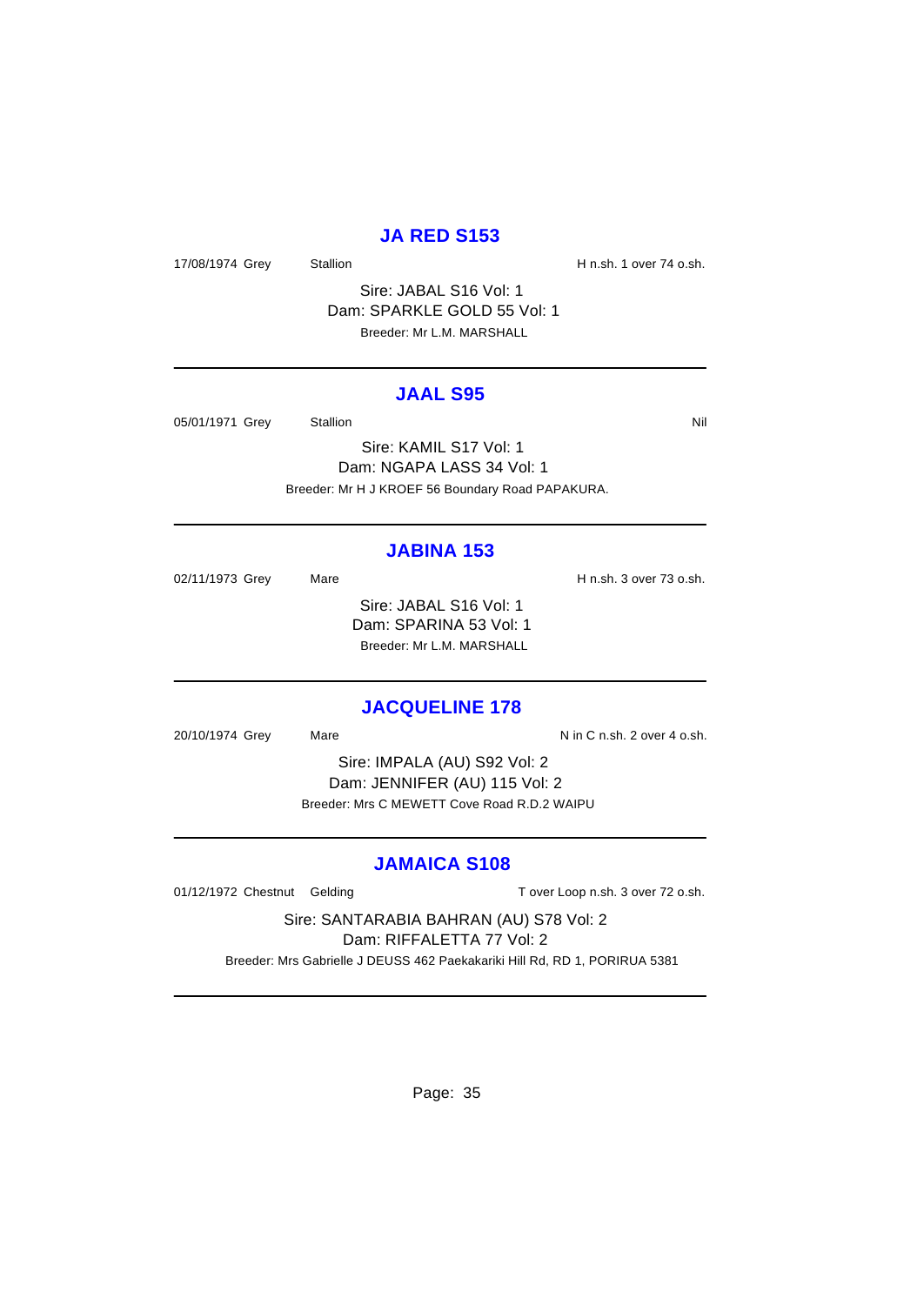#### **JAMILA 302**

06/12/1975 Chestnut Mare Inverted A over A n.sh. 3 over 5 o.sh.

Sire: SHEREEF (GB) S42 Vol: 1 Dam: TINKABELLE (IIU) 64 Vol: 1 Breeder: Mr A R AYLIFFE 71 Ingram Road R.D. 3 DRURY.

#### **JARINA 156**

| 16/12/1973 Grey | Mare |                                                 | H n.sh. 7 over 73 o.sh. |
|-----------------|------|-------------------------------------------------|-------------------------|
|                 |      | Sire: JABAL S16 Vol: 1<br>Dam: EZRINA 15 Vol: 1 |                         |
|                 |      | Breeder: Mr L.M. MARSHALL                       |                         |

# **JENNIFER (AU) 115**

| 09/09/1967 Grey | Mare | Persian slipper over 3 over 7 n.sh. |
|-----------------|------|-------------------------------------|
|                 |      | Sire: SILVER MOONLIGHT GB 138AAHSB  |
|                 |      | Dam: TAREEFA AU 21AAHSB             |

Breeder: DEPT.AG. QUEENSLAND. AUSTRALIA

Importer: Mrs C MEWETT Cove Road R.D.2 WAIPU

#### **JESMOND BEN ADAM 215**

23/03/1975 Chestnut Gelding Reversed P dash R conj. n.sh. 1 over 4 o.sh.

Sire: NGAPA KING S25 Vol: 1 Dam: KAREEBA 116 Vol: 2

Breeder: MR A. P. ROWE uNIT 32 Glenbrae Retirement 22 Hilda St ROTORUA

#### **JESMOND BURBON S156**

11/12/1973 Grey Gelding Reversed P bar R conj. n.sh. 1 over 3 o.sh.

Sire: NGAPA KING S25 Vol: 1 Dam: KAREEBA 116 Vol: 2

Breeder: MR A. P. ROWE uNIT 32 Glenbrae Retirement 22 Hilda St ROTORUA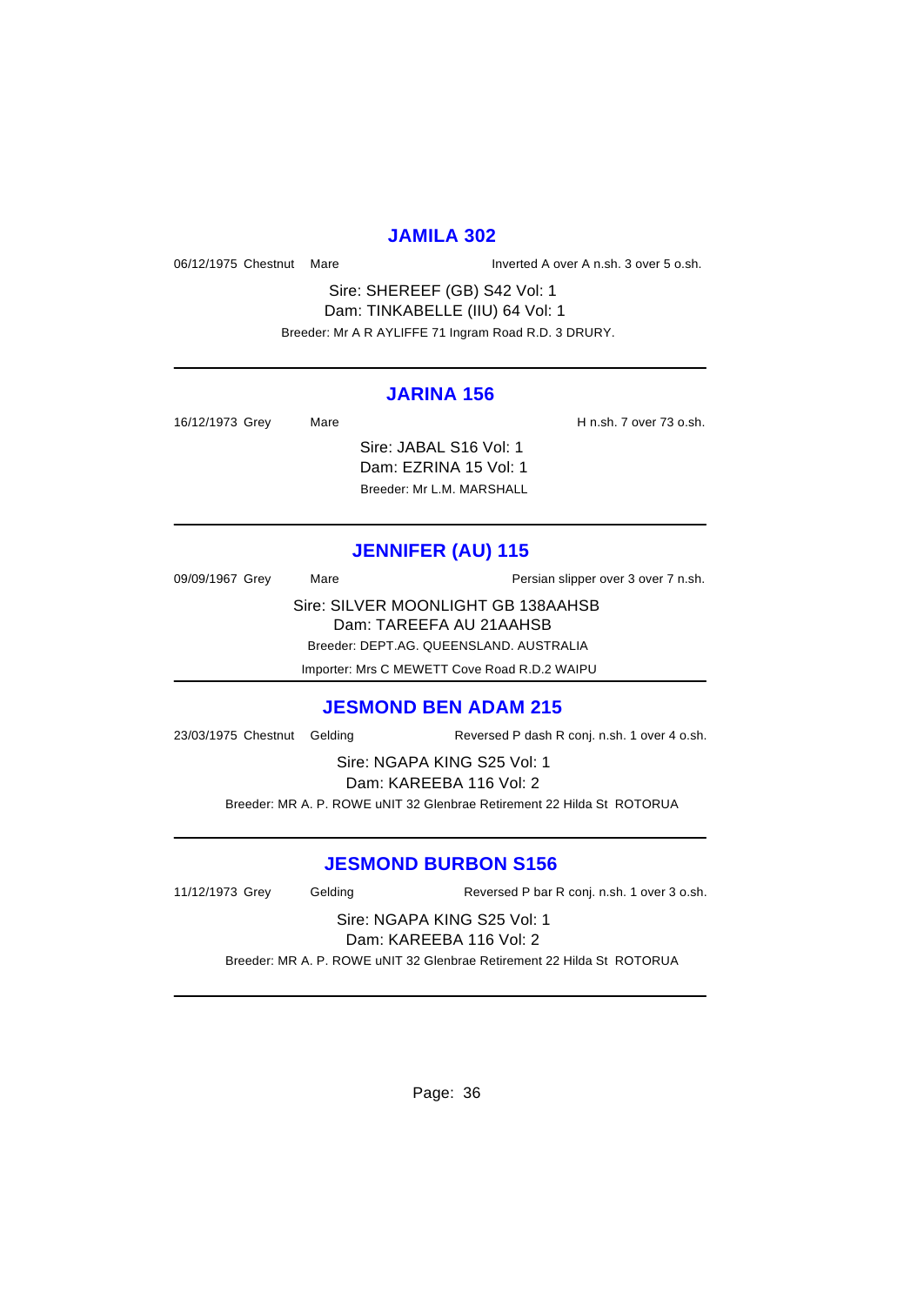### **JESMOND PRINCE REGENT S134**

12/12/1972 Chestnut Stallion Reversed P bar R conj. n.sh.

Sire: NGAPA KING S25 Vol: 1 Dam: KAREEBA 116 Vol: 2

Breeder: MR A. P. ROWE uNIT 32 Glenbrae Retirement 22 Hilda St ROTORUA

#### **JESSIE 294**

31/10/1976 Chestnut Mare  $N$  in C n.sh. 1 over 5 o.sh.

Sire: IMPALA (AU) S92 Vol: 2 Dam: JENNIFER (AU) 115 Vol: 2 Breeder: Mrs C MEWETT Cove Road R.D.2 WAIPU

### **JEWELIA 339**

09/02/1975 Chestnut Mare **EM** n.sh. 3 over 4 o.sh.

Sire: SANTARABIA BAHRAN (AU) S78 Vol: 2 Dam: INDIAN TOPAZ (AU) 265 Vol: 2 Breeder: Mrs C. MCCLUSKEY P.O. Box 361, Gisborne.

### **JEWELIET 280**

05/12/1975 Grey Mare Mare EM n.sh. 2 over 5 o.sh.

Sire: TAMAM (AU) 244 Vol: 2 Dam: NGAPA LASS 34 Vol: 1 Breeder: Mrs C. MCCLUSKEY P.O. Box 361, Gisborne.

### **JUBAL S151**

10/12/1974 Grey Stallion Stallion Stallion H n.sh. 3 over 74 o.sh.

Sire: JABAL S16 Vol: 1 Dam: EZRINA 15 Vol: 1 Breeder: Mr L.M. MARSHALL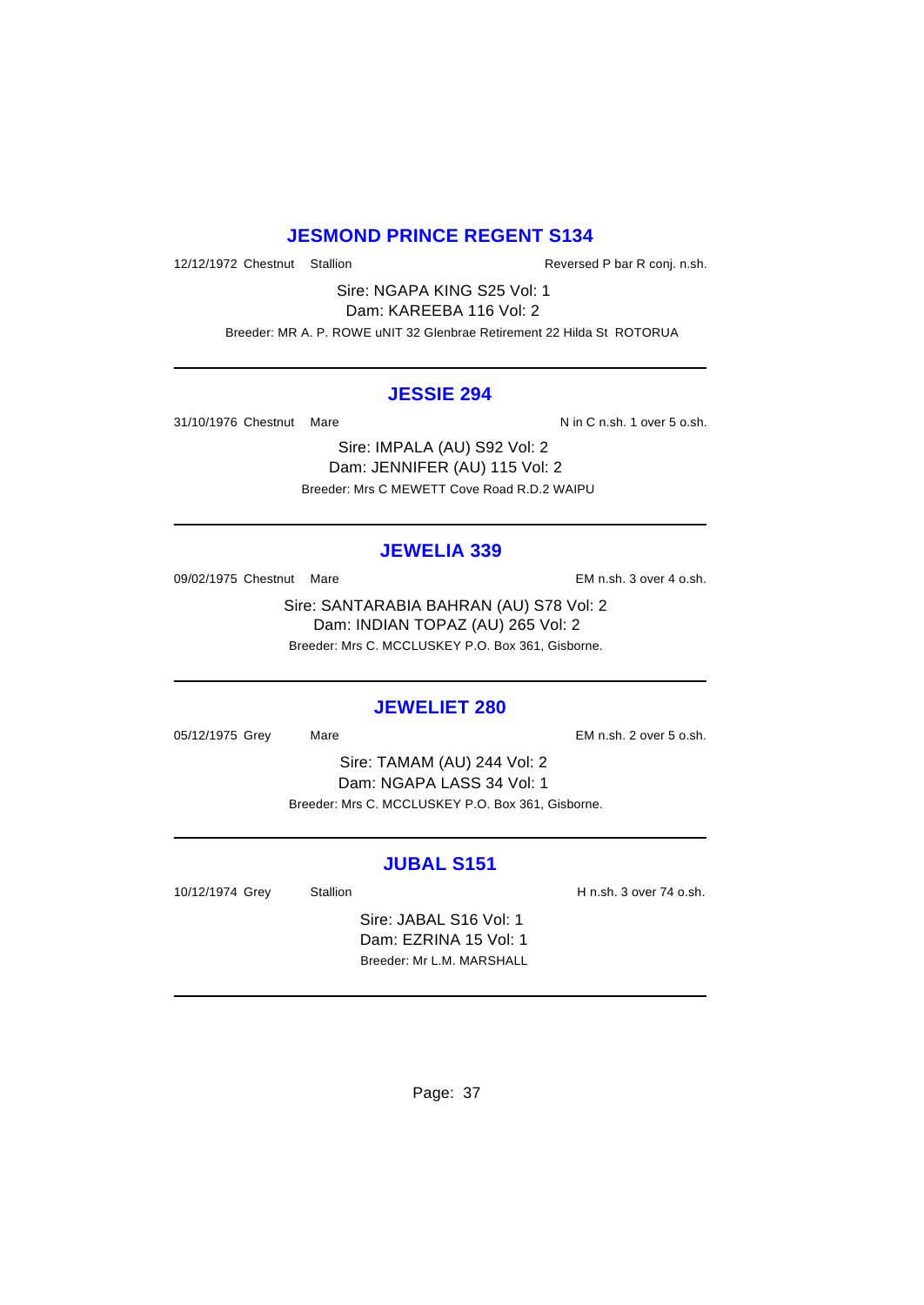### **JULIET 224**

12/10/1971 Grey Mare Mare Triangle over 16 n.sh.

Sire: OTHELLO (AU) 221 Vol: 2 Dam: SILVER MOONBEAM (AU) 139 Vol: 2 Breeder: Mr D. CLARKSON

### **KAMELLA 210**

06/10/1974 Grey Mare 1 over K n.sh.

Sire: KAMIL S17 Vol: 1 Dam: ZOSMA 132 Vol: 2 Breeder: Mr H J KROEF 56 Boundary Road PAPAKURA.

### **KARAMEA ZAHRA 328**

11/11/1975 Grey Mare Mare AR conj n.sh. 1 over 5 o.sh.

Sire: IMPALA (AU) S92 Vol: 2 Dam: ARALEIGH JUDITH 3 Vol: 1 Breeder: Mrs Alison B STEWARD Waikare Road, RD 3, KAWAKAWA 0283

#### **KAREEBA 116**

24/10/1970 Grey Mare National Assembly Market Market Market Market Market Market Market Market Market Market M

Sire: SANTARABIA SHAMMAR (AU) S40 Vol: 1 Dam: ROBINIA (AU) 42 Vol: 1 Breeder: Mrs Suzanne W SPRATT Maketu Road R.D. 9 TE PUKE.

### **KAREEF S54**

25/09/1959 Chestnut Stallion Nill and State of the Nill and State of Nill and State of Nill and State of Nill

Sire: SHEREEF (GB) S42 Vol: 1 Dam: KASSIB (AU) 25 Vol: 1 Breeder: Mr B SISAM C/- Sisam & Sons R.D. 1 WHAKATANE.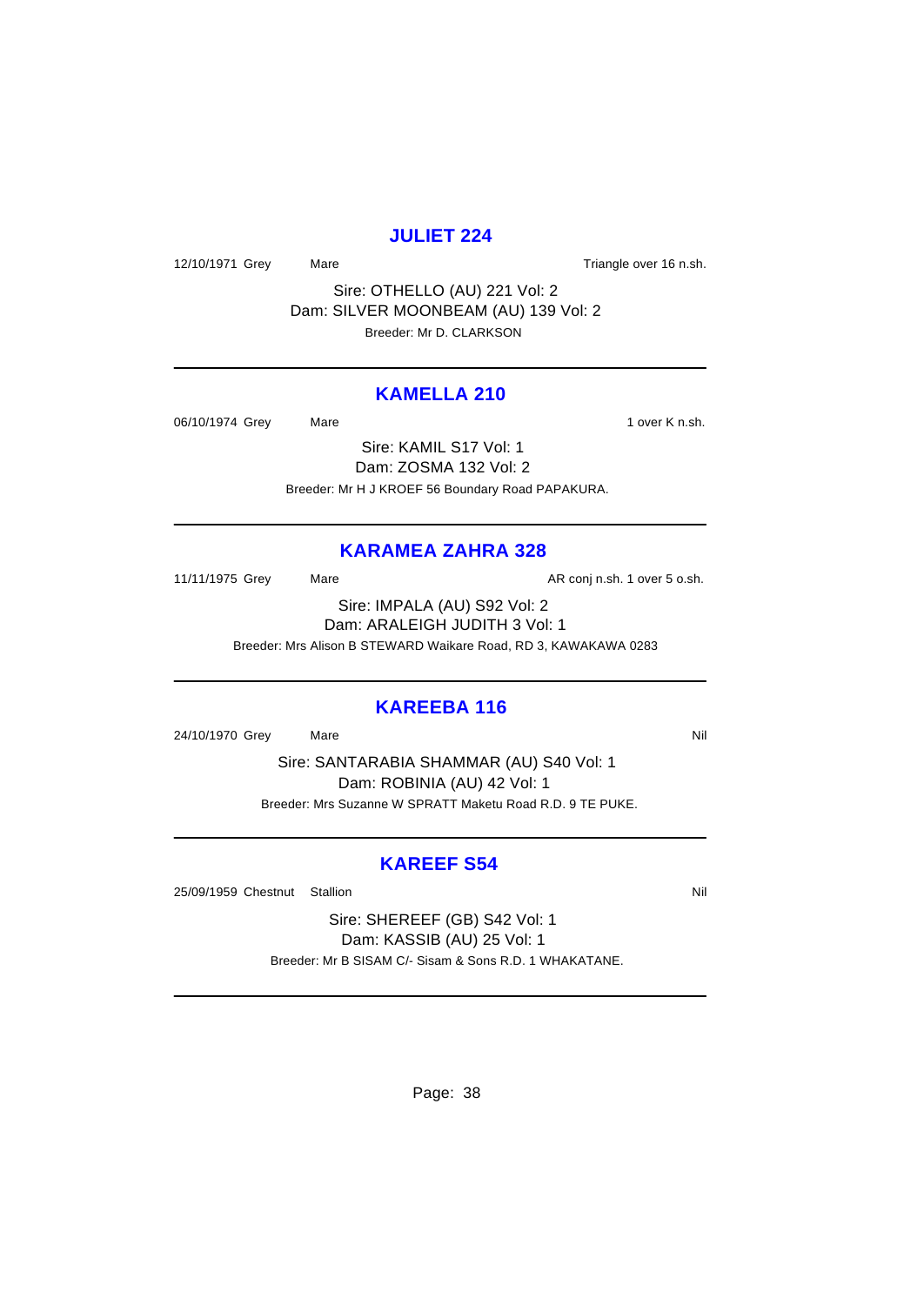### **KAREEMA (GB) 130**

01/08/1962 Grey Mare Nil

Sire: MAGNET GB V8S9 Dam: FAFIKA GB V8M9 Breeder: Mrs H. SHAW AUSTRALIA Importer: Mrs Helena M PATCHETT-CARTER Grafton, RD 14, RAKAIA

#### **KARIM GOLD 275**

13/10/1975 Chestnut Mare **HF** conj n.sh. 4 over 75 o.nk.

Sire: SARACEN KARIM (CA) S119 Vol: 2 Dam: SPARKLE GOLD 55 Vol: 1 Breeder: Mr L.M. MARSHALL

### **KASHKA 267**

11/10/1975 Grey Mare Mare N reversed n.side 1 over 5 o.side.

Sire: REPARTEE (AU) 247 Vol: 2 Dam: NASSEMNA 109 Vol: 2 Breeder: Mrs E. D. GOULTER R.D. 2 Blenheim

### **KEREM 270**

04/09/1975 Chestnut Stallion HF conj. n.sh. 2 over 75 o.sh.

Sire: SARACEN KARIM (CA) S119 Vol: 2 Dam: SILVER MAID 51 Vol: 1 Breeder: Mr L.M. MARSHALL

### **KHOTAN (AU) 220**

30/10/1974 Grey Stallion P over quarter Circle n.sh. 5 over 4 o.sh. Sire: MUSTAFA DE 1583AAHSB

Dam: BETTINA AU 559AU

Breeder: MR W J PARSONS AUSTRALIA

Importer: MR A. P. ROWE uNIT 32 Glenbrae Retirement 22 Hilda St ROTORUA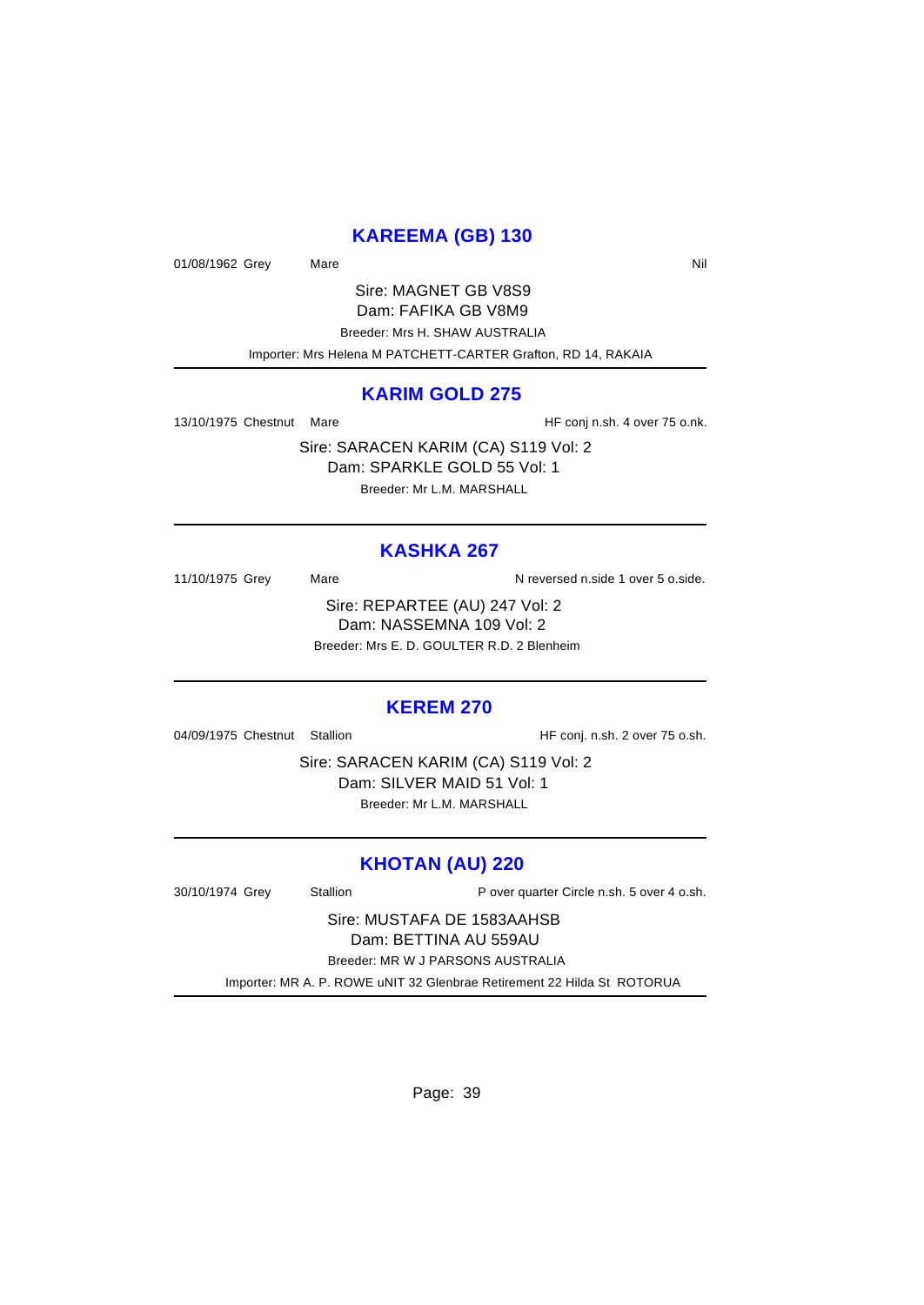### **KILLALA 155**

25/11/1973 Chestnut Mare **H** n.sh. 5 over 73 o.sh.

Sire: JABAL S16 Vol: 1 Dam: SPARKLE 54 Vol: 1 Breeder: Mr L.M. MARSHALL

### **KISHMUL S141**

18/01/1974 Grey Stallion Stallion State of T1 over 74 n.sh.

Sire: KAMIL S17 Vol: 1 Dam: SUKAYET 56 Vol: 1 Breeder: Dr S L TONKIN 27 Eastbourne Road Remuera AUCKLAND.

### **KUKULCAN 203**

28/01/1975 Chestnut Gelding Tover Loop n.sh. 2 over 74 o.sh.

Sire: SANTARABIA BAHRAN (AU) S78 Vol: 2 Dam: KATINA (AU) 27 Vol: 1

Breeder: Mrs Gabrielle J DEUSS 462 Paekakariki Hill Rd, RD 1, PORIRUA 5381

### **KYRENIA 306**

07/03/1976 Grey Mare Mare H n.sh. 0 5 o.sh.

Sire: SARACEN KARIM (CA) S119 Vol: 2 Dam: KAREEMA (GB) 130 Vol: 2 Breeder: Mrs Helena M PATCHETT-CARTER Grafton, RD 14, RAKAIA

### **LANSBERG 174**

27/12/1974 Chestnut Stallion Reversed N n.sh. 2 over 4 o.sh

Sire: OTHELLO (AU) 221 Vol: 2 Dam: HADLEY RILLE 144 Vol: 2 Breeder: Mrs E. D. GOULTER R.D. 2 Blenheim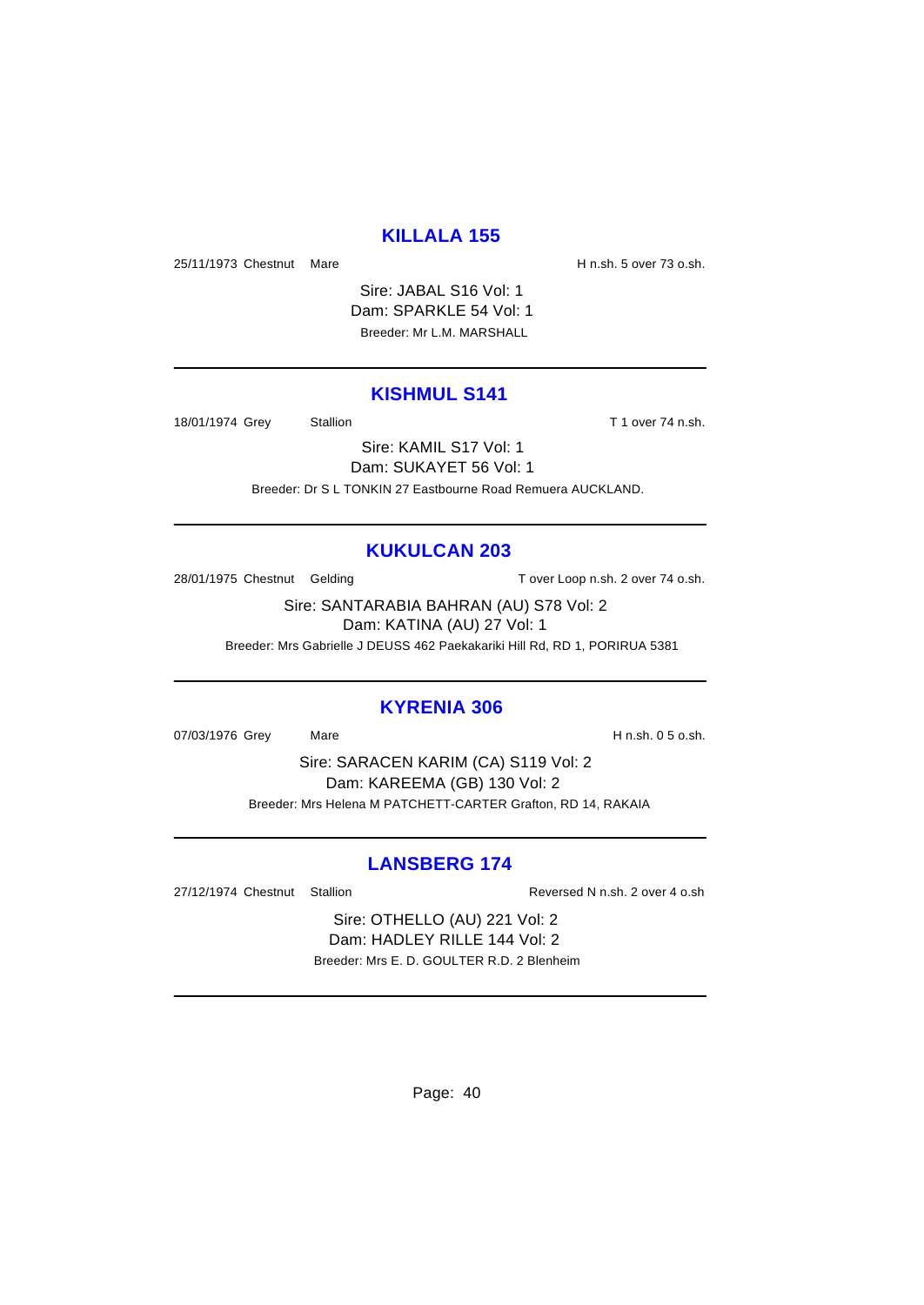### **LETITIA 326**

08/11/1975 Grey Mare 108/11/1975 Grey Mare

Sire: CRESCENDO (AU) S10 Vol: 1 Dam: WAIMEHA SHIRLEY 69 Vol: 1 Breeder: Mr B SISAM C/- Sisam & Sons R.D. 1 WHAKATANE.

### **LETOKE (AU) 71**

19/09/1964 Grey Mare National Markets and Markets and Markets and Markets and Markets and Markets and Markets

Sire: BAZ GB V8S2

Dam: LETO AU 200AAHSB

Breeder: Mr. A. MORDEN AUSTRALIA

Importer: Mrs Patricia A GRIGG c/- Mrs A Read Bells Road RD4 ASHBURTON

### **LIBANAH 106**

30/10/1969 Chestnut Mare Triangle beside R over 69 n.sh

Sire: OTHELLO (AU) 221 Vol: 2 Dam: NADINE 125 Vol: 2 Breeder: Mr. R SHAW Box 4127 Marewei Napier

### **LUCINDA 137**

26/10/1973 Grey Mare Mare Triangle under Bar n.sh. 3 over 73 o.sh.

Sire: CRESCENDO (AU) S10 Vol: 1 Dam: WAIMEHA SHIRLEY 69 Vol: 1 Breeder: Mr B SISAM C/- Sisam & Sons R.D. 1 WHAKATANE.

### **LYRIC 299**

22/12/1975 Chestnut Stallion The State of Tin U n.sh. 1 over 5 o.sh.

Sire: OTHELLO (AU) 221 Vol: 2 Dam: SILVER DAWN (AU) 222 Vol: 2 Breeder: Mr C. T. INNES 252 Middleton Road Waipukurau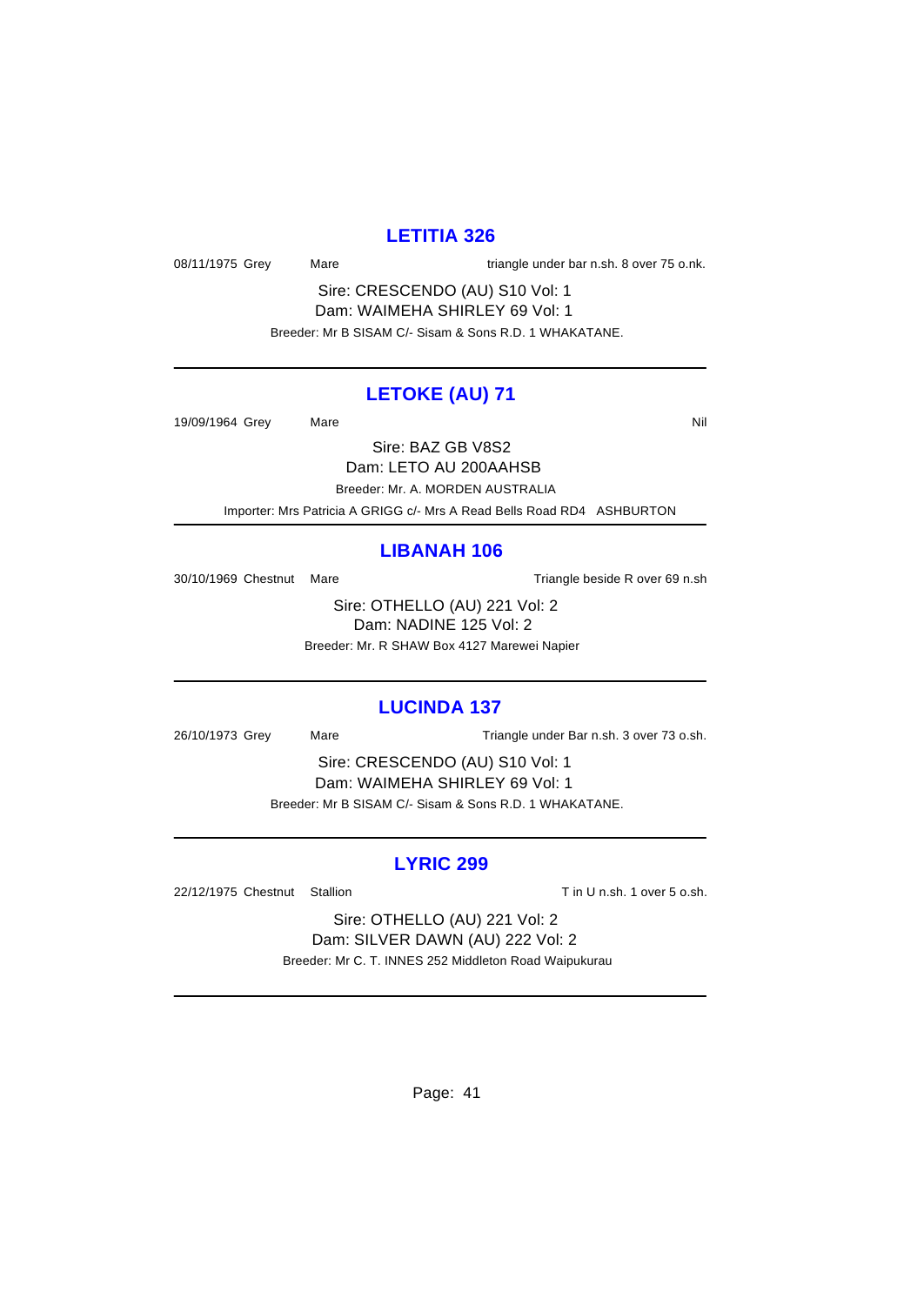### **MAGIC MOMENTS 103**

17/11/1970 Chestnut Mare The Changes of Tover Loop n.sh.

Sire: OTHELLO (AU) 221 Vol: 2 Dam: SURONA 60 Vol: 1

Breeder: Mrs Gabrielle J DEUSS 462 Paekakariki Hill Rd, RD 1, PORIRUA 5381

### **MAGIC WAND 230**

01/08/1974 Bay Mare **IC n.sh.** 

Sire: LYSANDER (AU) S18 Vol: 1 Dam: EL-DAF (AU) 13 Vol: 1 Breeder: Mr K BAYNE

### **MARANTHE 173**

10/01/1975 Grey Mare Mare Reversed N n.sh. 3 over 4 o.sh. Sire: OTHELLO (AU) 221 Vol: 2 Dam: GOROUFALIE 143 Vol: 2 Breeder: Mrs E. D. GOULTER R.D. 2 Blenheim

### **MARATHON S115**

28/10/1973 Grey Gelding Triangle under bar n.sh 4 over 73 o.sh.

Sire: CRESCENDO (AU) S10 Vol: 1 Dam: MARILYN 29 Vol: 1 Breeder: Mr B SISAM C/- Sisam & Sons R.D. 1 WHAKATANE.

### **MAYFAIR 321**

30/09/1975 Grey Mare Mare Triangle under bar n.sh. 2 over 75 o.nk.

Sire: CLAUDIUS (AU) S9 Vol: 1 Dam: WAIMEHA MARINA 79 Vol: 2

Breeder: Mr B SISAM C/- Sisam & Sons R.D. 1 WHAKATANE.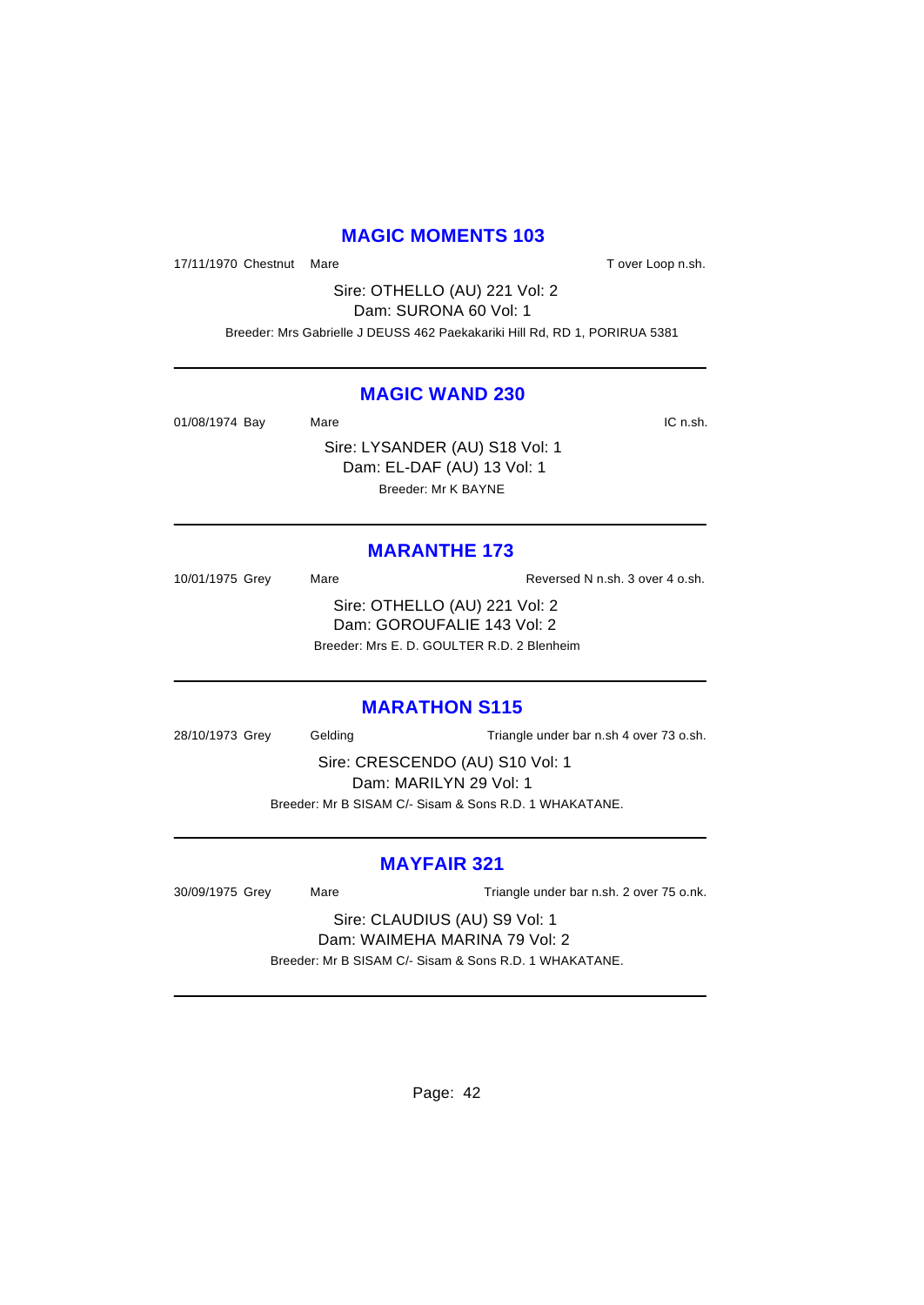### **MELRIFFA (AU) 72**

23/09/1955 Bay Mare Mare ME conj n.sh. 68 o.nk.

Sire: RIFFAL GB 144AAHSB Dam: MILIHA GB V7M7 Breeder: Mrs A.D.D. MACLEAN AUSTRALIA Importer: Mrs A A NAPIER EKETAHUNA

#### **MERDINA 177**

28/04/1974 Grey Mare Mare NC conj over 4 over 4 n.sh.

Sire: SURUR (AU) S157 Vol: 2 Dam: MELRIFFA (AU) 72 Vol: 2

Breeder: Mr N C NAPIER 16 Kaitawa Street Waikanae WELLINGTON.

### **MILANDS ROYAL FASHION (AU) S105**

13/10/1972 Chestnut Stallion ML conj. n.sh. 2 over 2 o.sh.

Sire: MOON FASHION AU 990AAHSB Dam: MURMUR AU 457AAHSB Breeder: Mrs M. BENNETT AUSTRALIA

Importer: Mr L.M. MARSHALL

#### **MINEAH 252**

02/11/1975 Chestnut Mare **HV** conj n.sh. 6 over 5 o.sh.

Sire: WAIMEHA MARENDO S49 Vol: 1 Dam: HOUDOO 128 Vol: 2 Breeder: Mrs M. WERNER Box 113 Swanson Auckland

### **MISS MICHELLE 187**

02/10/1971 Grey Mare Mare 2010/1971 Grey Mare 2010/1971 Grey Mare 2010

Sire: CRESCENDO (AU) S10 Vol: 1 Dam: KATHLEEN 26 Vol: 1 Breeder: Mr M. C. FLINTOFF 147 Main Rd. Nth Kamo Whangarei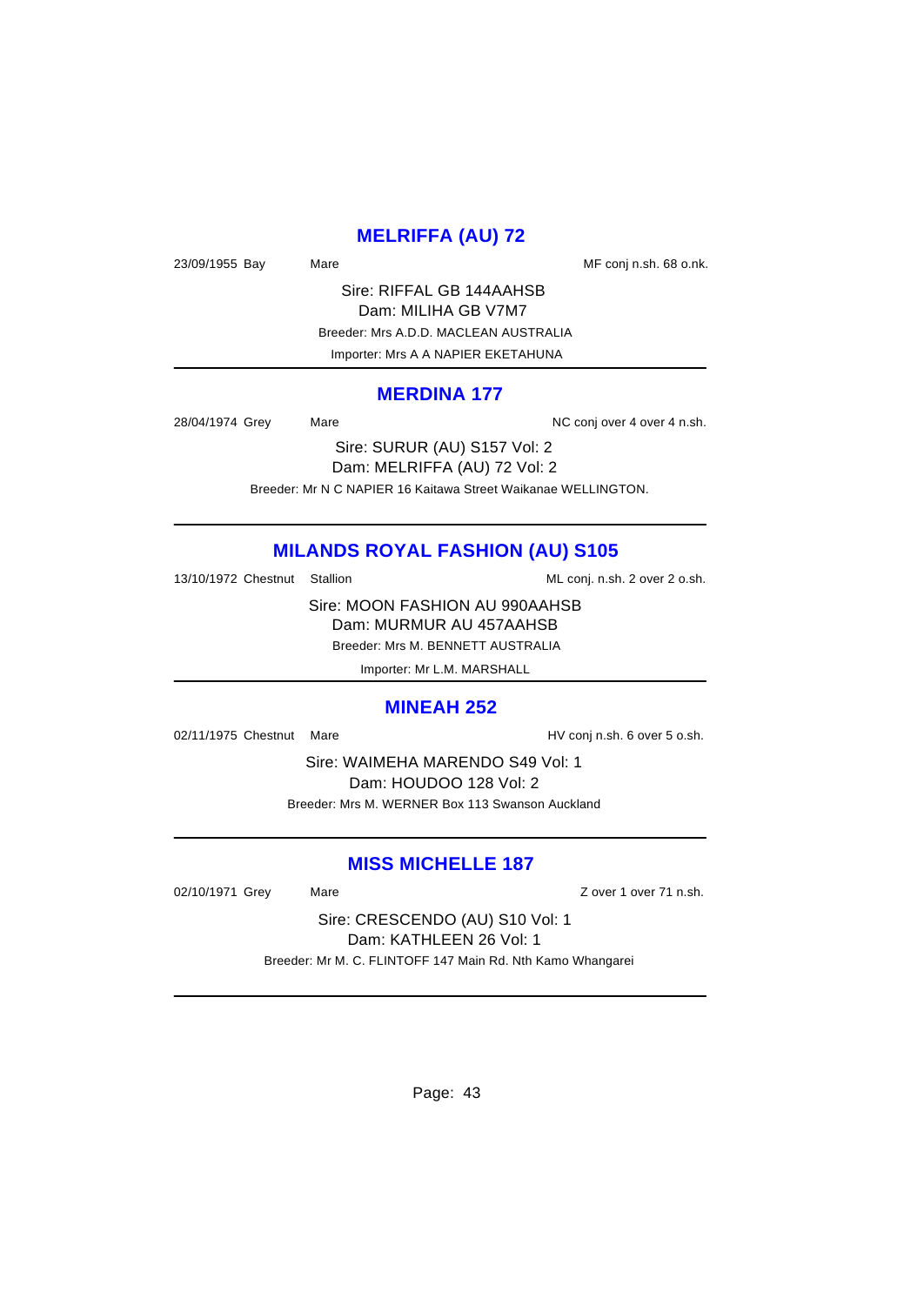### **MISSAN 185**

08/09/1971 Chestnut Mare Nil

Sire: SANTARABIA BAHRAN (AU) S78 Vol: 2 Dam: MYSTIF 124 Vol: 2

Breeder: Mr A. B. NAPIER R.D.1 Masterton

### **MOONDREAM (AU) 262**

| 02/11/1971 Grey | Mare                               | K n.sh. 1 over 3 o.nk |
|-----------------|------------------------------------|-----------------------|
|                 | Sire: REMEMBRANCE AU 310AHSB       |                       |
|                 | Dam: No Entry Z                    |                       |
|                 | Breeder: Mrs M.H. DILLEN AUSTRALIA |                       |
|                 | Importer: Mr D. CLARKSON           |                       |

#### **MYSTIF 124**

| 02/12/1966 Grey | Mare                              | Nil |
|-----------------|-----------------------------------|-----|
|                 | Sire: SURUR (AU) S157 Vol: 2      |     |
|                 | Dam: KATINA (AU) 27 Vol: 1        |     |
|                 | Breeder: Mrs A A NAPIER EKETAHUNA |     |
|                 |                                   |     |

### **NAADDEL (AU) S106**

| 19/10/1972 Grey | <b>Stallion</b>                  | 2 Pyramids n.sh. 1 over 2 o.sh. |
|-----------------|----------------------------------|---------------------------------|
|                 | Sire: MOON FASHION AU 990AAHSB   |                                 |
|                 | Dam: NAADIRAH GB V2M2            |                                 |
|                 | Breeder: Mrs T. HAWLEY AUSTRALIA |                                 |
|                 | Importer: Mr L.M. MARSHALL       |                                 |
|                 |                                  |                                 |

### **NAADI 276**

| 14/10/1975 Grey                | Stallion | HF conj. n.sh. 5 over 75 o.sh. |  |
|--------------------------------|----------|--------------------------------|--|
| Sire: NAADDEL (AU) S106 Vol: 2 |          |                                |  |
| Dam: ELOTINA 141 Vol: 2        |          |                                |  |
| Breeder: Mr L.M. MARSHALL      |          |                                |  |
|                                |          |                                |  |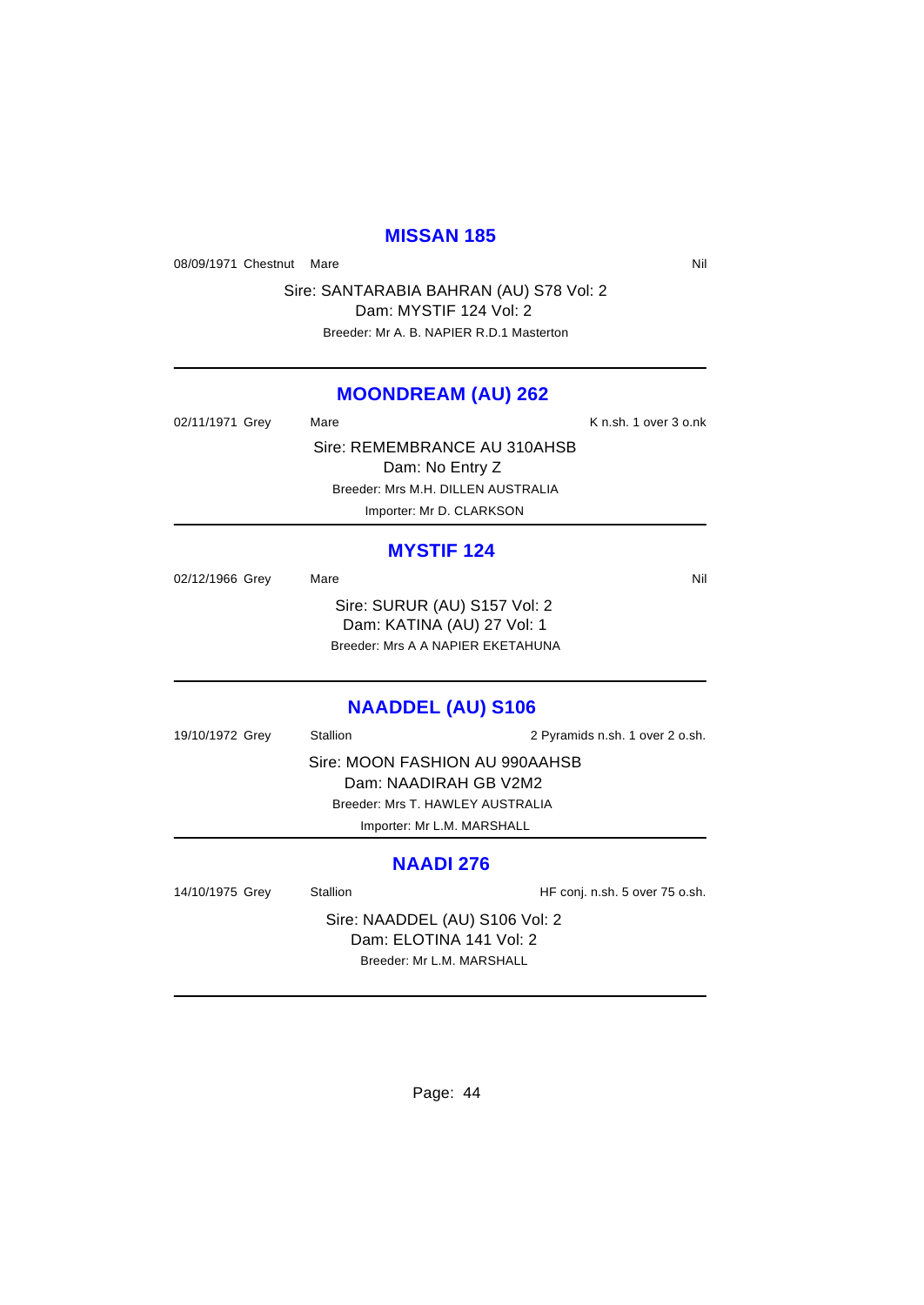#### **NAAM 273**

29/12/1975 Grey Gelding Gelding HF conj. n.sh. 8 over 75 o.sh.

Sire: NAADDEL (AU) S106 Vol: 2 Dam: SILVER EMBER 48 Vol: 1 Breeder: Mr L.M. MARSHALL

### **NAAMA (AU) 111**

01/12/1962 Grey Mare Mare Nil

Sire: MALIK DE GE620 Dam: NEFARI AU 176AU Breeder: Mrs I.B. DAY AUSTRALIA Importer: Mr J EVANS

#### **NAARINA 271**

01/10/1975 Chestnut Mare **HF** conj n.sh. 3 over 75 o.sh.

Sire: NAADDEL (AU) S106 Vol: 2 Dam: SPARINA 53 Vol: 1 Breeder: Mr L.M. MARSHALL

### **NADINE 125**

23/09/1960 Chestnut Mare Nill and Solid Annual Control of the Nill and Solid Annual Control of Nill and Nill and Nill and Nill and Nill and Nill and Nill and Nill and Nill and Nill and Nill and Nill and Nill and Nill and N

Sire: NAR (GB) V7S11 Vol: 99 Dam: SEMNA (AU) V7M4 Vol: 99 Breeder: Mrs R.H. MITCHELL

### **NAHDA (AU) S127**

13/12/1973 Brown Stallion Two Pyriamids n.sh. 1 over 3 o.sh. Sire: MUSTAFA DE 1583AAHSB Dam: NARA AU 1103AAHSB Breeder: Mrs T. HAWLEY AUSTRALIA Importer: Mrs E. D. GOULTER R.D. 2 Blenheim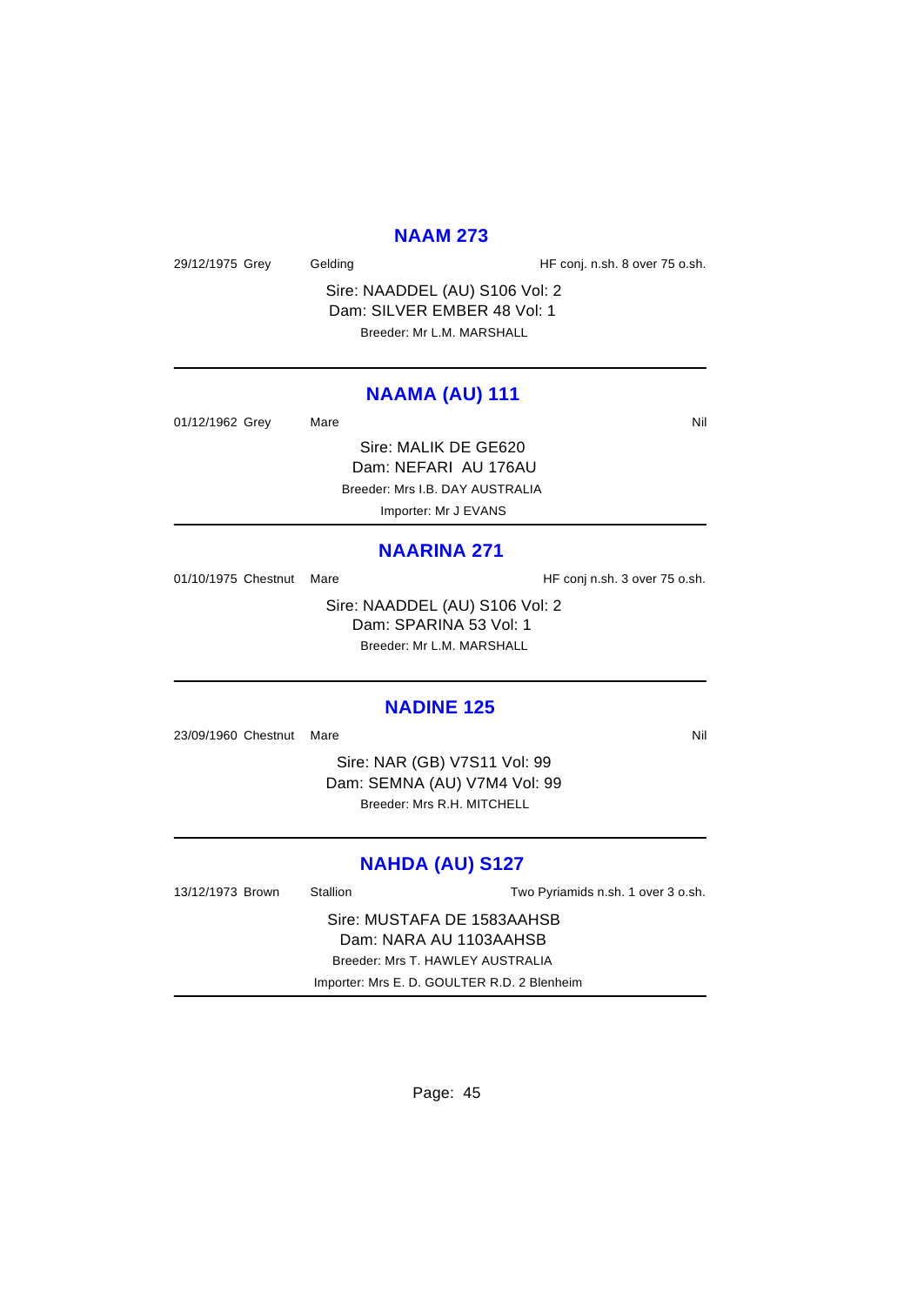### **NASIM S126**

01/12/1982 Grey Stallion States Area and States Area and Nil

Sire: NASSAR S21 Vol: 1 Dam: SADIK (GB) V7M3 Vol: 99 Breeder: Mr L.M. MARSHALL

#### **NASSABA S128**

01/08/1960 Chestnut Stallion **MF** conj. over bar n.sh

Sire: NAR (GB) V7S11 Vol: 99 Dam: NURMANA (GB) 37 Vol: 1 Breeder: H J WILSON PALMERSTON NORTH

#### **NASSELLA S133**

17/10/1973 Grey Gelding Casses and N reversed n.sh. 1 over 3 o.sh.

Sire: ILIAD S118 Vol: 2 Dam: NASSEMNA 109 Vol: 2 Breeder: Mrs E. D. GOULTER R.D. 2 Blenheim

#### **NASSEMNA 109**

06/09/1968 Chestnut Mare Nill and Solid Annual Control of Mill and Solid Annual Control of Mill and Mill and Mi

Sire: NASSABA S128 Vol: 2 Dam: SPARKLE 54 Vol: 1 Breeder: Mr L.M. MARSHALL

### **NGAPA ARAWA S69**

01/08/1972 Grey Stallion E flying V n.sh. 2 over 2 o.sh.

Sire: NGAPA KING S25 Vol: 1 Dam: NGAPA ANGEL 33 Vol: 1 Breeder: Mr A A EDWARD Waiti Road R.D. 3 MORRINSVILLE.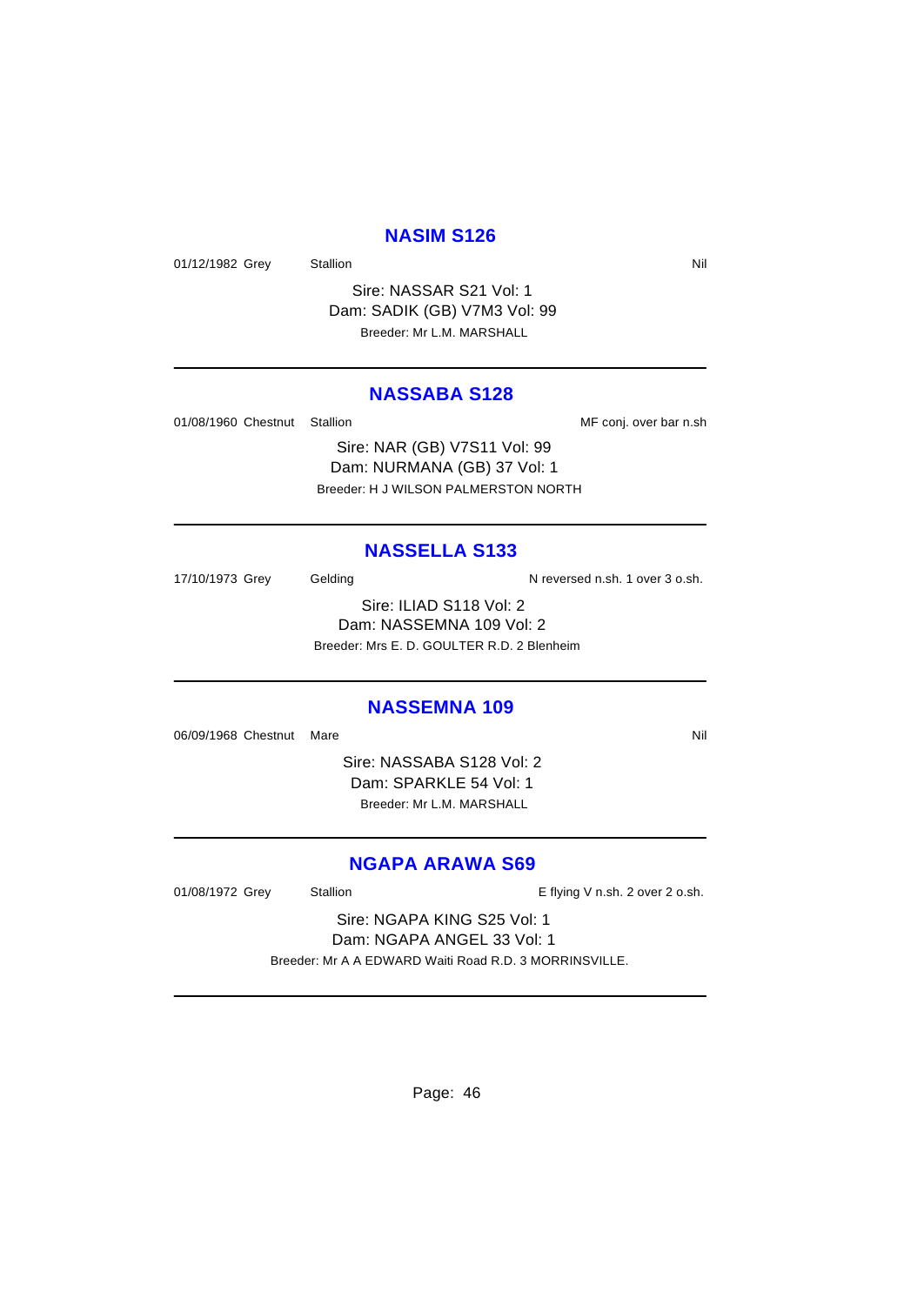### **NGAPA BALGOWNIE S66**

10/11/1971 Grey Stallion **E** flying V n.sh. 7 over 71 o.sh.

Sire: SIRINTH (AU) S46 Vol: 1 Dam: GREY MAID 22 Vol: 1 Breeder: Mr A A EDWARD Waiti Road R.D. 3 MORRINSVILLE.

### **NGAPA BEAM S147**

18/11/1974 Chestnut Stallion E flying V n.sh. 1 over 4 o.sh.

Sire: NGAPA SUNSHINE S32 Vol: 1 Dam: SUN MAID 57 Vol: 1 Breeder: Mr A A EDWARD Waiti Road R.D. 3 MORRINSVILLE.

### **NGAPA CARMAN 304**

28/08/1975 Chestnut Mare **E** Flying V n.sh. 1 over 5 o.sh.

Sire: GEMMO S57 Vol: 2 Dam: NGAPA ISABELLE 88 Vol: 2 Breeder: Mr A A EDWARD Waiti Road R.D. 3 MORRINSVILLE.

### **NGAPA COPPER S145**

23/09/1974 Chestnut Stallion E flying V n.sh. 6 over 4 o.sh.

Sire: NGAPA SUNSHINE S32 Vol: 1 Dam: COPPERMAID 11 Vol: 1 Breeder: Mr A A EDWARD Waiti Road R.D. 3 MORRINSVILLE.

### **NGAPA ESTELLE 159**

03/09/1974 Grey Mare Mare E Flying V n.sh. 4 over 4 o.sh.

Sire: GEMMO S57 Vol: 2 Dam: NGAPA ANGEL 33 Vol: 1 Breeder: Mr A A EDWARD Waiti Road R.D. 3 MORRINSVILLE.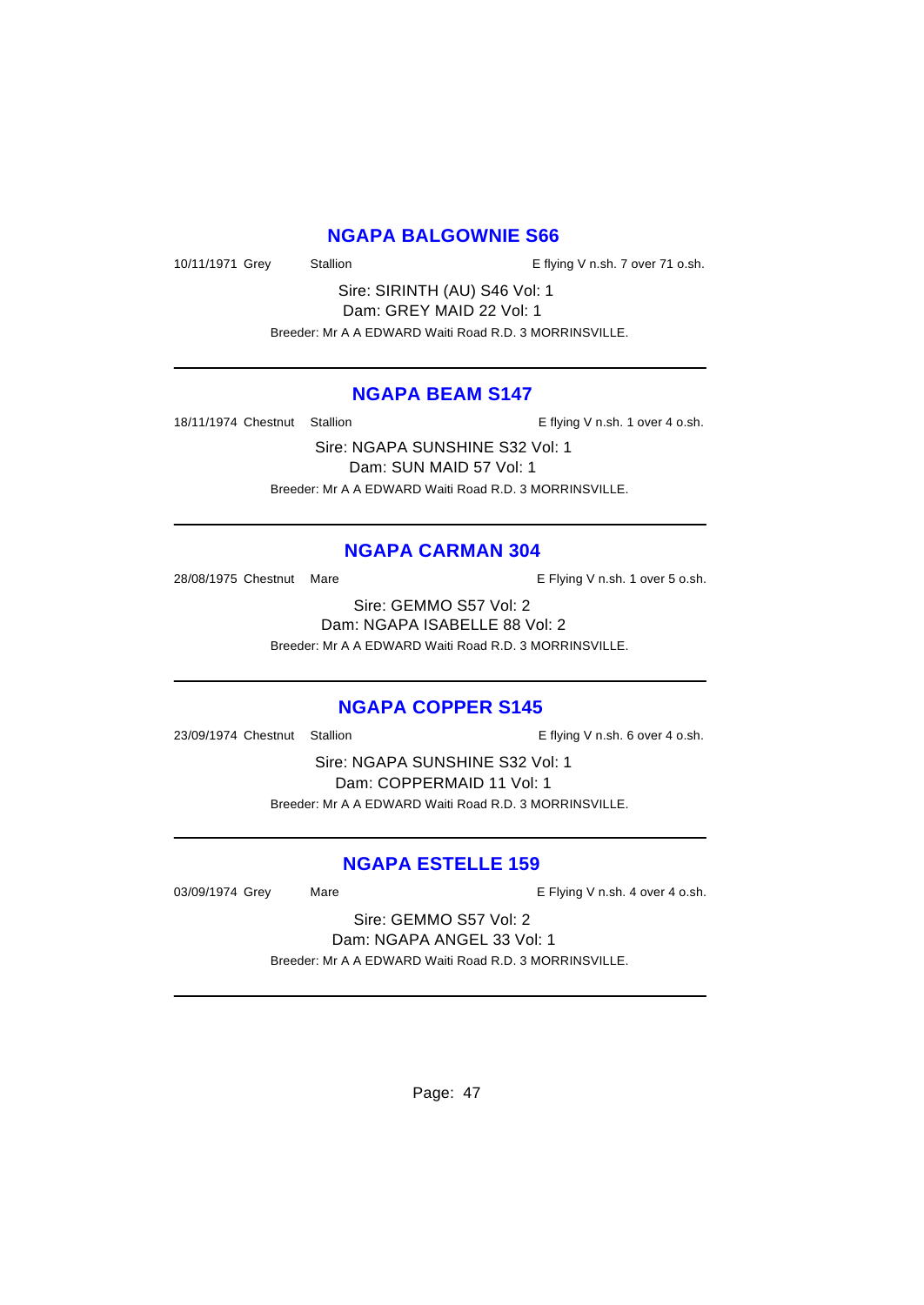### **NGAPA ETHEL 303**

29/09/1975 Grey Mare Mare Communication Control E Flying V n.sh. 4 over 5 o.sh.

Sire: GEMMO S57 Vol: 2 Dam: NGAPA ANGEL 33 Vol: 1 Breeder: Mr A A EDWARD Waiti Road R.D. 3 MORRINSVILLE.

### **NGAPA GOLDEN LAD S83**

22/09/1973 Chestnut Stallion E flying V n.sh. 3 over 73 o.sh.

Sire: NGAPA KING S25 Vol: 1 Dam: NAAPA MAID 30 Vol: 1 Breeder: Mr A A EDWARD Waiti Road R.D. 3 MORRINSVILLE.

### **NGAPA GRANDHOLM S67**

17/09/1971 Grey Gelding Cash E flying V n.sh. 6 over 71 o.sh.

Sire: SIRINTH (AU) S46 Vol: 1 Dam: SUN MAID 57 Vol: 1 Breeder: Mr A A EDWARD Waiti Road R.D. 3 MORRINSVILLE.

### **NGAPA GREYTOWN S148**

29/10/1974 Chestnut Stallion E flying V n.sh. 7 over 4 o.sh

Sire: KAMIL S17 Vol: 1 Dam: GREY MAID 22 Vol: 1 Breeder: Mr A A EDWARD Waiti Road R.D. 3 MORRINSVILLE.

### **NGAPA HAWAIKI 91**

17/09/1972 Grey Mare Mare E Flying V n.sh. 3 over 2 o.sh.

Sire: KAMIL S17 Vol: 1 Dam: SUN MAID 57 Vol: 1 Breeder: Mr A A EDWARD Waiti Road R.D. 3 MORRINSVILLE.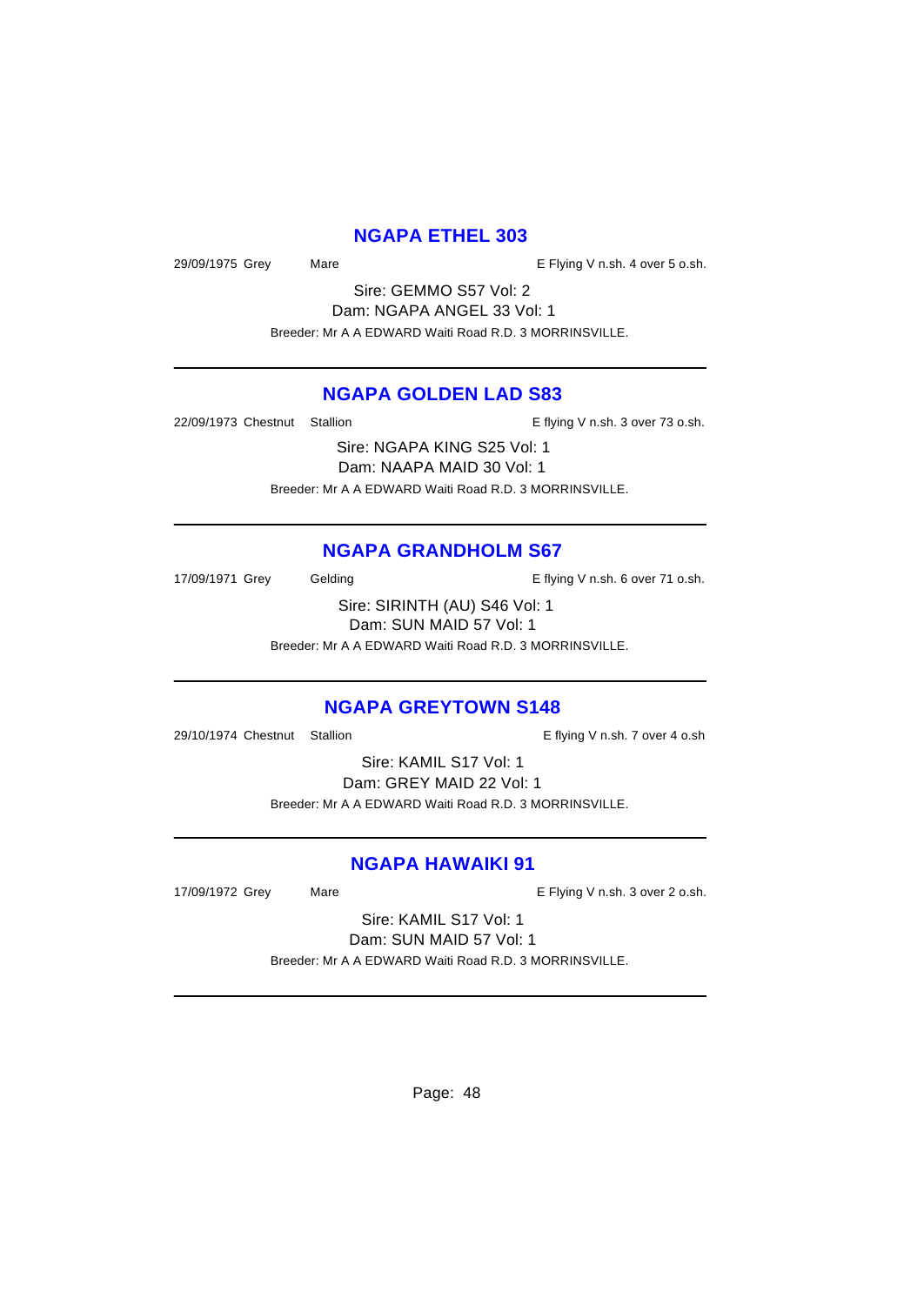### **NGAPA ISABELLE 88**

24/09/1971 Grey Mare E Flying V n.sh.10 over 71 o.sh.

Sire: NADJY (AU) S19 Vol: 1 Dam: NGAPA ANGEL 33 Vol: 1 Breeder: Mr A A EDWARD Waiti Road R.D. 3 MORRINSVILLE.

### **NGAPA JASON S146**

18/09/1974 Chestnut Stallion E flying V n.sh. 2 over 4 o.sh.

Sire: NGAPA KING S25 Vol: 1 Dam: NAAPA MAID 30 Vol: 1 Breeder: Mr A A EDWARD Waiti Road R.D. 3 MORRINSVILLE.

#### **NGAPA LIGHT 309**

08/09/1975 Chestnut Stallion E flying V n.sh. 6 over 5 o.sh.

Sire: NGAPA SUNSHINE S32 Vol: 1 Dam: NAAPA MAID 30 Vol: 1 Breeder: Mr A A EDWARD Waiti Road R.D. 3 MORRINSVILLE.

#### **NGAPA MARIE 161**

20/09/1974 Grey Mare E Flying V n.sh. 3 over 4 o.sh.

Sire: GEMMO S57 Vol: 2 Dam: NGAPA MAVIS 89 Vol: 2 Breeder: Mr A A EDWARD Waiti Road R.D. 3 MORRINSVILLE.

### **NGAPA MAVIS 89**

30/09/1971 Grey Mare E Flying V n.sh. 9 over 71 o.sh.

Sire: SIRINTH (AU) S46 Vol: 1 Dam: SHERMAID 47 Vol: 1 Breeder: Mr A A EDWARD Waiti Road R.D. 3 MORRINSVILLE.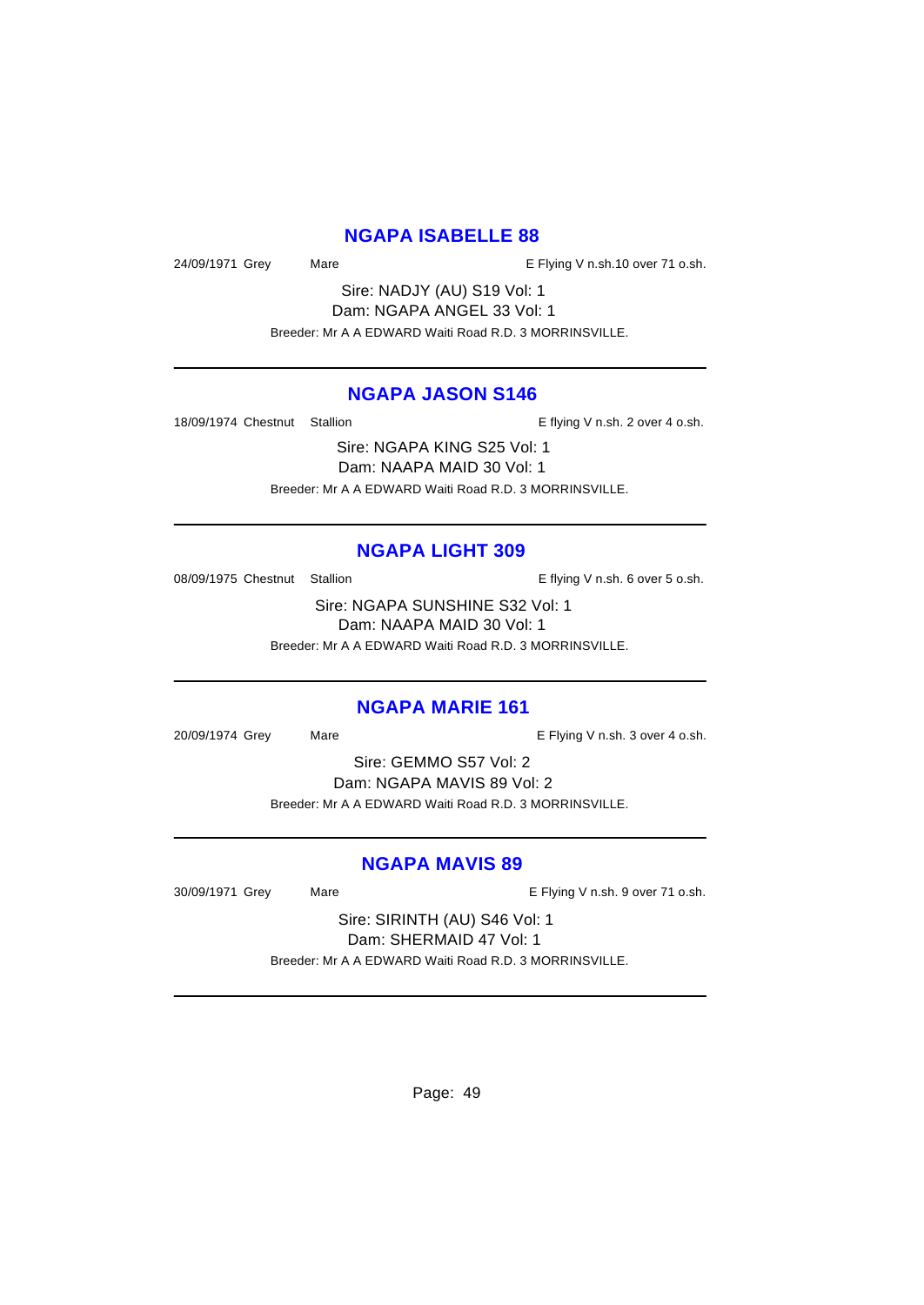### **NGAPA MOONLIGHT 307**

21/11/1975 Grey Mare Mare E Flying V n.sh. 3 over 5 o.sh.

Sire: NGAPA SUNSHINE S32 Vol: 1 Dam: NGAPA MAVIS 89 Vol: 2 Breeder: Mr A A EDWARD Waiti Road R.D. 3 MORRINSVILLE.

#### **NGAPA PRINCE S82**

07/11/1973 Grey Gelding Casses Contact Telecommunic Contact Telecommunic Contact Telecommunic Contact Telecommunic Contact Telecommunic Contact Telecommunic Contact Telecommunic Contact Telecommunic Contact Telecommunic Co

Sire: NGAPA SON S31 Vol: 1 Dam: GREY MAID 22 Vol: 1 Breeder: Mr A A EDWARD Waiti Road R.D. 3 MORRINSVILLE.

### **NGAPA PRINCESS 108**

18/12/1973 Grey Mare Mare E Flying V n.sh. 2 over 73 o.sh. Sire: NGAPA SUNSHINE S32 Vol: 1 Dam: SUN MAID 57 Vol: 1

Breeder: Mr A A EDWARD Waiti Road R.D. 3 MORRINSVILLE.

### **NGAPA RA S68**

16/11/1972 Grey Gelding Cash. E flying V n.sh. 4 over 2 o.sh.

Sire: NGAPA SON S31 Vol: 1 Dam: GREY MAID 22 Vol: 1 Breeder: Mr A A EDWARD Waiti Road R.D. 3 MORRINSVILLE.

### **NGAPA SHEILA 310**

05/08/1975 Chestnut Mare **E** Flying V n.sh. 5 over 5 o.sh.

Sire: NGAPA SUNSHINE S32 Vol: 1 Dam: SHERMAID 47 Vol: 1 Breeder: Mr A A EDWARD Waiti Road R.D. 3 MORRINSVILLE.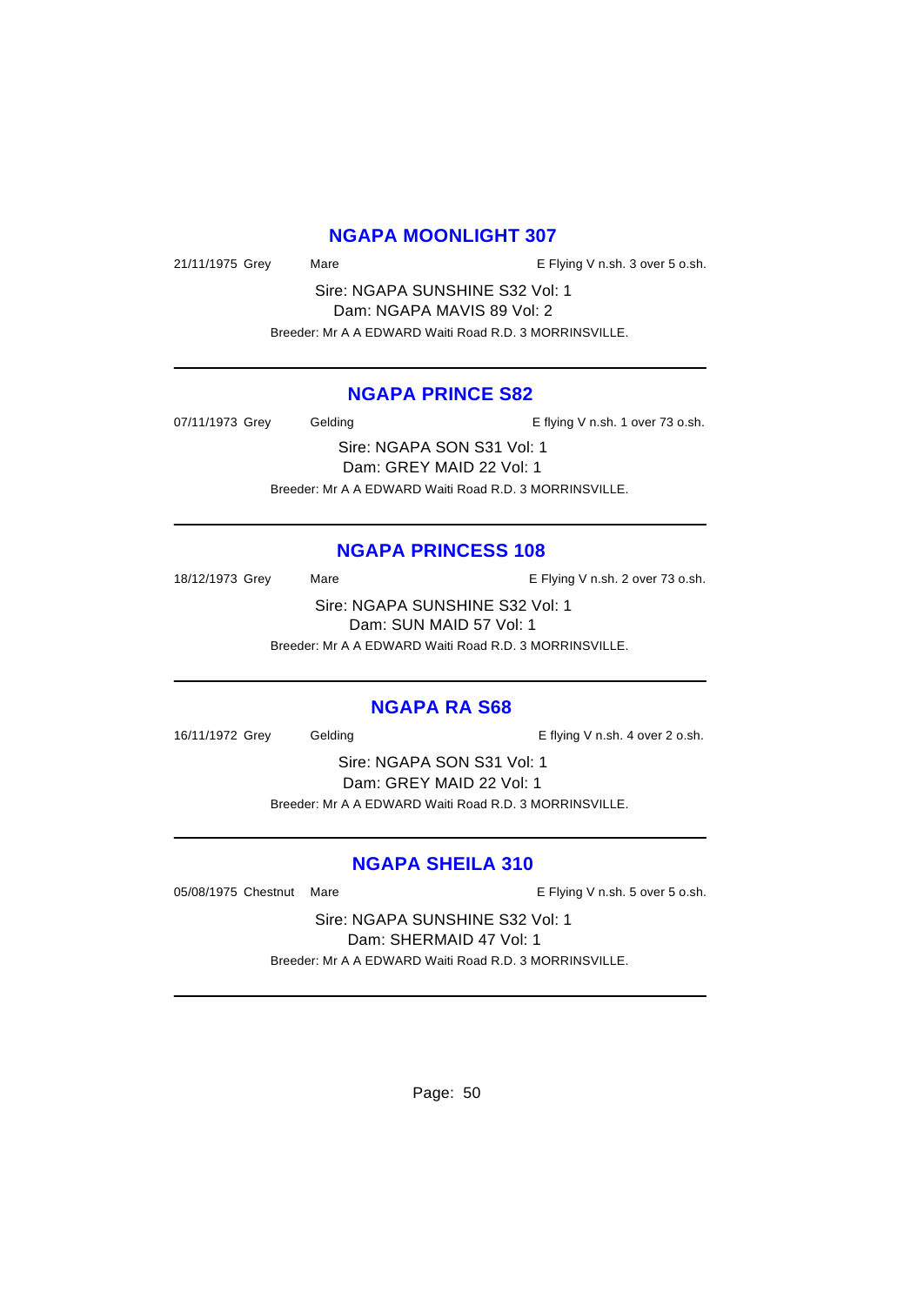### **NGAPA SILVER S84**

15/10/1973 Grey Stallion Stallion E flying V n.sh. 4 over 73 o.sh.

Sire: NGAPA SON S31 Vol: 1 Dam: NGAPA ANGEL 33 Vol: 1 Breeder: Mr A A EDWARD Waiti Road R.D. 3 MORRINSVILLE.

### **NGAPA TAMA S70**

30/09/1972 Chestnut Stallion E flying V n.sh. 1 over 2 o.sh.

Sire: NGAPA SUNSHINE S32 Vol: 1 Dam: SHERMAID 47 Vol: 1 Breeder: Mr A A EDWARD Waiti Road R.D. 3 MORRINSVILLE.

### **NGAPA VELVET 160**

29/08/1974 Chestnut Mare **E** Flying V n.sh. 5 over 4 o.sh.

Sire: NGAPA SUNSHINE S32 Vol: 1 Dam: SHERMAID 47 Vol: 1 Breeder: Mr A A EDWARD Waiti Road R.D. 3 MORRINSVILLE.

#### **NGAPA WAIKI 90**

19/09/1972 Chestnut Mare **E** Flying V n.sh. 5 over 2 o.sh

Sire: KAMIL S17 Vol: 1 Dam: NAAPA MAID 30 Vol: 1 Breeder: Mr A A EDWARD Waiti Road R.D. 3 MORRINSVILLE.

### **NGAPA WIN 308**

28/08/1975 Grey Stallion Stallion E flying V n.sh. 2 over 5 o.sh.

Sire: GEMMO S57 Vol: 2 Dam: NGAPA WINDELLA 87 Vol: 2

Breeder: Mr A A EDWARD Waiti Road R.D. 3 MORRINSVILLE.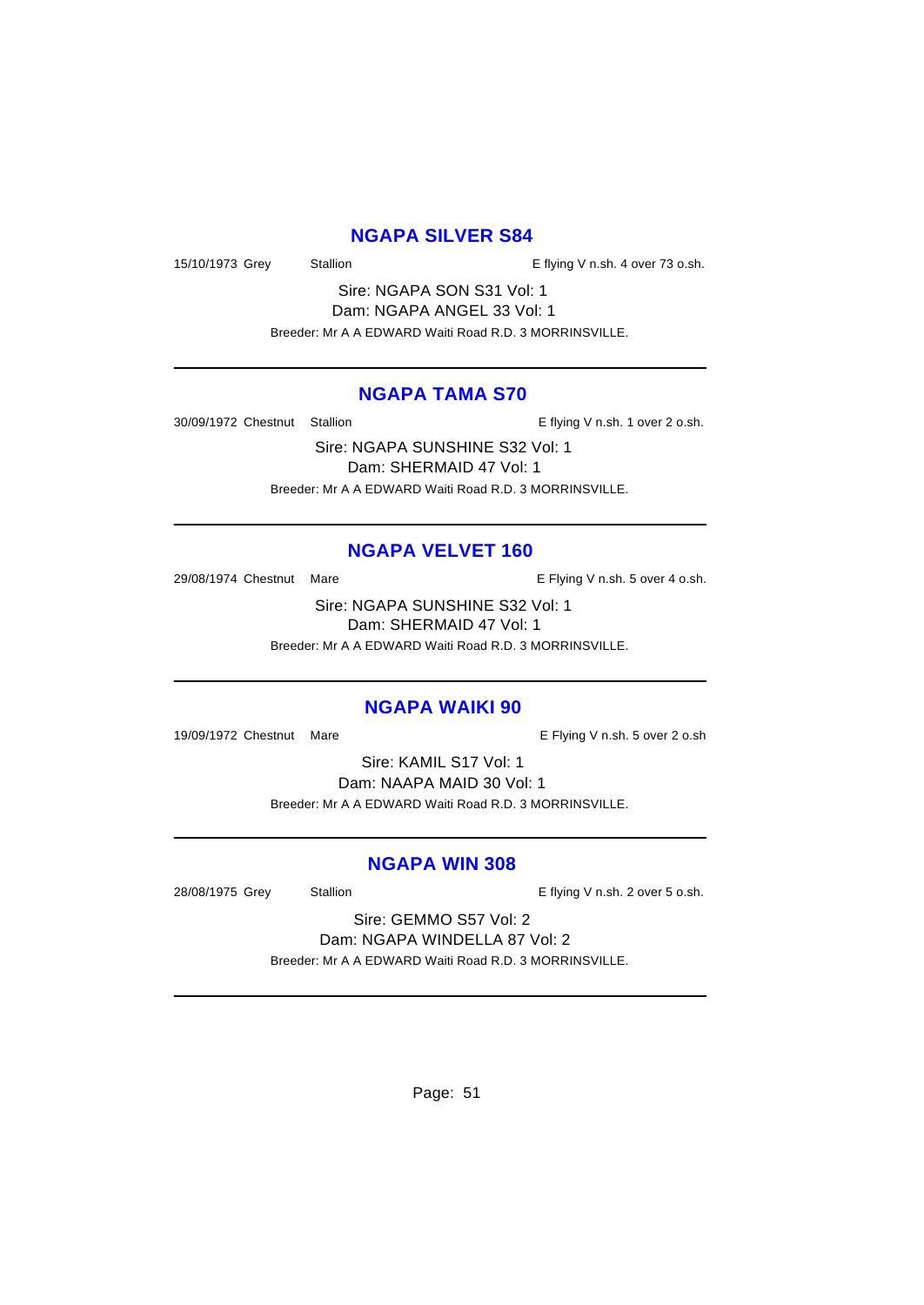### **NGAPA WINDELLA 87**

06/10/1971 Grey Mare Mare E Flying V n.sh. 8 over 71 o.sh.

Sire: NADJY (AU) S19 Vol: 1 Dam: COPPERMAID 11 Vol: 1 Breeder: Mr A A EDWARD Waiti Road R.D. 3 MORRINSVILLE.

#### **NICOBAR (AU) 216**

02/11/1967 Chestnut Stallion A over 60 n.sh.

Sire: RAZAZ AU 137AAHSB Dam: SILVER DAWN (AU) 222 Vol: 2 Breeder: Mr D. CLARKSON Importer: Mr D. CLARKSON

#### **NOMAD S89**

07/11/1956 Grey Stallion

Sire: SHEREEF (GB) S42 Vol: 1 Dam: GISPY MAID (AU) 19 Vol: 1 Breeder: Mr B SISAM C/- Sisam & Sons R.D. 1 WHAKATANE.

### **OCEAN MONARCH (GB) S110**

28/03/1974 Chestnut Stallion **H** n.sh.

Sire: GROJEC GB V9S3 Dam: KAREEMA (GB) 130 Vol: 2 Breeder: Mrs Helena M PATCHETT-CARTER Grafton, RD 14, RAKAIA Importer: Mrs Helena M PATCHETT-CARTER Grafton, RD 14, RAKAIA

#### **ODWAIN 126**

21/10/1971 Chestnut Mare EW conj n.sh. 3 over 1 o.sh.

Sire: HOUSSAIN (AU) S15 Vol: 1 Dam: ODOWENI 38 Vol: 1 Breeder: Mr A R AYLIFFE 71 Ingram Road R.D. 3 DRURY.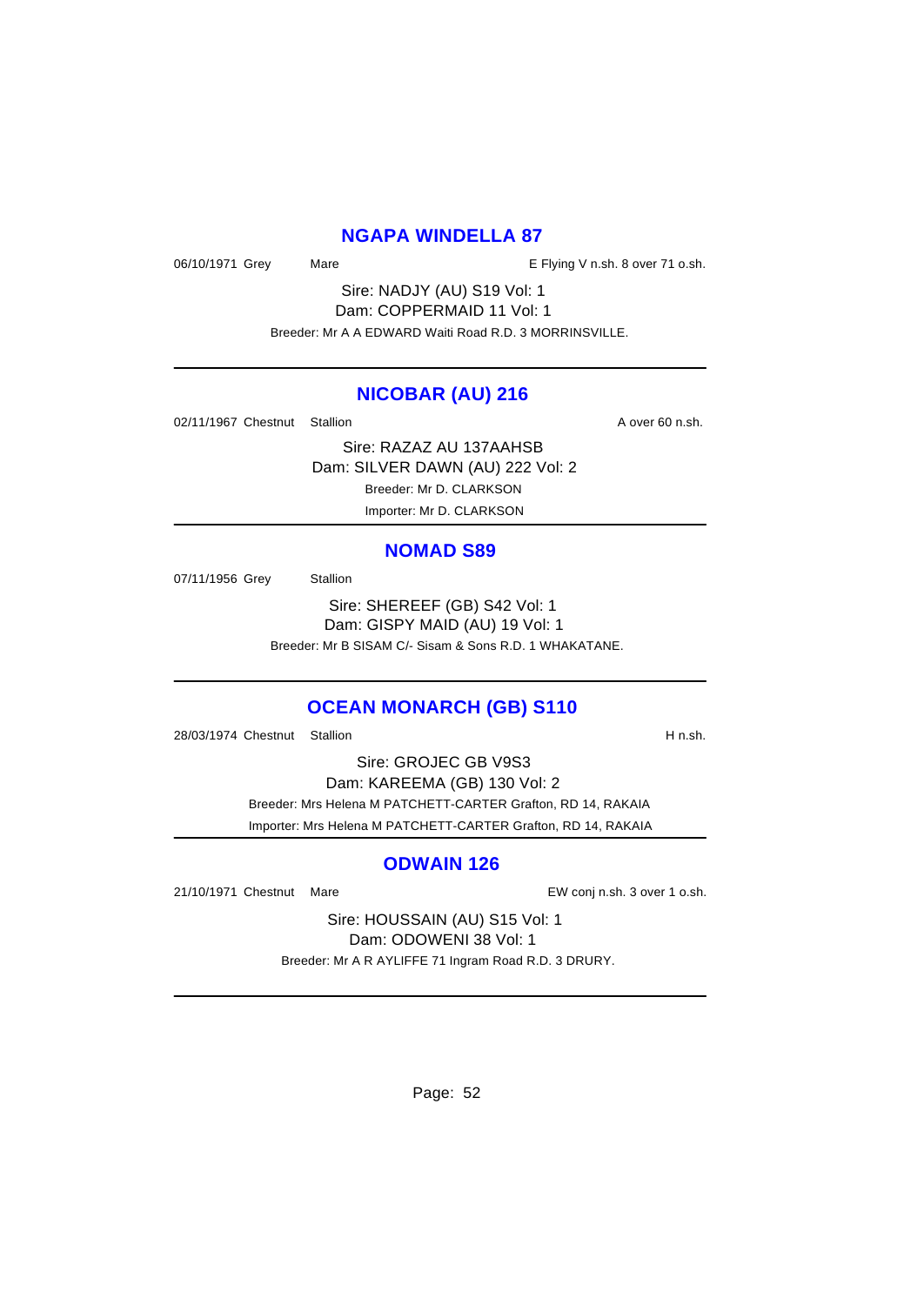### **OKETOPA 282**

24/10/1975 Grey Mare Mare 19 Mare HE n.sh. 1 over 75 o.sh.

Sire: JABAL S16 Vol: 1 Dam: OELLA 39 Vol: 1 Breeder: Mr S. J. HAY 153 Maces Rd Christchruch

### **OMAR BIN SHEREEF S90**

10/11/1973 Chestnut Stallion Inverted A over A n.sh. 1 over 3 o.sh

Sire: SHEREEF (GB) S42 Vol: 1 Dam: CRYSTAL STAR (GB) 12 Vol: 1 Breeder: Mr A R AYLIFFE 71 Ingram Road R.D. 3 DRURY.

### **OTHELLO (AU) 221**

08/11/1964 Chestnut Stallion H Crown n.sh. 86 o.sh.

Sire: BABYLON AU 90AAHSB Dam: CALLIOPE AU 176AAHSB Breeder: DEPT.AG SYDNEY AUSTRALIA

Importer: Mr D. CLARKSON

#### **OTHRINA 170**

19/09/1974 Grey Mare Mare Mare Mover V n.sh. 1 over 74 o.sh.

Sire: OTHELLO (AU) 221 Vol: 2 Dam: NERISSA 32 Vol: 1 Breeder: Mrs N T CONNELLY 25 Lydbrook Place Otumoetai TAURANGA.

### **PERSIAN RAIDER S130**

10/09/1973 Grey Stallion

Sire: LYSANDER (AU) S18 Vol: 1 Dam: EL-DAF (AU) 13 Vol: 1 Breeder: Mr K BAYNE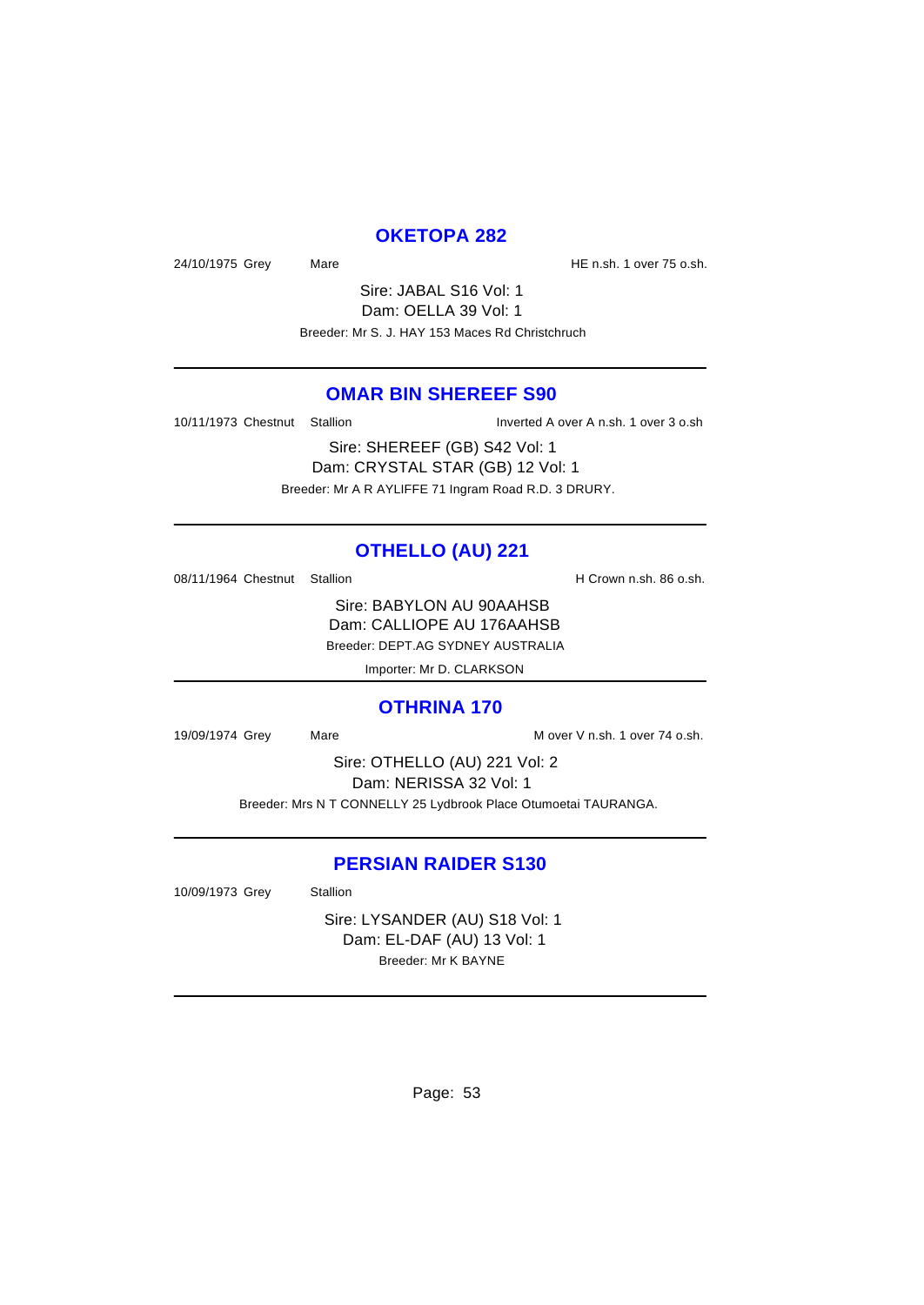### **PIMPRI S124**

30/03/1973 Grey Gelding Gelding HF conj. n.sh. 5 over 2 o.sh.

Sire: JABAL S16 Vol: 1 Dam: SPARKLE GOLD 55 Vol: 1 Breeder: Mr L.M. MARSHALL

#### **POLENKA 102**

01/08/1972 Chestnut Mare T over Loop n.sh. 1 over 72 o.sh.

Sire: SANTARABIA BAHRAN (AU) S78 Vol: 2 Dam: BRIGHT DAY (AU) 101 Vol: 2 Breeder: Mrs Gabrielle J DEUSS 462 Paekakariki Hill Rd, RD 1, PORIRUA 5381

#### **PRINCESS VANESSA 186**

16/09/1974 Bay Mare Mare Minside C n.sh. 2 over 4 o.sh.

Sire: ARABIAN PARK MAJESTIC (AU) S77 Vol: 2 Dam: ARABIAN PARK VANDHY (AU) 100 Vol: 2 Breeder: Mr K MONCKTON

#### **PUKETAHU CANDY 175**

13/10/1974 Grey Mare Mare AE conj n.sh. 1 over 74 o.sh.

Sire: KAMIL S17 Vol: 1

Dam: NGAPA SWEET MOMENT 36 Vol: 1

Breeder: Mr Alexander JNR A EDWARD 145 Pioneer Road R.D. 3 MORRINSVILLE.

### **PUKETAHU JEANNIE 284**

28/10/1975 Grey Mare Mare AE conj n.sh. 2 over 5 o.sh.

Sire: KAMIL S17 Vol: 1 Dam: SHERRY 97 Vol: 2

Breeder: Mr Alexander JNR A EDWARD 145 Pioneer Road R.D. 3 MORRINSVILLE.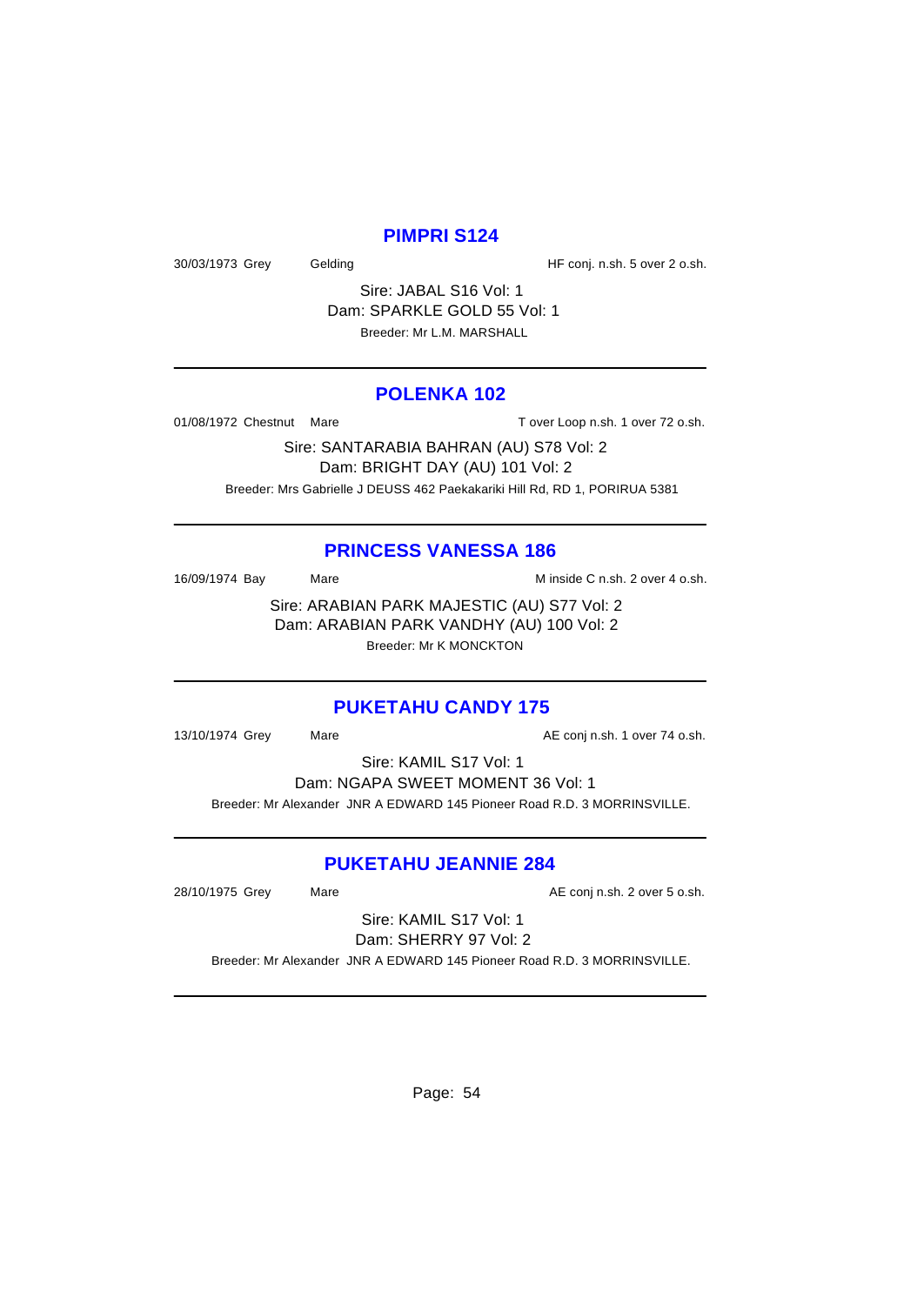### **PUKETAHU KENTUCKY S117**

22/10/1973 Chestnut Stallion AE conj. n.sh. 1 over 73 o.sh.

Sire: NGAPA KING S25 Vol: 1 Dam: NGAPA SWEET MOMENT 36 Vol: 1

Breeder: Mr Alexander JNR A EDWARD 145 Pioneer Road R.D. 3 MORRINSVILLE.

### **PUKETAHU SHANDY 283**

07/10/1975 Grey Mare Mare AE conj n.sh. 1 over 5 o.sh.

Sire: KAMIL S17 Vol: 1

Dam: NGAPA SWEET MOMENT 36 Vol: 1 Breeder: Mr Alexander JNR A EDWARD 145 Pioneer Road R.D. 3 MORRINSVILLE.

### **RACCA 218**

21/02/1973 Bay Mare Mare NC conj over 3 over 3 n.sh.

Sire: SURUR (AU) S157 Vol: 2 Dam: MELRIFFA (AU) 72 Vol: 2

Breeder: Mr N C NAPIER 16 Kaitawa Street Waikanae WELLINGTON.

### **RAINDROP 158**

21/09/1974 Grey Mare EW conj n.sh. 4 over 4 o.sh.

Sire: WAIMEHA MARENDO S49 Vol: 1 Dam: EZRAIN 127 Vol: 2 Breeder: PARTNERSHIP WILSON E.W. & B.P. PARTNERSHIP

### **RAKEEBAH S107**

04/12/1972 Chestnut Stallion CB n.sh. 4 over 2 o.sh.

Sire: SANTARABIA BAHRAN (AU) S78 Vol: 2 Dam: SILVER FERN 49 Vol: 1 Breeder: Mr C R BENNETT P.O. Box 64 WAIPUKURAU.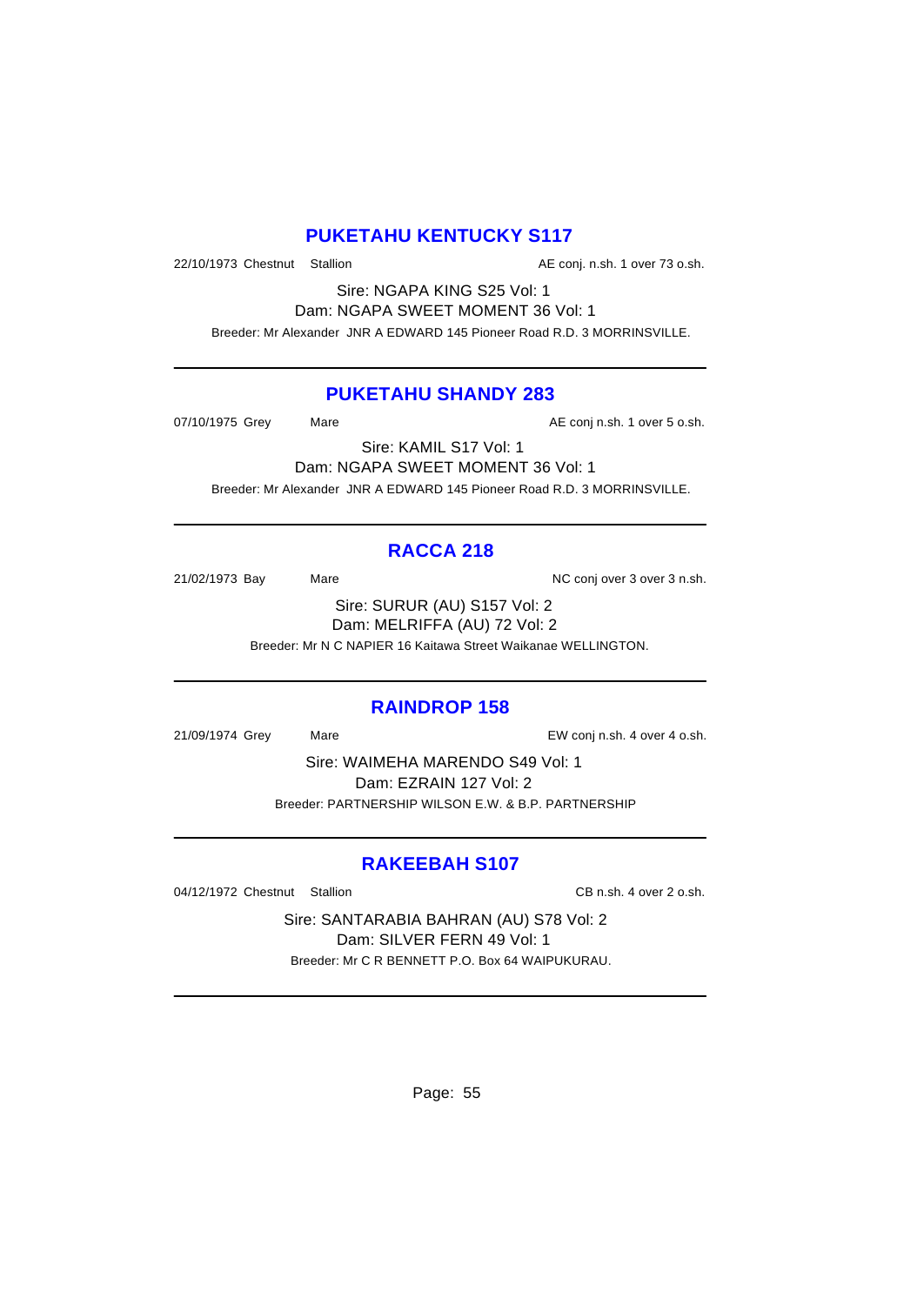# **RAMAH (AU) 147**

17/09/1968 Chestnut Mare **B** over Coronet n.sh.

Sire: ABIRAM NL 362AAHSB

 Breeder: E. & E.K. BLIGH AUSTRALIA Importer: Mrs R J GORDON P.O.Box 44 Manukau LEVIN.

### **RASSAM S111**

08/10/1972 Chestnut Gelding K1 n.sh.

Sire: KAMIL S17 Vol: 1 Dam: SURONA 60 Vol: 1 Breeder: Mr W N KROEF 56 Boundary Road PAPAKURA.

# **RAZARI (AU) 245**

| 16/09/1960 Grey       | Mare    |                                                    | Coronet over B n.sh. 8 o.nk. |
|-----------------------|---------|----------------------------------------------------|------------------------------|
|                       |         | Sire: RAZINTH AU 80AAHSB                           |                              |
|                       |         | Dam: SALARI AU 35AAHSB                             |                              |
|                       |         | Breeder: Mr D BEST AUSTRALIA.                      |                              |
|                       |         | Importer: Mrs C. MCCLUSKEY P.O. Box 361, Gisborne. |                              |
| <b>REALM (AU) 246</b> |         |                                                    |                              |
| 23/10/1971 Bay        | Gelding |                                                    | K n.sh. 1 over 2 o.sh.       |
|                       |         | Sire: REMEMBRANCE AU 310AHSB                       |                              |
|                       |         | Dam: MOON SPRITE AU 381AAHSB                       |                              |
|                       |         | Breeder: Mrs M.H. GILLON AUSTRALIA                 |                              |
|                       |         | Importer: Mrs C. MCCLUSKEY P.O. Box 361, Gisborne. |                              |
| <b>RED WINGS 338</b>  |         |                                                    |                              |

14/09/1975 Grey Mare Mare 16 Australian Mare IC n.sh.

Sire: ROSLAND (AU) S129 Vol: 2 Dam: ARABIAN LASS 169 Vol: 2 Breeder: Mr K BAYNE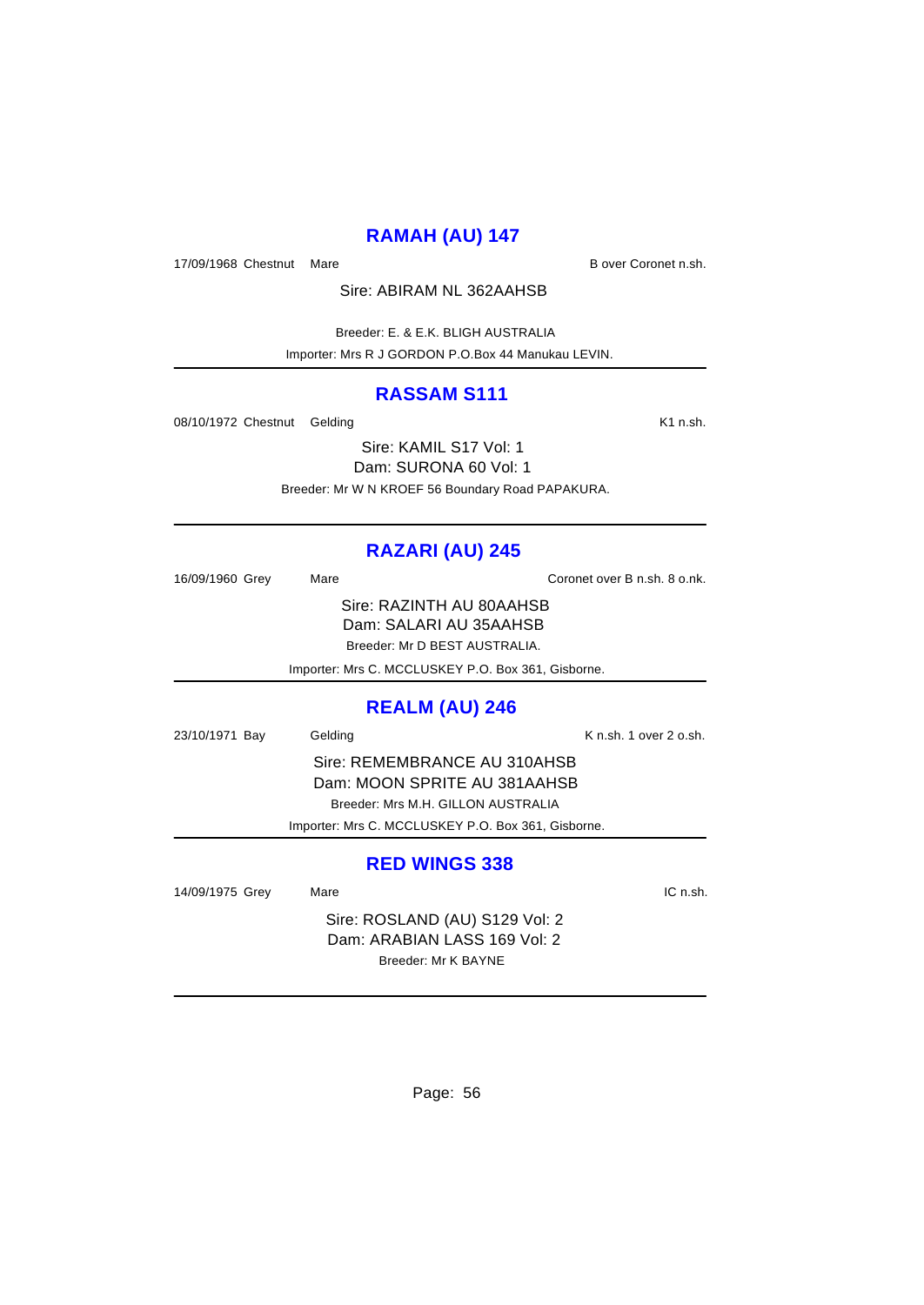### **REGINA 237**

09/01/1975 Chestnut Mare **RG n.sh. 1 over 75 o.nk.** 

Sire: ARABESQUE EL BEKAA (AU) S131 Vol: 2 Dam: RAMAH (AU) 147 Vol: 2 Breeder: Mrs R J GORDON P.O.Box 44 Manukau LEVIN.

### **REPARTEE (AU) 247**

08/08/1966 Grey Stallion Stallion State State MF conj n.sh. 246 o.nk

Sire: SINDH GB 180AAHSB

Dam: ROYAL RADIANCE AU 153AAHSB

Breeder: Mrs A.D.D. MACLEAN AUSTRALIA

Importer: P J MAHER MARLBOROUGH

### **RICHER GREY S163**

10/09/1973 Grey Gelding Carrier Cover 2 over 73 n.sh.

Sire: RICHER RED S37 Vol: 1 Dam: KATHLEEN 26 Vol: 1

Breeder: Mr M. C. FLINTOFF 147 Main Rd. Nth Kamo Whangarei

### **RIFFALETTA 77**

13/10/1967 Bay Mare National Markets and Markets and Markets and Markets and Markets and Markets and Markets and Ma

Sire: SURUR (AU) S157 Vol: 2 Dam: MELRIFFA (AU) 72 Vol: 2 Breeder: Mr N C NAPIER 16 Kaitawa Street Waikanae WELLINGTON.

### **ROSLAND (AU) S129**

19/10/1970 Grey Stallion Stallion State State of MF conj. n.sh. A30 o.nk Sire: SINDH GB 180AAHSB Dam: ROSELIGHT AU 409AAHSB Breeder: Mrs A.D.D. MACLEAN AUSTRALIA Importer: Mr K BAYNE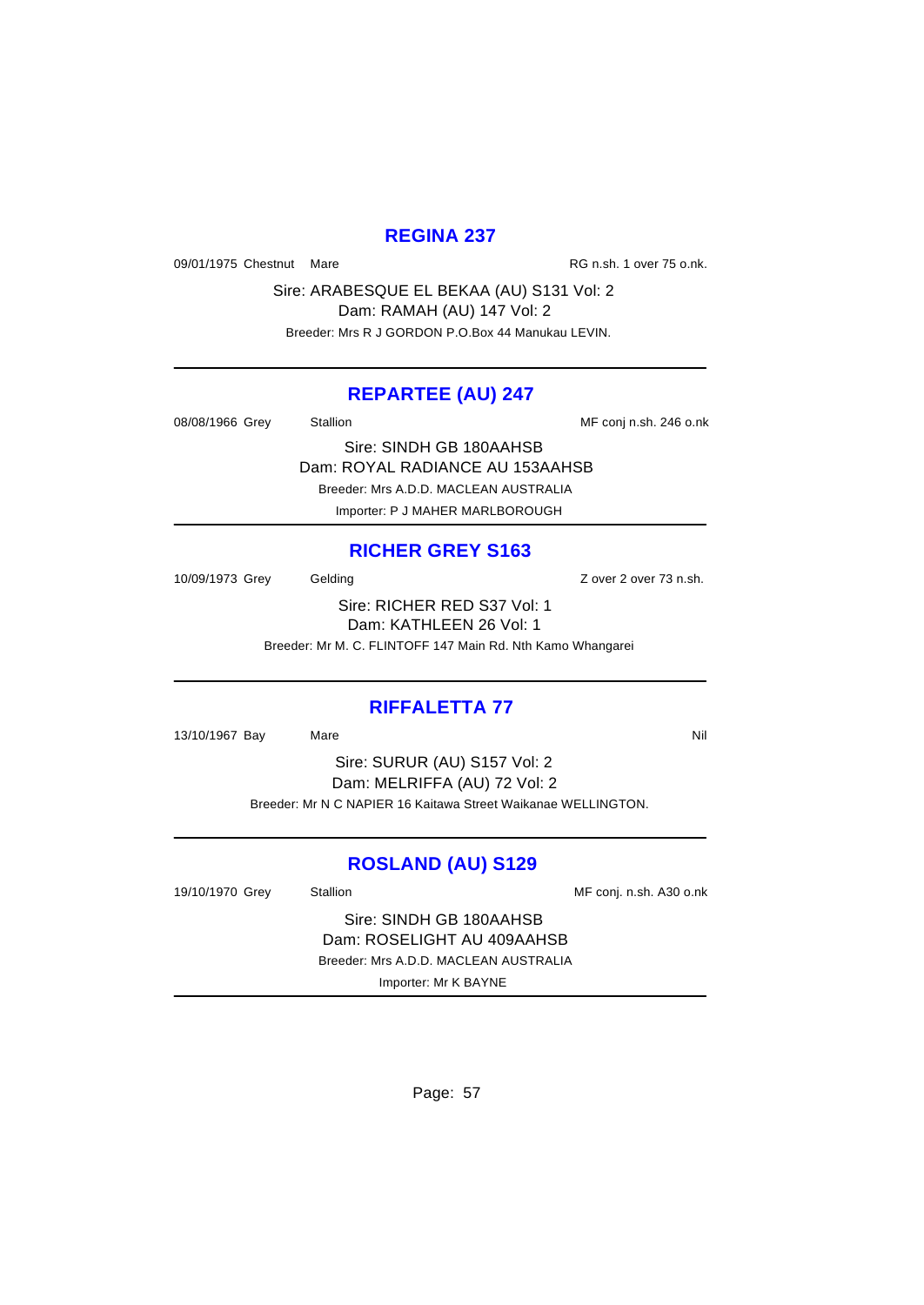### **ROYAL GOLD TREASURE (AU) S53**

18/09/1972 Chestnut Stallion B over coronet n.sh. 6 over 2 o.sh.

Sire: SIROCCO AU 324AAHSB Dam: ALARIO AU 967AAHSB Breeder: E. & E.K. BLIGH AUSTRALIA Importer: Mrs A. STRACHAN C/- Mr W.R. Cowie, Ardgour, R.D. 3, CROMWELL.

### **ROYAL SPARKLE 274**

02/09/1975 Chestnut Stallion HF conj. n.sh. 1 over 75 o.sh.

Sire: MILANDS ROYAL FASHION (AU) S105 Vol: 2 Dam: SPARKLE 54 Vol: 1 Breeder: Mr L.M. MARSHALL

### **SAADIA 189**

07/09/1957 Grey Mare Mare Nil

Sire: SABAH (AU) V7S2 Vol: 99 Dam: SEMNA (AU) V7M4 Vol: 99 Breeder: Mrs R.H. MITCHELL

#### **SABI DRIFT S101**

21/08/1973 Chestnut Stallion T over Loop n.sh. 1 over 73 o.sh.

Sire: SANTARABIA BAHRAN (AU) S78 Vol: 2 Dam: BRIGHT DAY (AU) 101 Vol: 2 Breeder: Mrs Gabrielle J DEUSS 462 Paekakariki Hill Rd, RD 1, PORIRUA 5381

### **SABRA 226**

30/10/1968 Chestnut Stallion Nill and State of the Nill and State of Nill and State of Nill and State of Nill

Sire: EL SAALA AU 371AAHSB Dam: SAADIA 189 Vol: 2 Breeder: Mr. R SHAW Box 4127 Marewei Napier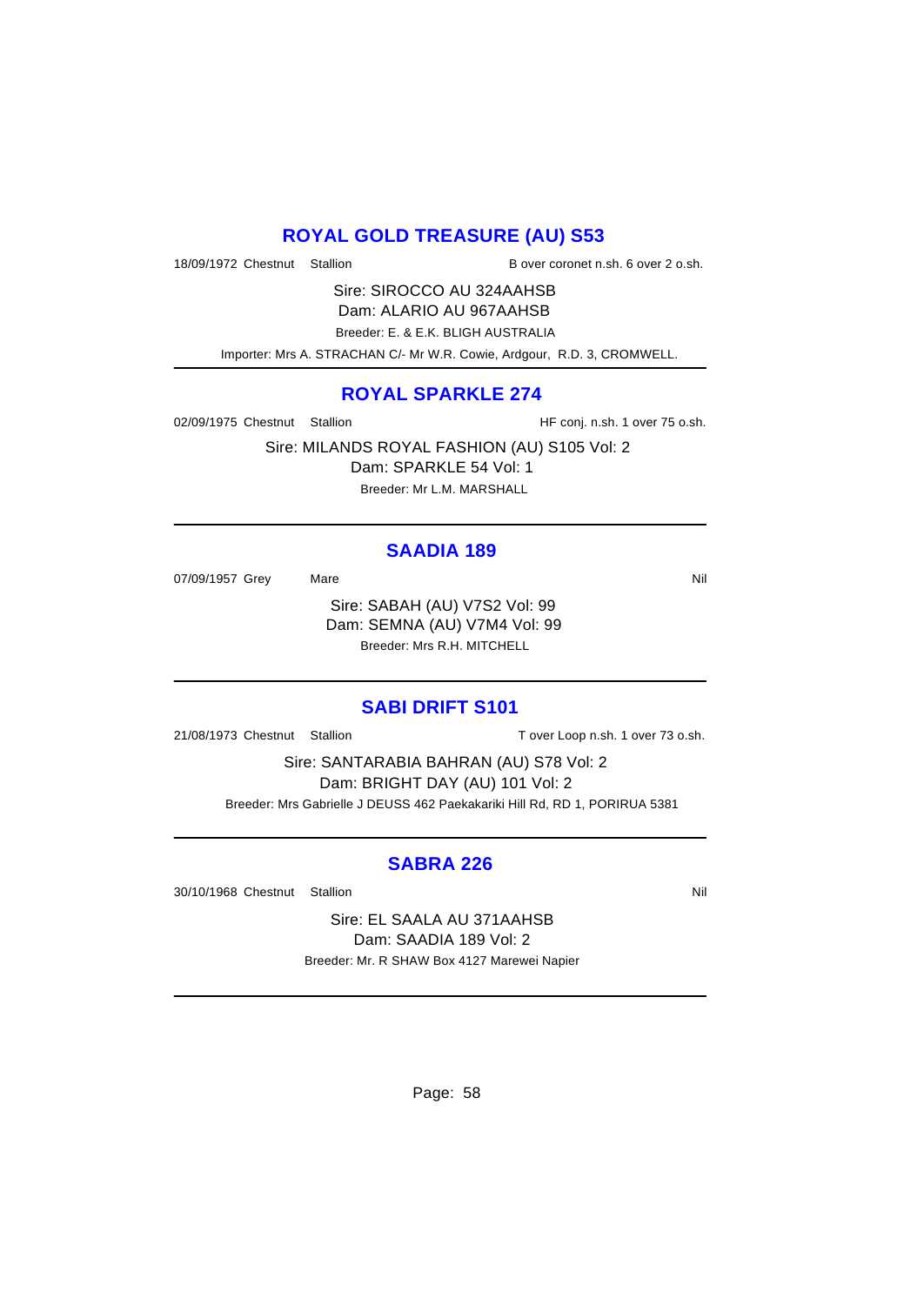### **SABU S155**

20/01/1974 Chestnut Stallion Apple n.sh. 1 over bar over 74 o.sh.

Sire: SANTARABIA BAHRAN (AU) S78 Vol: 2

Dam: MYSTIF 124 Vol: 2 Breeder: Mr A. B. NAPIER R.D.1 Masterton

# **SADIQUE 131**

04/10/1973 Grey Mare Mare Share Sthrough W n.sh.

Sire: SANTARABIA SHAMMAR (AU) S40 Vol: 1 Dam: BEENIE (AU) 9 Vol: 1 Breeder: Mrs Suzanne W SPRATT Maketu Road R.D. 9 TE PUKE.

### **SAHARA S76**

01/08/1959 Grey Stallion Nil Sire: SURUR (AU) S157 Vol: 2 Dam: SHIRIN (AU) 194 Vol: 2 Breeder: Mrs E M SMALL

### **SALMAN (GB) 251**

23/01/1970 Grey Stallion

Sire: HADBAN ENZAHI DE GE359 Dam: HAJAR DE DE79 Breeder: J. SMARIUS Holland

Importer: Mr H J KROEF 56 Boundary Road PAPAKURA.

### **SAMIA 286**

13/09/1975 Grey Mare Mare **Market Account 13/09/1975** Grey Mare

Sire: KAMIL S17 Vol: 1 Dam: MISSAN 185 Vol: 2 Breeder: Mr A. T. MOLLOY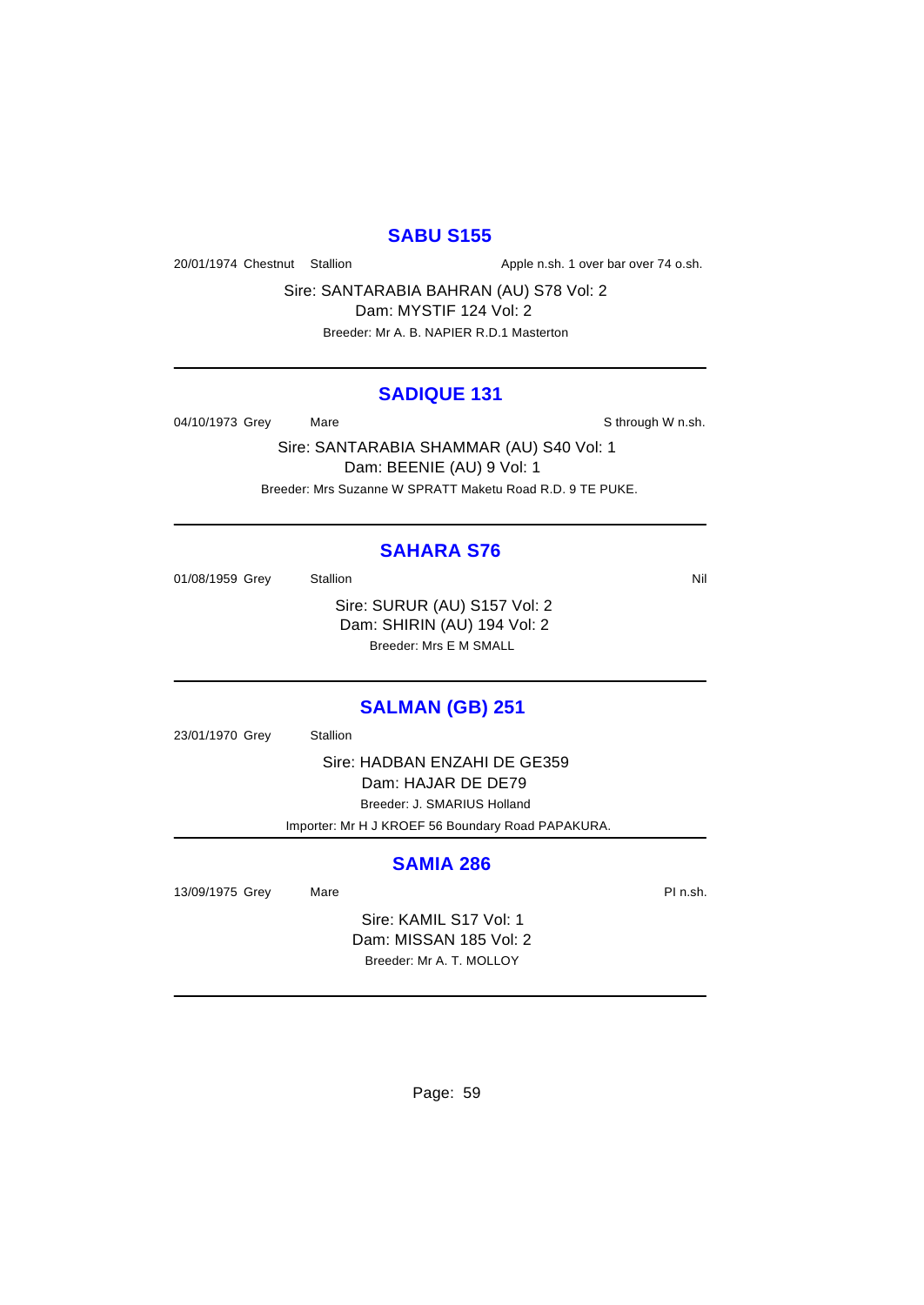### **SANTARABIA BAHRAN (AU) S78**

04/09/1967 Chestnut Stallion Reversed LC conj over Lazy S n.sh.

Sire: ABIRAM NL 362AAHSB Dam: QUETINA AU 294AAHSB

Breeder: CAMPBELL L.A.LTD AUSTRALIA

Importer: Mrs Gabrielle J DEUSS 462 Paekakariki Hill Rd, RD 1, PORIRUA 5381

### **SARACEN KARIM (CA) S119**

29/03/1973 Grey Stallion Stallion Nil

Sire: SHAIKH AL BADI US 54456US Dam: RUMINAJA GHALIMA US 55646US

Breeder: H Hepner

Importer: Mr L.M. MARSHALL

### **SARIK S139**

08/09/1973 Chestnut Stallion H n.sh 2 over 73 o.sh.

Sire: RAKIK S36 Vol: 1 Dam: SARAH 45 Vol: 1 Breeder: Mr L.M. MARSHALL

#### **SARIM 269**

16/11/1975 Grey Stallion Stallion HF conj. n.sh. 6 over 75 o.sh.

Sire: SARACEN KARIM (CA) S119 Vol: 2 Dam: SARAH 45 Vol: 1 Breeder: Mr L.M. MARSHALL

### **SENTINEL S116**

05/11/1973 Grey Gelding Triangle under bar n.sh. 6 over 73 o.sh.

Sire: CRESCENDO (AU) S10 Vol: 1 Dam: WAIMEHA PAMELA 68 Vol: 1

Breeder: Mr B SISAM C/- Sisam & Sons R.D. 1 WHAKATANE.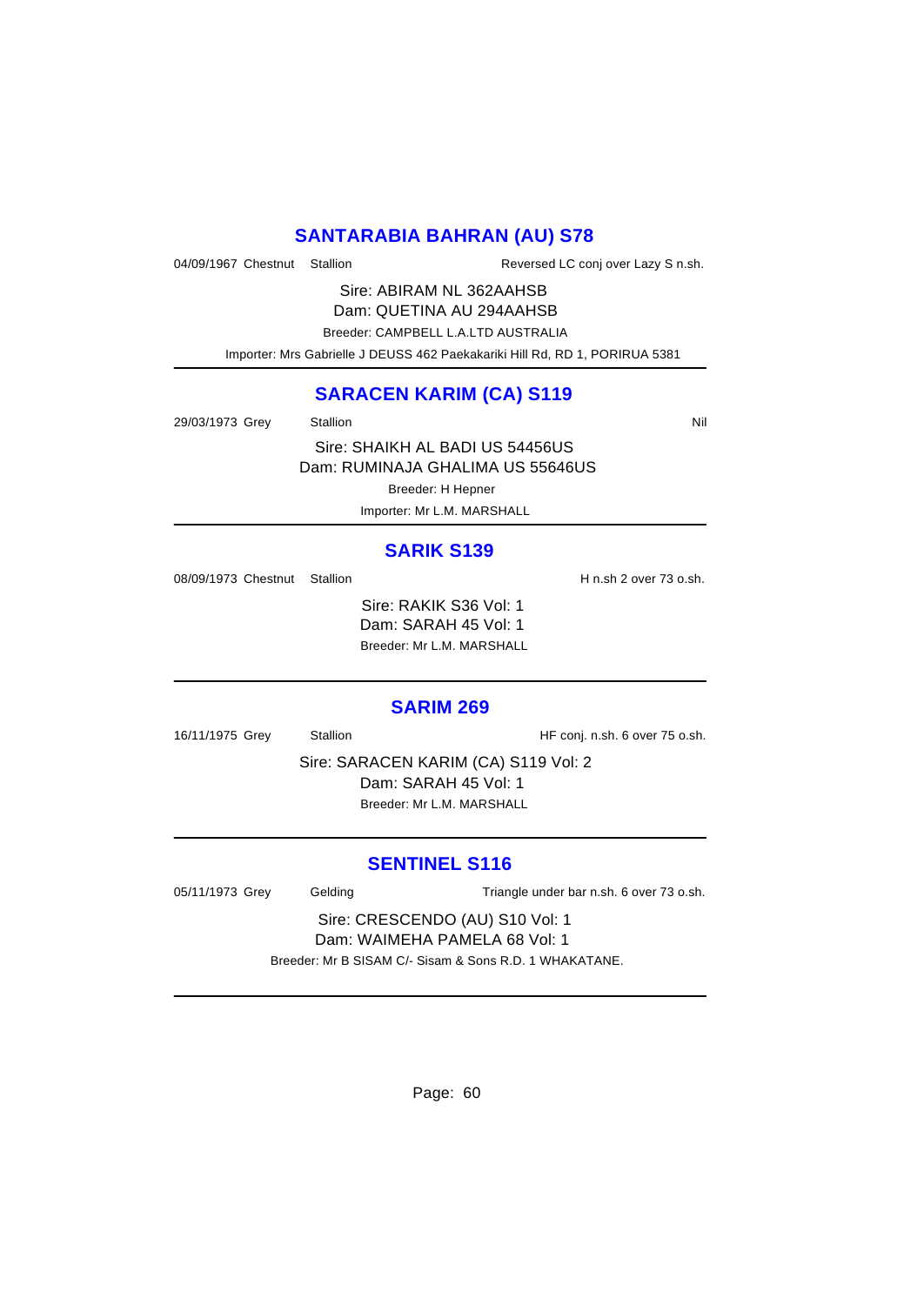### **SERADON 329**

28/12/1975 Grey Stallion Stallion RG n.sh. 5 over 75 o.nk

Sire: ARABESQUE EL BEKAA (AU) S131 Vol: 2 Dam: RAMAH (AU) 147 Vol: 2

Breeder: Mrs R J GORDON P.O.Box 44 Manukau LEVIN.

### **SHAFFAL S158**

02/11/1970 Grey Stallion Stallion NC conj. over 70 over 1 n.sh.

Sire: SURUR (AU) S157 Vol: 2 Dam: MELRIFFA (AU) 72 Vol: 2 Breeder: Mr N C NAPIER 16 Kaitawa Street Waikanae WELLINGTON.

### **SHALIMAR 171**

19/11/1974 Chestnut Mare **Reserves** RD n.sh. 1 over 74 o.sh.

Sire: CAIRO S96 Vol: 2 Dam: FORINA 17 Vol: 1

Breeder: Mrs M. R. ROBINSON 2/12 Chaucer Street, MILTON.

### **SHARABI 285**

11/10/1975 Bay Stallion Stallion NC conj. over 5 over 5 n.sh.

Sire: SURUR (AU) S157 Vol: 2 Dam: MELRIFFA (AU) 72 Vol: 2 Breeder: Mr N C NAPIER 16 Kaitawa Street Waikanae WELLINGTON.

### **SHARONELLA 225**

25/12/1971 Grey Mare Mare RS n.sh. 1 over 71 o.sh

Sire: OTHELLO (AU) 221 Vol: 2 Dam: SAADIA 189 Vol: 2 Breeder: Mr. R SHAW Box 4127 Marewei Napier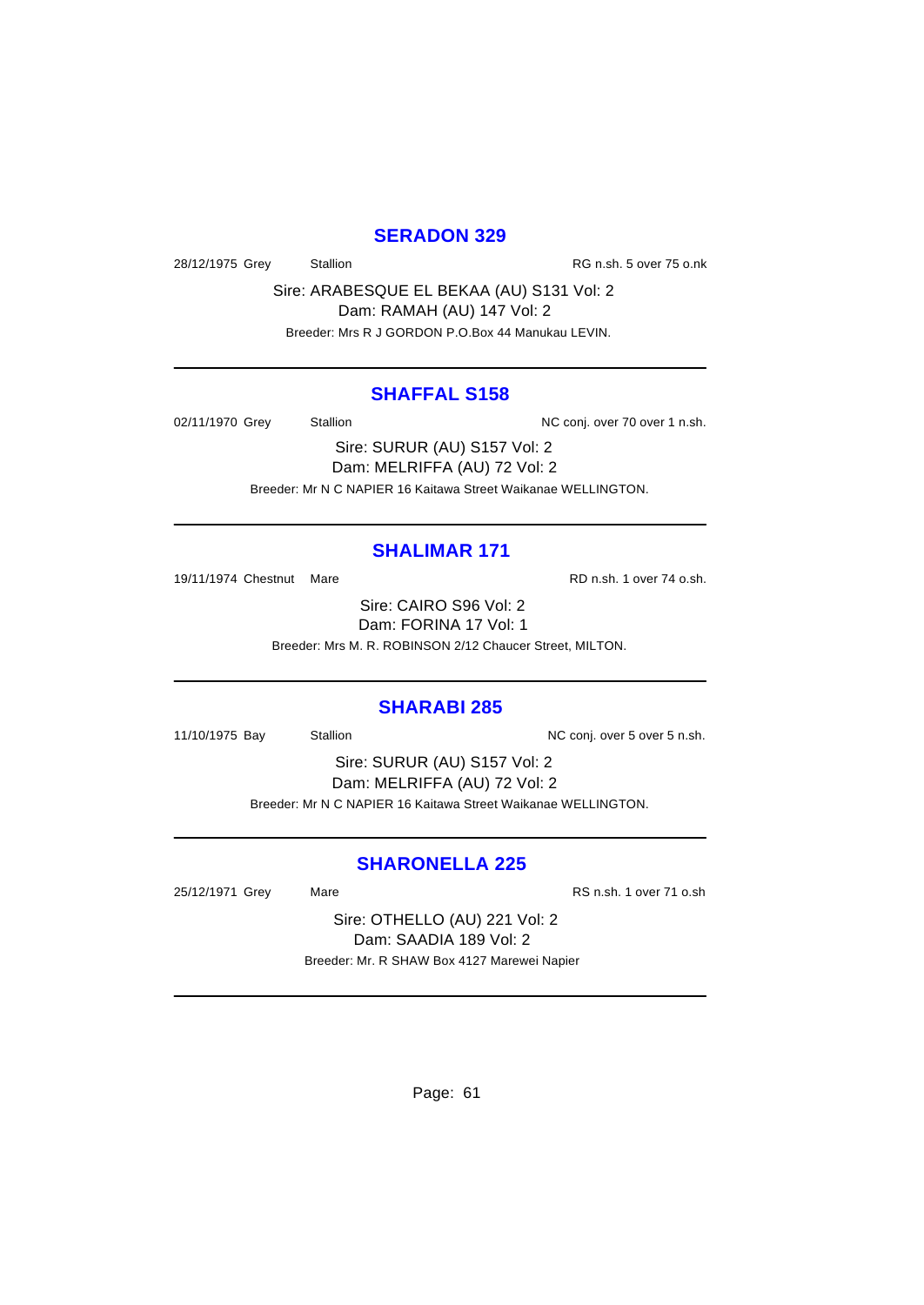### **SHERANI 133**

12/09/1973 Grey Mare 12/09/1973 Mare 16 March 2010 March 2010

Sire: KAMIL S17 Vol: 1 Dam: ZOSMA 132 Vol: 2 Breeder: Mr H J KROEF 56 Boundary Road PAPAKURA.

### **SHERRY 97**

08/11/1972 Chestnut Mare **AE conj n.sh.** 1 over 72 o.sh.

Sire: NGAPA KING S25 Vol: 1 Dam: NGAPA SWEET MOMENT 36 Vol: 1 Breeder: Mr Alexander JNR A EDWARD 145 Pioneer Road R.D. 3 MORRINSVILLE.

#### **SHIMBA 195**

24/10/1971 Grey Gelding Care Contact Contact Contact Contact Contact Contact Contact Contact Contact Contact Contact Contact Contact Contact Contact Contact Contact Contact Contact Contact Contact Contact Contact Contact C

Sire: OTHELLO (AU) 221 Vol: 2 Dam: SHIRIN (AU) 194 Vol: 2 Breeder: Mr C. T. INNES 252 Middleton Road Waipukurau

#### **SHIRAZ 214**

23/12/1974 Chestnut Stallion Tin U n.sh. 1 over 4 o.sh.

Sire: IDYLLIC (AU) S137 Vol: 2 Dam: SHIRIN (AU) 194 Vol: 2 Breeder: Mr C. T. INNES 252 Middleton Road Waipukurau

#### **SHIRIN (AU) 194**

25/09/1949 Grey Mare Mare Nil Sire: ALADDIN GB V7S6 Dam: SEMNA (AU) V7M4 Vol: 99 Breeder: Mr J. JELBART AUSTRALIA Importer: Mrs R.H. MITCHELL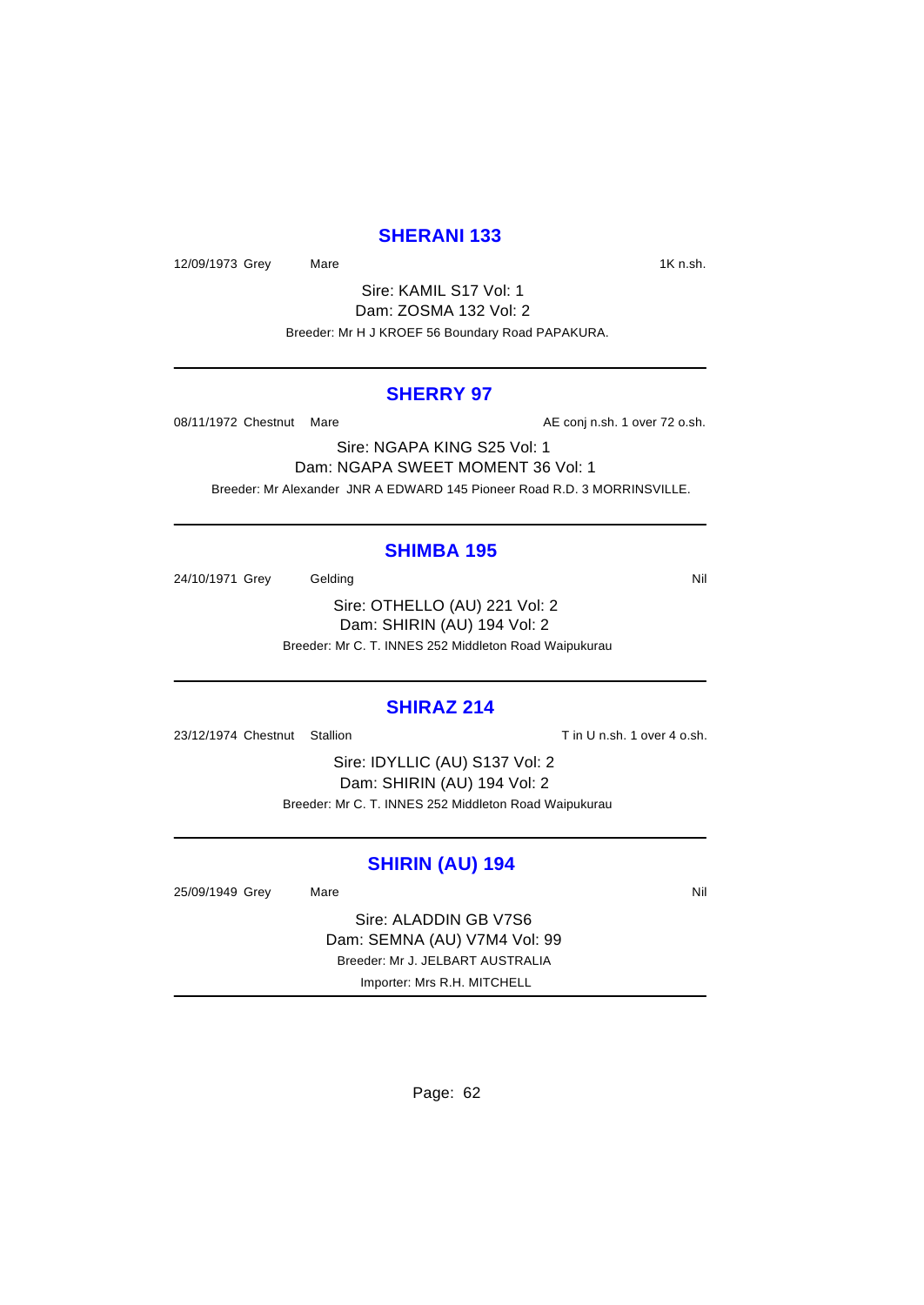### **SILABAL S140**

24/08/1973 Grey Stallion Stallion State H n.sh. 1 over 73 o.sh.

Sire: JABAL S16 Vol: 1 Dam: SILVER LADY 50 Vol: 1 Breeder: Mr L.M. MARSHALL

#### **SILVER ARROW 231**

Dam: ARABIAN LASS 169 Vol: 2 Breeder: Mr K BAYNE

| 10/08/1974 Grey | Stallion                       | 1 c n.sh. |
|-----------------|--------------------------------|-----------|
|                 | Sire: ROSLAND (AU) S129 Vol: 2 |           |

# **SILVER DAWN (AU) 222**

| 15/08/1963 Grey | Mare                                 | W over LT n.sh. |
|-----------------|--------------------------------------|-----------------|
|                 | Sire: SILVER MOONLIGHT GB 138AAHSB   |                 |
|                 | Dam: CONTESSA AU 150AAHSB            |                 |
|                 | Breeder: Dr C.A.C. LEGGETT Australia |                 |

Importer: Mr D. CLARKSON

#### **SILVER DOLLAR S79**

23/11/1966 Grey Stallion **Stallion** Nil

Sire: SILVER SPARKLE (GB) EXP V7S7 Vol: 1 Dam: ADAH 1 Vol: 1 Breeder: Mr L.M. MARSHALL

### **SILVER MOONBEAM (AU) 139**

06/09/1962 Grey Mare Mare W over LT n.sh.

Sire: SILVER MOONLIGHT GB 138AAHSB Dam: ELDOURA AU 70AAHSB Breeder: Dr C.A.C. LEGGETT Australia Importer: Mr D. CLARKSON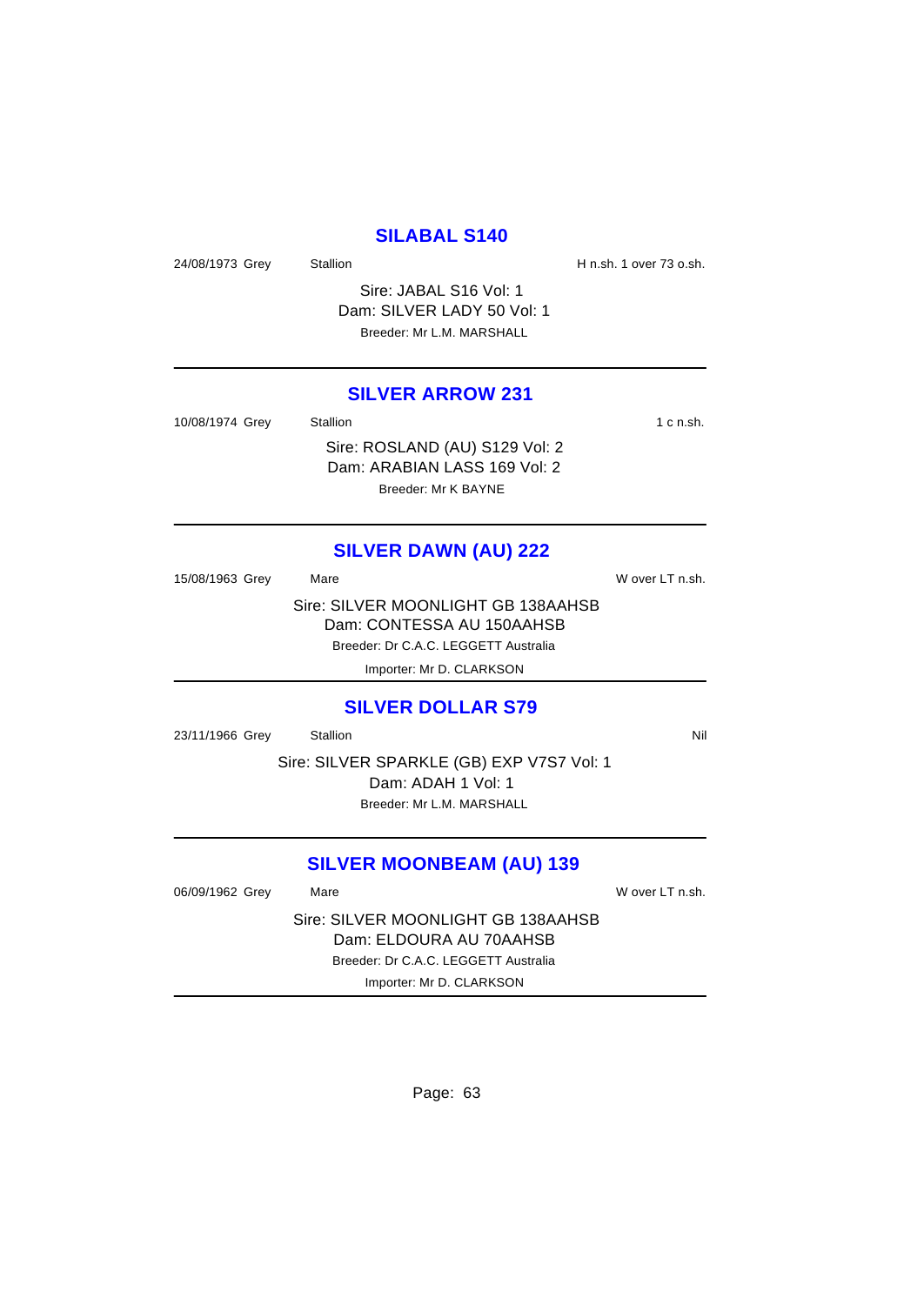### **SILVER STREAM S123**

23/10/1972 Grey Stallion Stallion HF conj n.sh. 4 over 2 o.sh.

Sire: JABAL S16 Vol: 1 Dam: EZRINA 15 Vol: 1 Breeder: Mr L.M. MARSHALL

### **SILVER TRAIL S152**

18/10/1974 Grey Stallion Stallion State H n.sh. 2 over 74 o.sh.

Sire: SILVER KING S43 Vol: 1 Dam: ELOTINA 141 Vol: 2 Breeder: Mr L.M. MARSHALL

**SINDRA 263**

07/11/1974 Chestnut Mare **EM** n.sh. 1 over 4 o.sh.

Sire: FLASH SINDH (AU) 250 Vol: 2 Dam: RAZARI (AU) 245 Vol: 2 Breeder: Mrs C. MCCLUSKEY P.O. Box 361, Gisborne.

### **SKY HAWK (GB) 254**

30/05/1975 Bay Stallion Stallion Nil

Sire: INDRISS GB V10S2 Dam: NAWARRA GB V9M7 Breeder: MARCHIONESS TOWNSEND ENGLAND Importer: Miss Helen A BRAY 174 O'Hallorans Road, RD 1, OXFORD 7495

### **SOLITAIRE 293**

02/04/1976 Grey Mare Mare EW conj n.sh. 5 over 6 o.sh.

Sire: WAIMEHA MARENDO S49 Vol: 1 Dam: EZRAETTA 14 Vol: 1 Breeder: PARTNERSHIP WILSON E.W. & B.P. PARTNERSHIP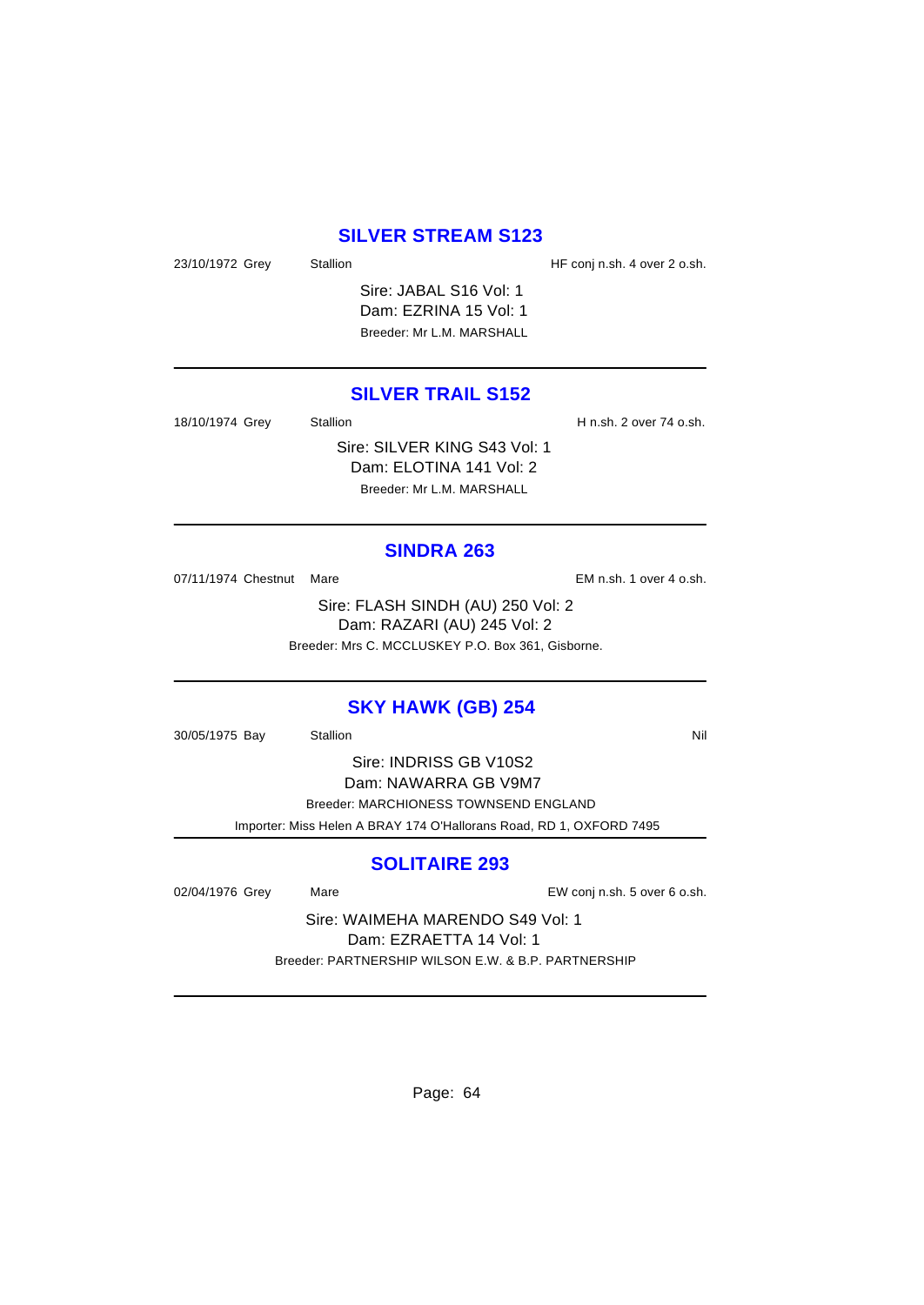### **SOUTH PACIFIC CRYSTAL MOON 277**

25/11/1975 Chestnut Mare National Communication of the NB n.sh. 1 over 5 o.sh.

Sire: ARABESQUE CRYSTAL FLAME (AU) S98 Vol: 2 Dam: HOULLAIN 99 Vol: 2 Breeder: Mrs N BEVINS Barkers Rd Loburn, R.D., RANGIORA.

### **SOUTH PACIFIC MONARCO 212**

29/10/1974 Chestnut Stallion NB n.sh. 2 over 4 o.sh.

Sire: CLASSICAL S35 Vol: 1 Dam: CROWN IMPERIAL (GB) 73 Vol: 2 Breeder: Mrs N BEVINS Barkers Rd Loburn, R.D., RANGIORA.

### **SOUTH PACIFIC SILVER BLUE 213**

06/12/1974 Grey Stallion Stallion State State NB n.sh 3 over 4 o.sh.

Sire: CLASSICAL S35 Vol: 1 Dam: HOULLAIN 99 Vol: 2

Breeder: Mrs N BEVINS Barkers Rd Loburn, R.D., RANGIORA.

### **SOUTHERN SAFARI S104**

27/09/1973 Chestnut Stallion EW conj n.sh. 1 over 3 o.sh.

Sire: WAIMEHA MARENDO S49 Vol: 1 Dam: NASINA 31 Vol: 1 Breeder: PARTNERSHIP WILSON E.W. & B.P. PARTNERSHIP

### **SURABHI 204**

29/11/1974 Chestnut Gelding Tover Loop n.sh. 1 over 74 o.sh.

Sire: SURUR (AU) S157 Vol: 2 Dam: BRIGHT DAY (AU) 101 Vol: 2

Breeder: Mrs Gabrielle J DEUSS 462 Paekakariki Hill Rd, RD 1, PORIRUA 5381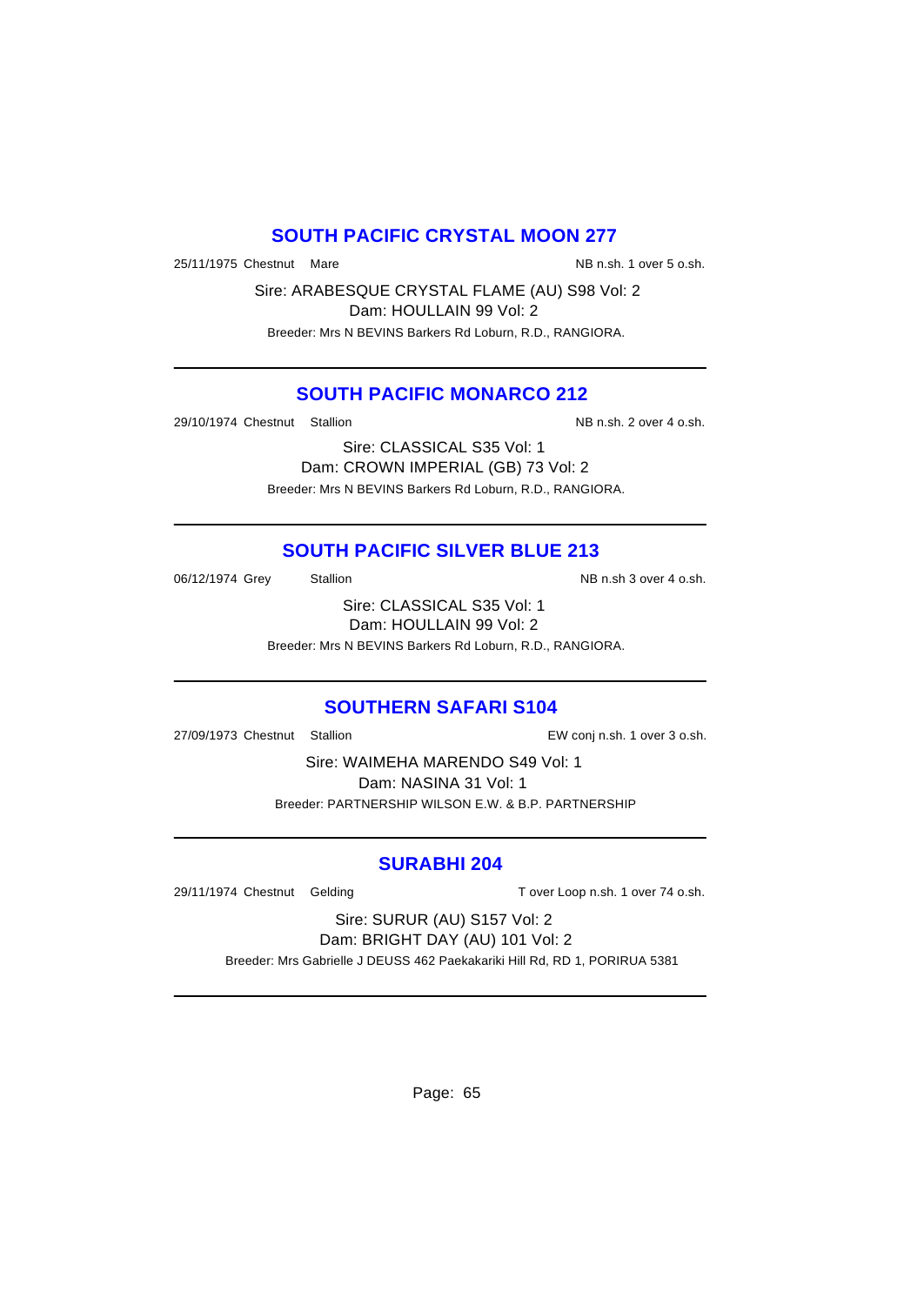### **SURENA 209**

12/10/1974 Grey Mare Mare Reversed 3 over K n.sh.

Sire: KAMIL S17 Vol: 1 Dam: SURONA 60 Vol: 1 Breeder: Mr W N KROEF 56 Boundary Road PAPAKURA.

#### **SURITOS S112**

26/09/1973 Chestnut Gelding 2K n.sh.

Sire: KAMIL S17 Vol: 1 Dam: SURONA 60 Vol: 1 Breeder: Mr W N KROEF 56 Boundary Road PAPAKURA.

#### **SURTINA 208**

21/10/1965 Chestnut Stallion Nil

Sire: SURUR (AU) S157 Vol: 2 Dam: KATINA (AU) 27 Vol: 1 Breeder: Mrs A A NAPIER EKETAHUNA

### **SURUR (AU) S157**

07/09/1948 Grey Stallion Stallion Nil

Sire: RAS GB V7S5 Dam: SAYIF GB V5M1 Breeder: Mrs A.D.D. MACLEAN AUSTRALIA Importer: Mrs A A NAPIER EKETAHUNA

### **TALAK DEREGISTERED 291**

20/10/1975 Bay Gelding School and School and School and School and School and School and School and School and

Sire: AQIL (AU) S5 Vol: 1 Dam: BEENIE (AU) 9 Vol: 1

Breeder: Mrs Suzanne W SPRATT Maketu Road R.D. 9 TE PUKE.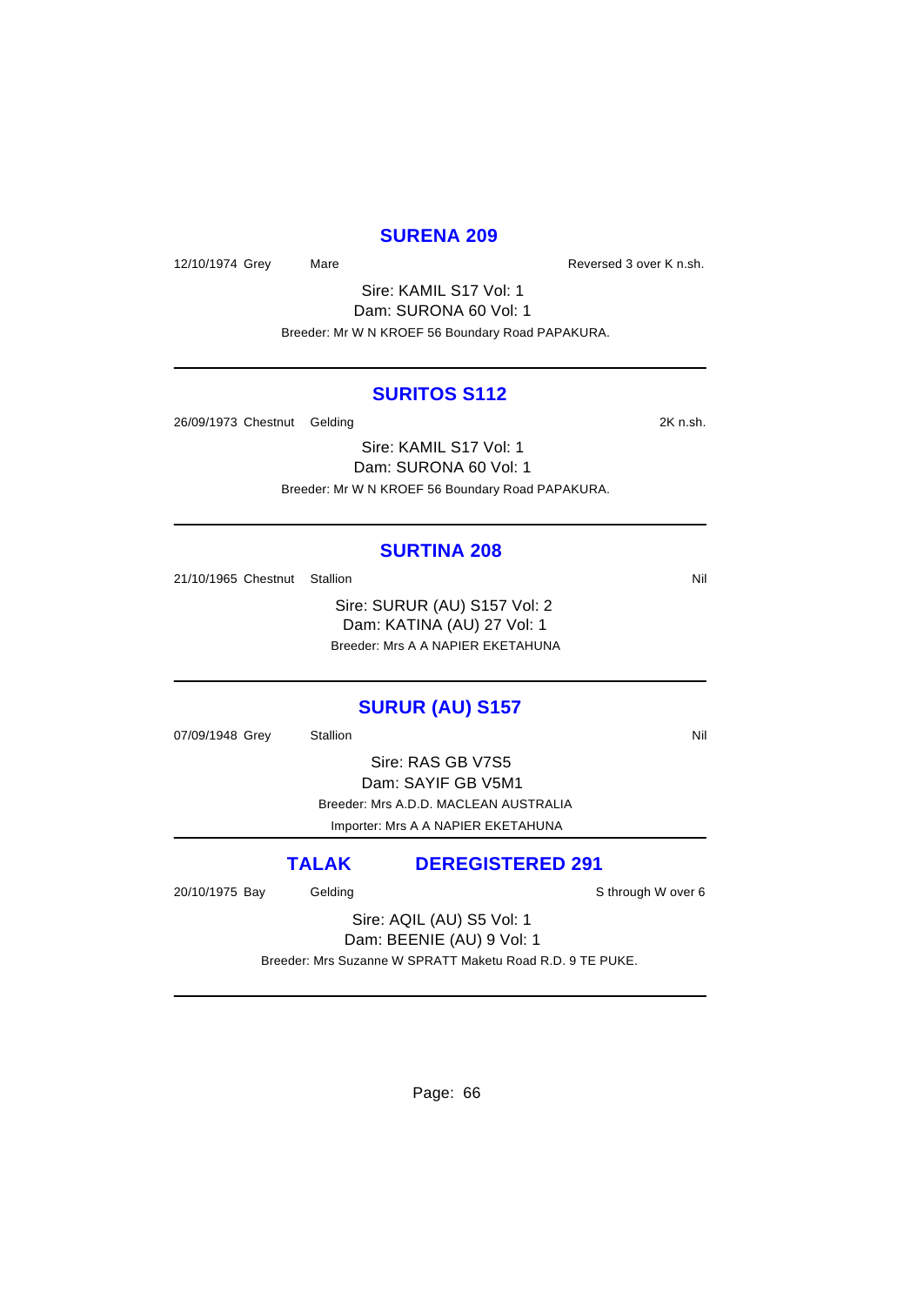### **TAMAM (AU) 244**

11/11/1972 Chestnut Stallion C 1 o.nk. Indian Tepee n.sh.

Sire: INDIAN JEWEL AU 526AAHSB Dam: SHERIFNA AU 699AAHSB Breeder: Mrs H. SHAW AUSTRALIA Importer: Mrs C. MCCLUSKEY P.O. Box 361, Gisborne.

### **TAMARI 279**

14/01/1976 Grey Mare EM n.sh. 3 over 5 o.sh.

Sire: TAMAM (AU) 244 Vol: 2 Dam: RAZARI (AU) 245 Vol: 2 Breeder: Mrs C. MCCLUSKEY P.O. Box 361, Gisborne.

### **TARAPURUHI AZTEC 249**

15/02/1976 Chestnut Stallion T over Loop n.sh. 3 over 75 o.sh.

Sire: SANTARABIA BAHRAN (AU) S78 Vol: 2 Dam: KATINA (AU) 27 Vol: 1

Breeder: Mrs Gabrielle J DEUSS 462 Paekakariki Hill Rd, RD 1, PORIRUA 5381

### **TARAPURUHI JEHOL S58**

23/10/1969 Chestnut Stallion Nill and State of the Nill and State of Nill and State of Nill and State of Nill

Sire: SHEREEF (GB) S42 Vol: 1 Dam: SURONA 60 Vol: 1 Breeder: Mrs Gabrielle J DEUSS 462 Paekakariki Hill Rd, RD 1, PORIRUA 5381

### **TARAPURUHI PARIS 248**

22/10/1975 Chestnut Stallion T over Loop n.sh. 2 over 75 o.sh.

Sire: SANTARABIA BAHRAN (AU) S78 Vol: 2 Dam: BRIGHT DAY (AU) 101 Vol: 2 Breeder: Mrs Gabrielle J DEUSS 462 Paekakariki Hill Rd, RD 1, PORIRUA 5381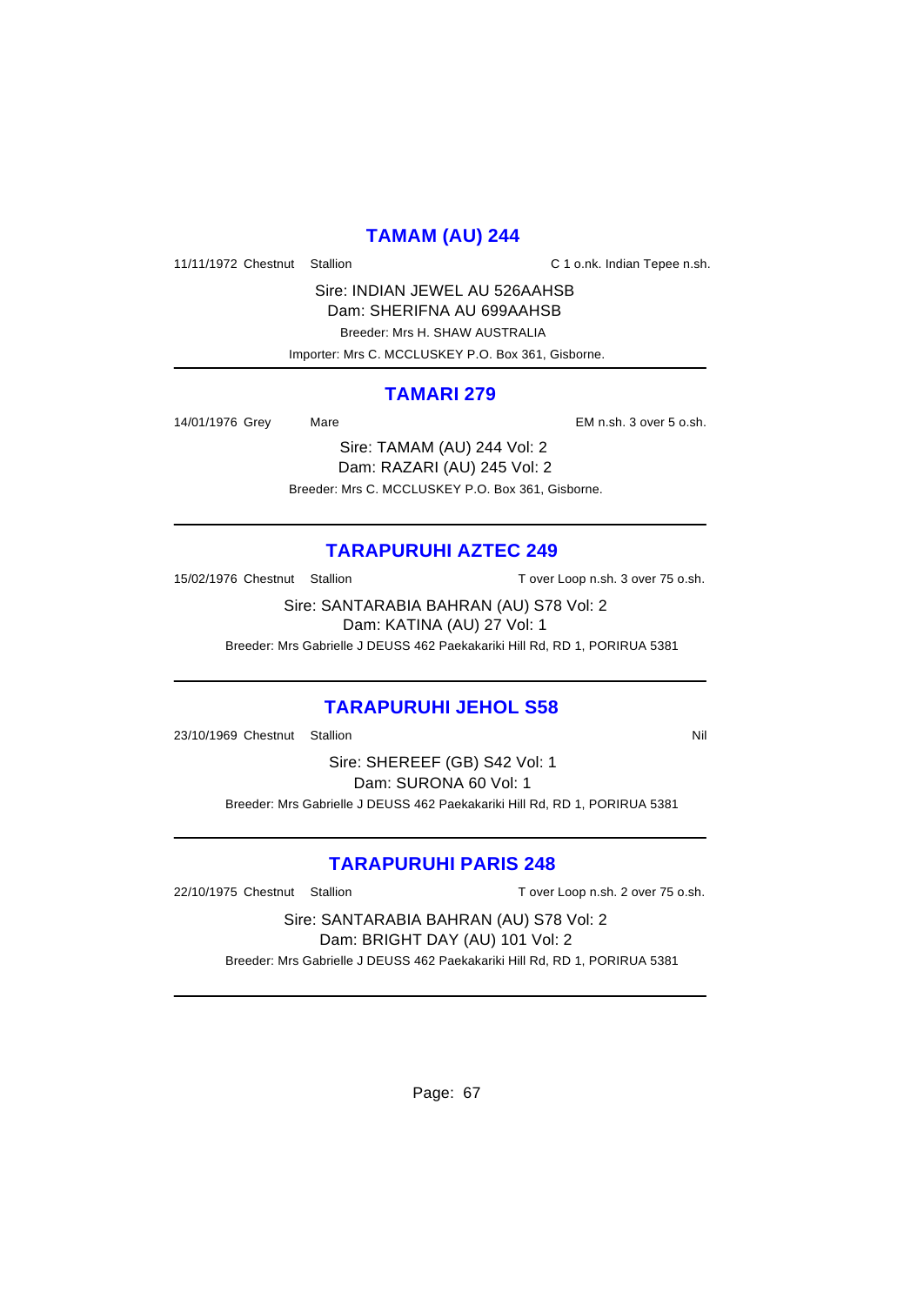### **TARAPURUHI SILVERLING 253**

24/11/1975 Grey Mare Mare T over Loop n.sh. 1 over 75 o.sh.

Sire: SARACEN KARIM (CA) S119 Vol: 2 Dam: POLENKA 102 Vol: 2 Breeder: Mrs M. O. GEORGE Maxwell Rd R.D.4 LEVIN

#### **TAREAM 281**

17/09/1975 Chestnut Mare EM n.sh. 1 over 5 o.sh.

Sire: TAMAM (AU) 244 Vol: 2 Dam: MOONDREAM (AU) 262 Vol: 2 Breeder: Mrs C. MCCLUSKEY P.O. Box 361, Gisborne.

### **TASMAN S122**

18/11/1972 Chestnut Stallion **HF** conj n.sh. 2 over 2 o.sh.

Sire: SILVER KING S43 Vol: 1 Dam: SPARKLE 54 Vol: 1 Breeder: Mr L.M. MARSHALL

#### **TOBIAS 289**

02/10/1975 Grey Gelding Contact Contact Contact Contact Contact Contact Contact Contact Contact Contact Contact Contact Contact Contact Contact Contact Contact Contact Contact Contact Contact Contact Contact Contact Contac

Sire: KAMIL S17 Vol: 1 Dam: FRANGIPANI 135 Vol: 2 Breeder: Mr H J KROEF 56 Boundary Road PAPAKURA.

### **TOUCH OF MAGIC (AU) S103**

24/08/1969 Grey Stallion Stallion State T over W n.sh.

Sire: RISHEEM GB 52AAHSB Dam: SEFRA AU 396AAHSB Breeder: Mrs E F TUCKER Victoria AUSTRALIA. Importer: Mr E W WILSON Mimihau R.D. 2 WYNDHAM.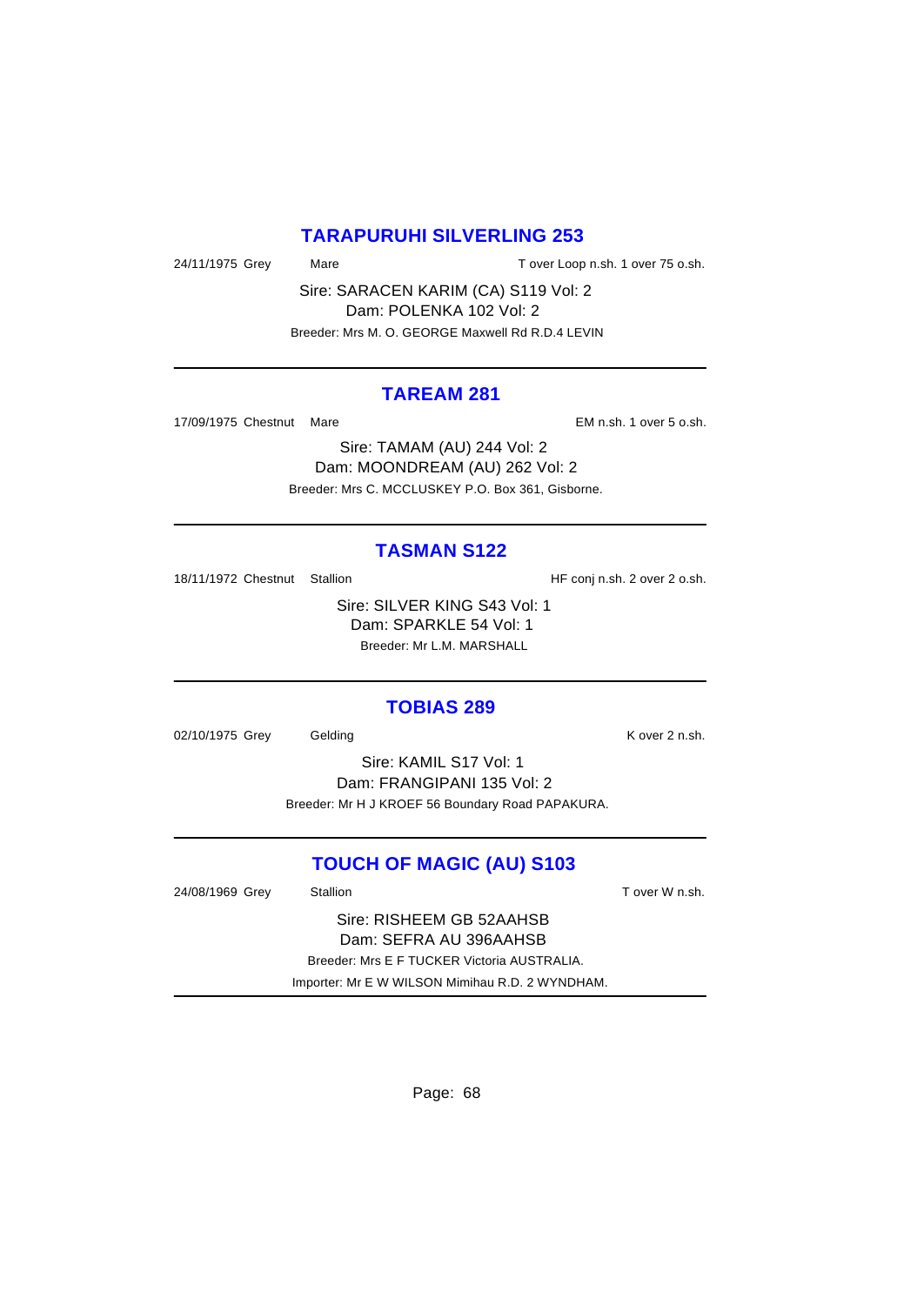### **TURKISH DELIGHT 316**

15/08/1975 Chestnut Mare EW conj n.sh. 2 over 5 o.sh.

Sire: WAIMEHA MARENDO S49 Vol: 1 Dam: ODWAIN 126 Vol: 2 Breeder: PARTNERSHIP WILSON E.W. & B.P. PARTNERSHIP

#### **VALOR 232**

01/08/1974 Grey Mare **Mark** Mare **IC n.sh.** 

Sire: ROSLAND (AU) S129 Vol: 2 Dam: GOLDEN QUEEN (IIU) 20 Vol: 1 Breeder: Mr K BAYNE

### **VIENNA S109**

26/11/1973 Chestnut Stallion T over Loop o.sh. 2 over 73 n.sh.

Sire: SANTARABIA BAHRAN (AU) S78 Vol: 2 Dam: KATINA (AU) 27 Vol: 1

Breeder: Mrs Gabrielle J DEUSS 462 Paekakariki Hill Rd, RD 1, PORIRUA 5381

### **WAIMEHA ADAJIO 323**

19/10/1975 Grey Stallion Triangle under bar n.sh. 5 over 75 o.nk.

Sire: CRESCENDO (AU) S10 Vol: 1 Dam: CEPHALYN 10 Vol: 1 Breeder: Mr B SISAM C/- Sisam & Sons R.D. 1 WHAKATANE.

### **WAIMEHA BABRAH 320**

14/10/1975 Grey Stallion Triangle under bar n.sh. 4 over 75 o.nk.

Sire: CRESCENDO (AU) S10 Vol: 1 Dam: GREY GIRL 21 Vol: 1 Breeder: Mr B SISAM C/- Sisam & Sons R.D. 1 WHAKATANE.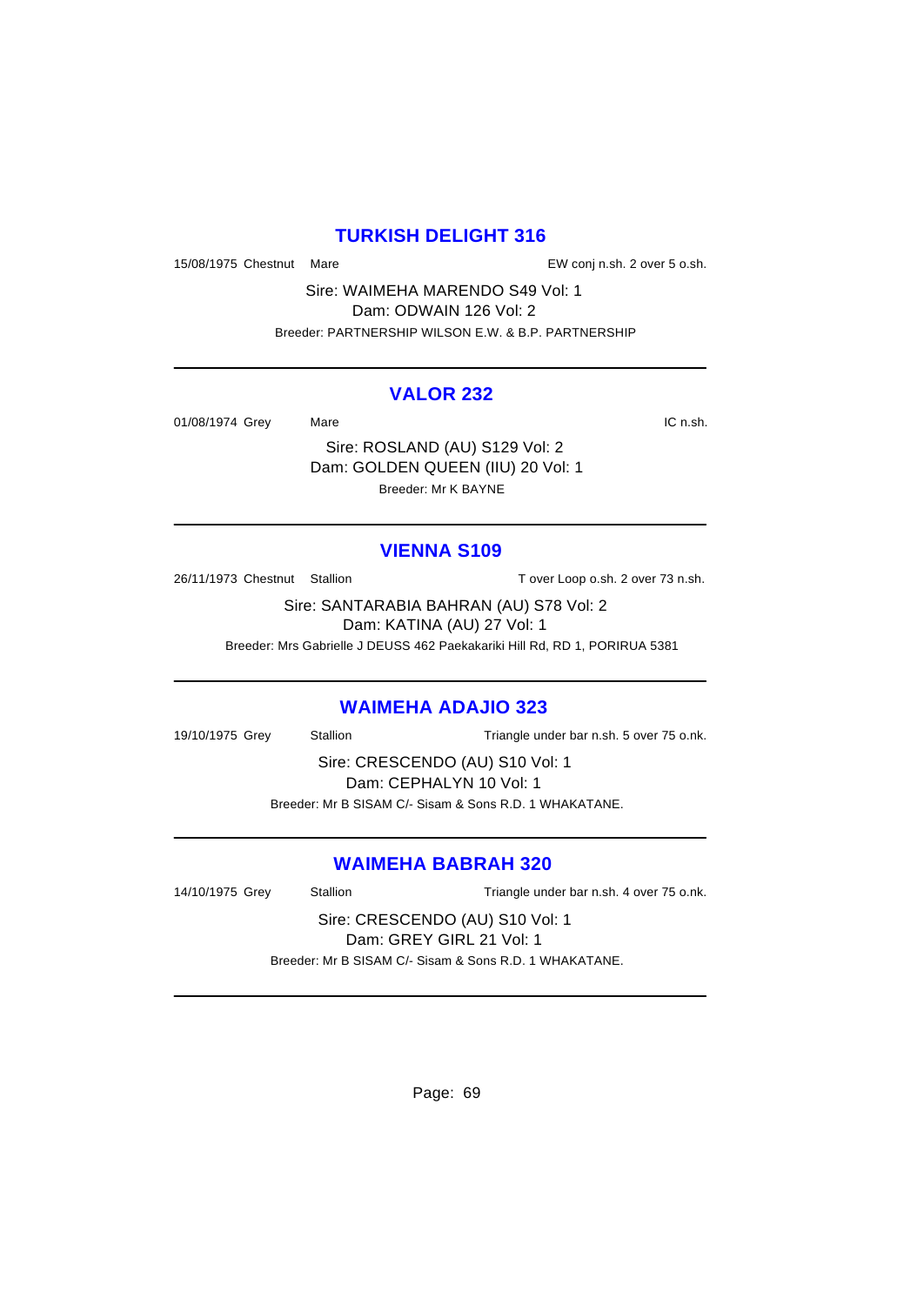### **WAIMEHA CUSHLA 239**

12/11/1972 Grey Mare Mare Triangle under bar n.sh. 72 over 4 o.sh

Sire: CRESCENDO (AU) S10 Vol: 1

Dam: FREDA 18 Vol: 1 Breeder: Mr B SISAM C/- Sisam & Sons R.D. 1 WHAKATANE.

### **WAIMEHA DENA 260**

26/10/1974 Grey Mare Mare Triangle under bar n.sh. 4 over 74 o.nk.

Sire: CRESCENDO (AU) S10 Vol: 1 Dam: WAIMEHA SHIRLEY 69 Vol: 1 Breeder: Mr B SISAM C/- Sisam & Sons R.D. 1 WHAKATANE.

### **WAIMEHA FARIDA 261**

18/11/1974 Grey Mare Mare Triangle under bar n.sh. 7 over 74 o.nk. Sire: CRESCENDO (AU) S10 Vol: 1 Dam: FREDA 18 Vol: 1 Breeder: Mr B SISAM C/- Sisam & Sons R.D. 1 WHAKATANE.

### **WAIMEHA FRANCHISE S125**

17/10/1970 Chestnut Stallion Triangle under bar n.sh. O 4 o.nk.

Sire: CRESCENDO (AU) S10 Vol: 1 Dam: FREDA 18 Vol: 1 Breeder: Mr B SISAM C/- Sisam & Sons R.D. 1 WHAKATANE.

### **WAIMEHA IDHAM S162**

20/10/1971 Grey Gelding Triangle under bar n.sh. 71 over 2 o.sh.

Sire: CRESCENDO (AU) S10 Vol: 1 Dam: WAIMEHA PAMELA 68 Vol: 1 Breeder: Mr B SISAM C/- Sisam & Sons R.D. 1 WHAKATANE.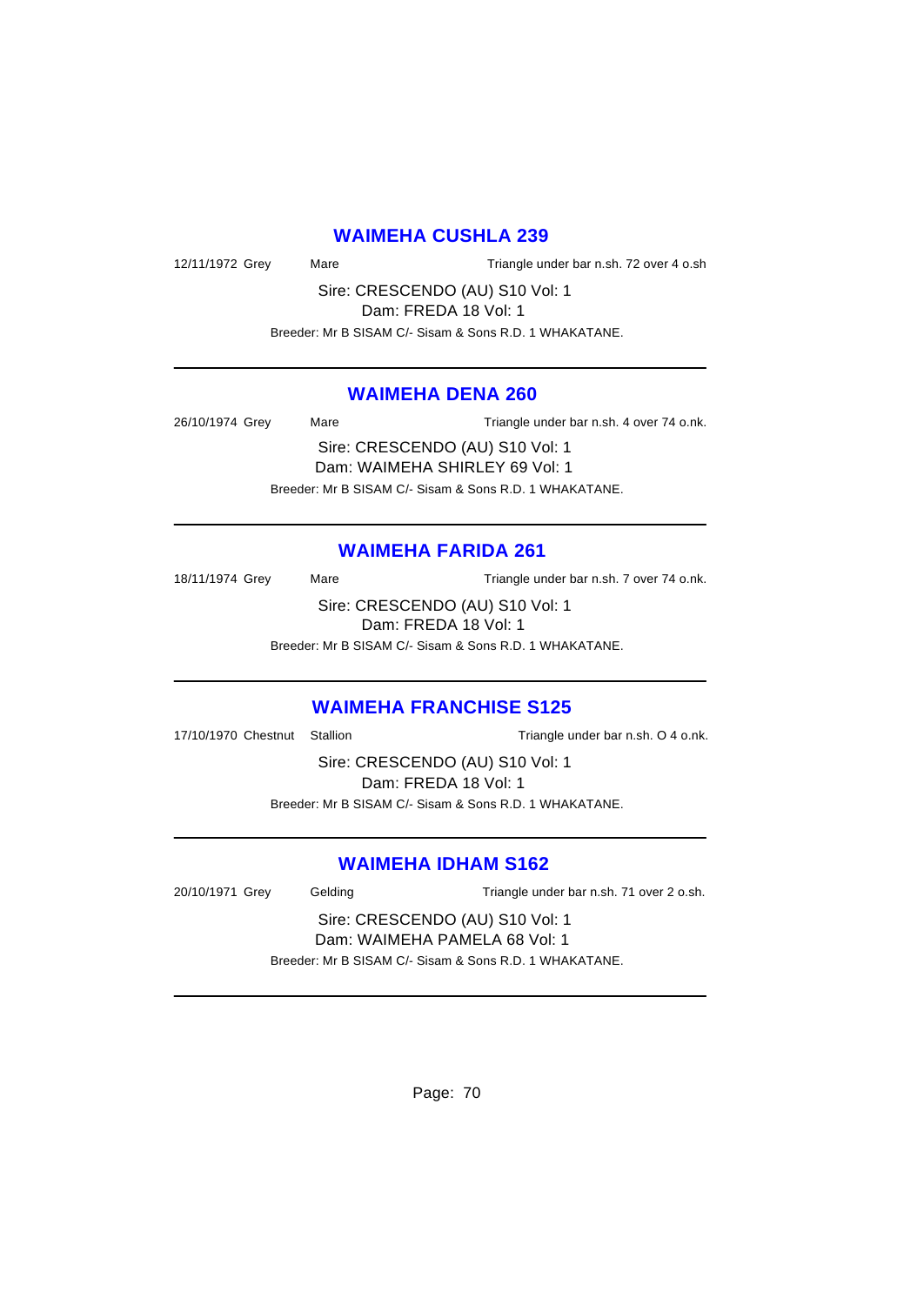#### **WAIMEHA JASON 258**

20/09/1974 Grey Stallion Triangle under bar n.sh. 1 over 74 o.nk.

Sire: CRESCENDO (AU) S10 Vol: 1 Dam: JEANETTE 24 Vol: 1

Breeder: Mr B SISAM C/- Sisam & Sons R.D. 1 WHAKATANE.

### **WAIMEHA MARCUS 259**

29/10/1974 Grey Gelding Triangle under bar n.sh. 6 over 74 o.nk.

Sire: CRESCENDO (AU) S10 Vol: 1 Dam: MARILYN 29 Vol: 1 Breeder: Mr B SISAM C/- Sisam & Sons R.D. 1 WHAKATANE.

#### **WAIMEHA MARINA 79**

30/10/1970 Chestnut Mare Triangle under bar n.sh. 01 o.nk.

Sire: CRESCENDO (AU) S10 Vol: 1 Dam: MARILYN 29 Vol: 1

Breeder: Mr B SISAM C/- Sisam & Sons R.D. 1 WHAKATANE.

#### **WAIMEHA MASADA 325**

30/10/1975 Grey Stallion Triangle under bar n.sh. 7 over 75 o.nk.

Sire: CRESCENDO (AU) S10 Vol: 1 Dam: MARILYN 29 Vol: 1 Breeder: Mr B SISAM C/- Sisam & Sons R.D. 1 WHAKATANE.

### **WAIMEHA MICHELLE 241**

02/10/1972 Chestnut Mare Triangle under bar n.sh. 72 over 1 o.sh.

Sire: CRESCENDO (AU) S10 Vol: 1 Dam: JEANETTE 24 Vol: 1 Breeder: Mr B SISAM C/- Sisam & Sons R.D. 1 WHAKATANE.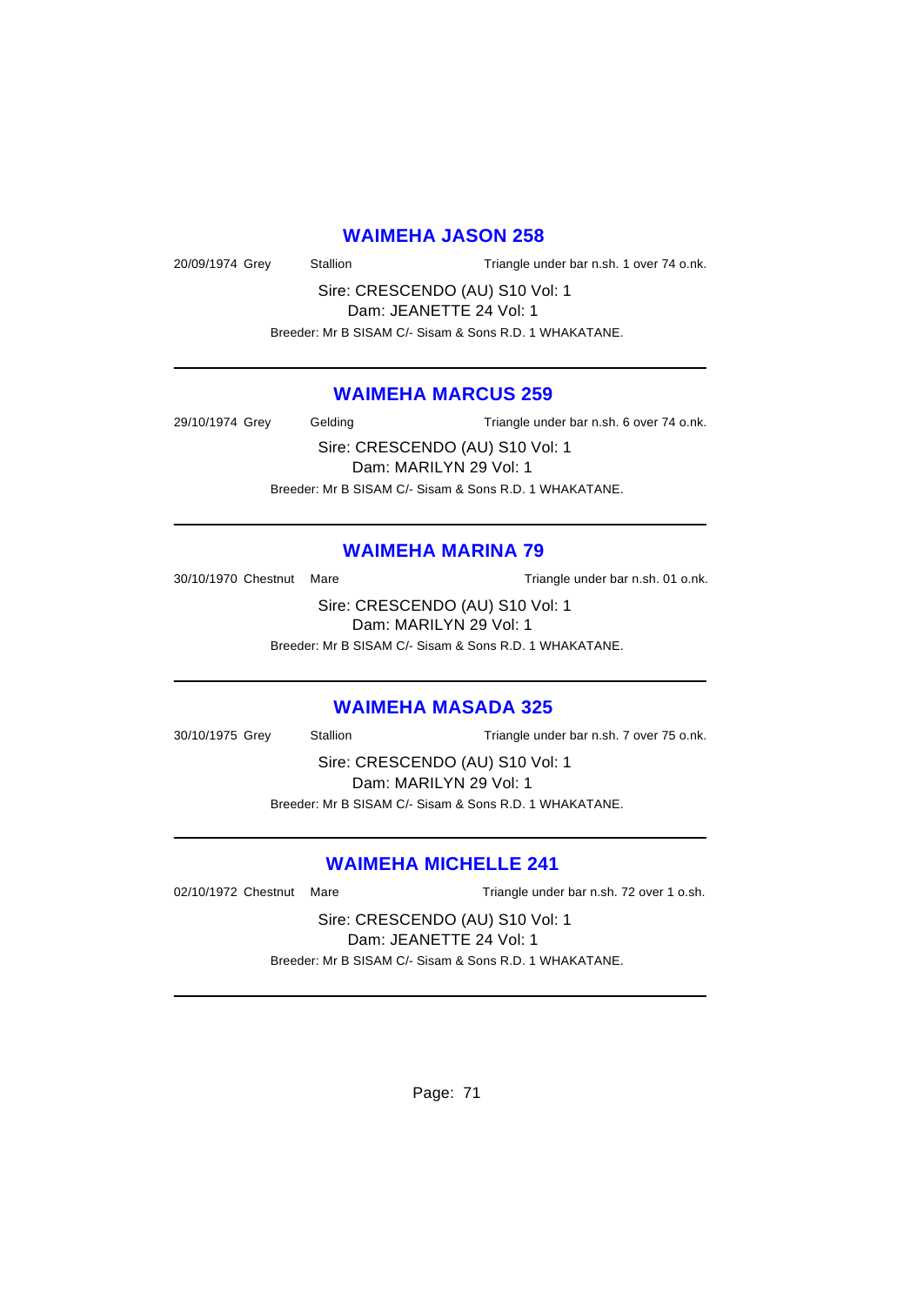### **WAIMEHA MUNA 240**

06/11/1972 Chestnut Mare Triangle under bar n.sh. 72 over 3 o.sh.

Sire: CRESCENDO (AU) S10 Vol: 1 Dam: WAIMEHA PAMELA 68 Vol: 1 Breeder: Mr B SISAM C/- Sisam & Sons R.D. 1 WHAKATANE.

### **WAIMEHA NERINA 149**

05/10/1971 Grey Mare Mare Triangle under Bar n.sh.

Sire: CRESCENDO (AU) S10 Vol: 1 Dam: JEANETTE 24 Vol: 1 Breeder: Mr B SISAM C/- Sisam & Sons R.D. 1 WHAKATANE.

### **WAIMEHA PRESTO S99**

10/09/1970 Grey Stallion Stallion Triangle under bar n.sh. 05 o.nk.

Sire: CRESCENDO (AU) S10 Vol: 1 Dam: JEANETTE 24 Vol: 1 Breeder: Mr B SISAM C/- Sisam & Sons R.D. 1 WHAKATANE.

### **WAIMEHA PRIDE DEREGISTERED 78**

15/10/1970 Chestnut Mare Triangle under bar n.sh. 08 o.nk.

Sire: GREY SWIRL (AU) S14 Vol: 1 Dam: GREY GIRL 21 Vol: 1 Breeder: Mr B SISAM C/- Sisam & Sons R.D. 1 WHAKATANE.

### **WAIMEHA PRUDENCE 256**

03/10/1974 Chestnut Mare Triangle under bar n.sh. 2 over 74 o.nk.

Sire: CRESCENDO (AU) S10 Vol: 1 Dam: WAIMEHA PRIDE DEREGISTERED 78 Vol: 2 Breeder: Mr B SISAM C/- Sisam & Sons R.D. 1 WHAKATANE.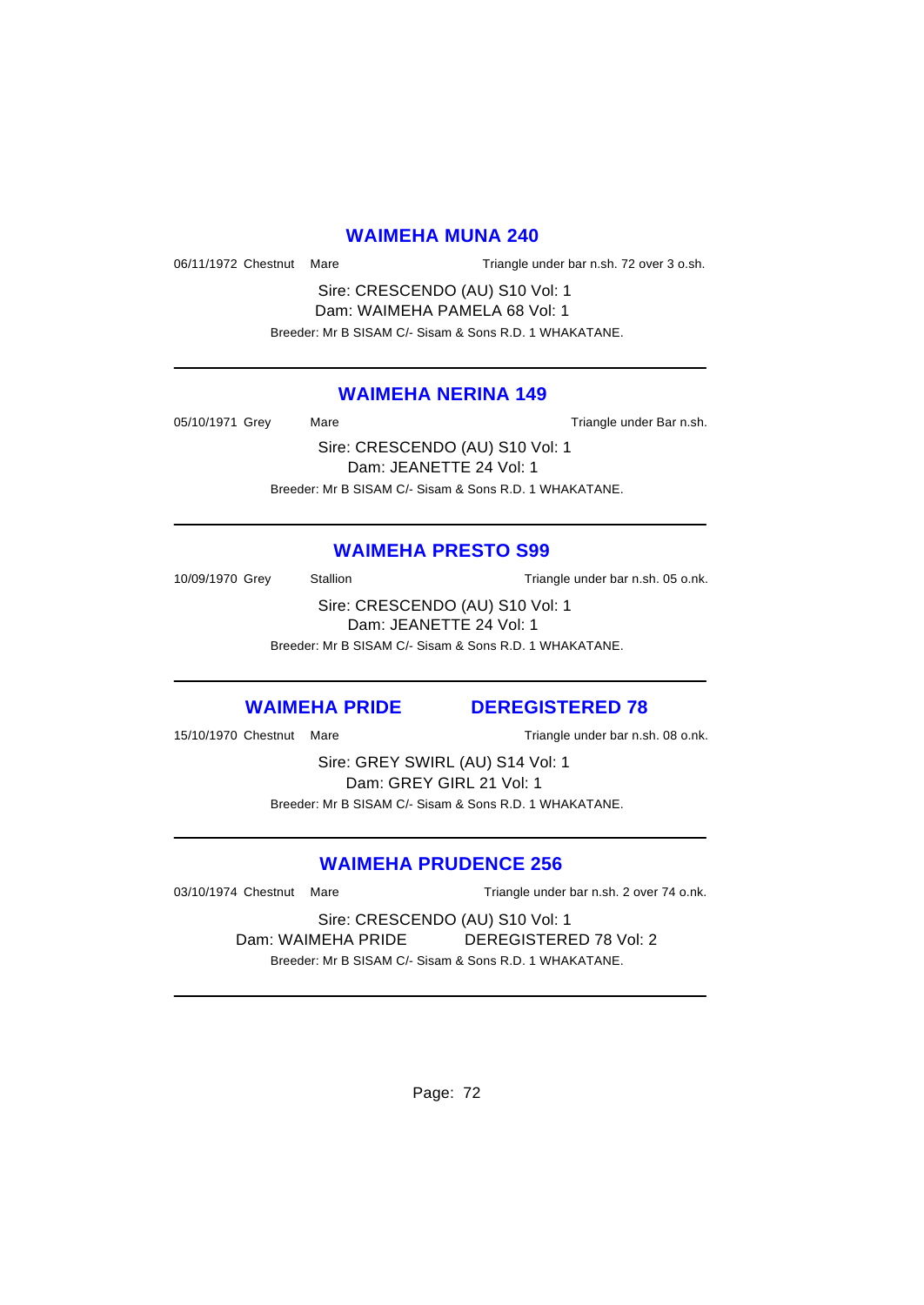#### **WAIMEHA RENOWN S61**

22/11/1971 Grey Stallion Triangle under bar n.sh. 71 over 1 o.sh.

Sire: GREY SWIRL (AU) S14 Vol: 1 Dam: GREY GIRL 21 Vol: 1

Breeder: Mr B SISAM C/- Sisam & Sons R.D. 1 WHAKATANE.

# **WAIMEHA SHEVA 324**

20/10/1975 Chestnut Mare Triangle under bar n.sh. 6 over 75 o.nk.

Sire: CRESCENDO (AU) S10 Vol: 1 Dam: WAIMEHA PAMELA 68 Vol: 1 Breeder: Mr B SISAM C/- Sisam & Sons R.D. 1 WHAKATANE.

# **WAIMEHA TARKA 322**

26/09/1975 Grey Stallion Triangle under bar n.sh. 1 over 75 o.nk. Sire: CRESCENDO (AU) S10 Vol: 1 Dam: JEANETTE 24 Vol: 1 Breeder: Mr B SISAM C/- Sisam & Sons R.D. 1 WHAKATANE.

# **WAIMEHA TREENA 257**

06/10/1974 Grey Mare Mare Triangle under bar n.sh. 3 over 74 o.nk.

Sire: CRESCENDO (AU) S10 Vol: 1 Dam: CEPHALYN 10 Vol: 1 Breeder: Mr B SISAM C/- Sisam & Sons R.D. 1 WHAKATANE.

# **WAIMEHA UNIQUE 229**

31/10/1971 Grey Gelding Triangle under bar n.sh. 71 over 3 o.sh. Sire: GREY SWIRL (AU) S14 Vol: 1 Dam: WAIMEHA KASSENDRA 67 Vol: 1

Breeder: Mr B SISAM C/- Sisam & Sons R.D. 1 WHAKATANE.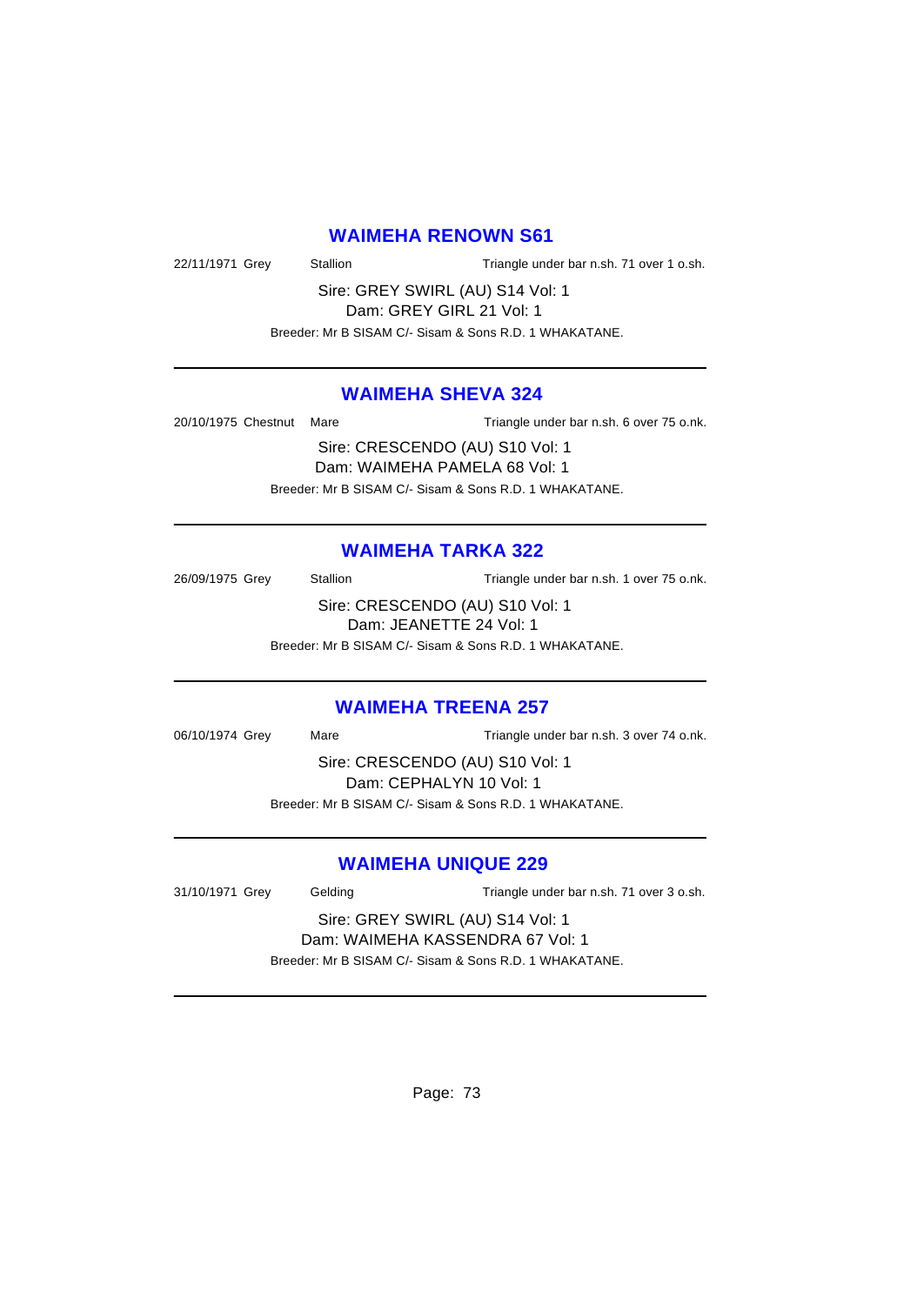# **WAIMEHA VARDA 327**

11/10/1975 Chestnut Mare Triangle under bar n.sh. 3 over 75 o.nk.

Sire: CRESCENDO (AU) S10 Vol: 1 Dam: WAIMEHA PRIDE DEREGISTERED 78 Vol: 2 Breeder: Mr B SISAM C/- Sisam & Sons R.D. 1 WHAKATANE.

# **WAIMEHA WAINA 242**

26/10/1972 Grey Mare Mare Triangle under bar n.sh. 72 over 2 o.sh. Sire: CRESCENDO (AU) S10 Vol: 1 Dam: WAIMEHA SHIRLEY 69 Vol: 1 Breeder: Mr B SISAM C/- Sisam & Sons R.D. 1 WHAKATANE.

#### **WAIMEHA WHIRLWIND 190**

01/10/1970 Grey Gelding Gelding Triangle under bar n.sh. 06 o.nk. Sire: GREY SWIRL (AU) S14 Vol: 1 Dam: WAIMEHA ALLISON 66 Vol: 1 Breeder: Mr B SISAM C/- Sisam & Sons R.D. 1 WHAKATANE.

# **WILD FYRE 337**

11/09/1975 Grey Mare **Market Market Account Account Account Account Account Account Account Account Account Account Account Account Account Account Account Account Account Account Account Account Account Account Account Ac** 

Sire: EL-HAMDULLAH (AU) S12 Vol: 1 Dam: ARABIAN GOLD 157 Vol: 2 Breeder: Mr K BAYNE

# **WINDERMERE CHARMING ROSE 117**

05/09/1972 Grey Mare Mare Reversed B conj B n.sh. 5W o.sh.

Sire: KAMIL S17 Vol: 1 Dam: ROSE QUARTZ 43 Vol: 1 Breeder: Mrs B M BUTCHER P.O. Box 94 PUKEKOHE.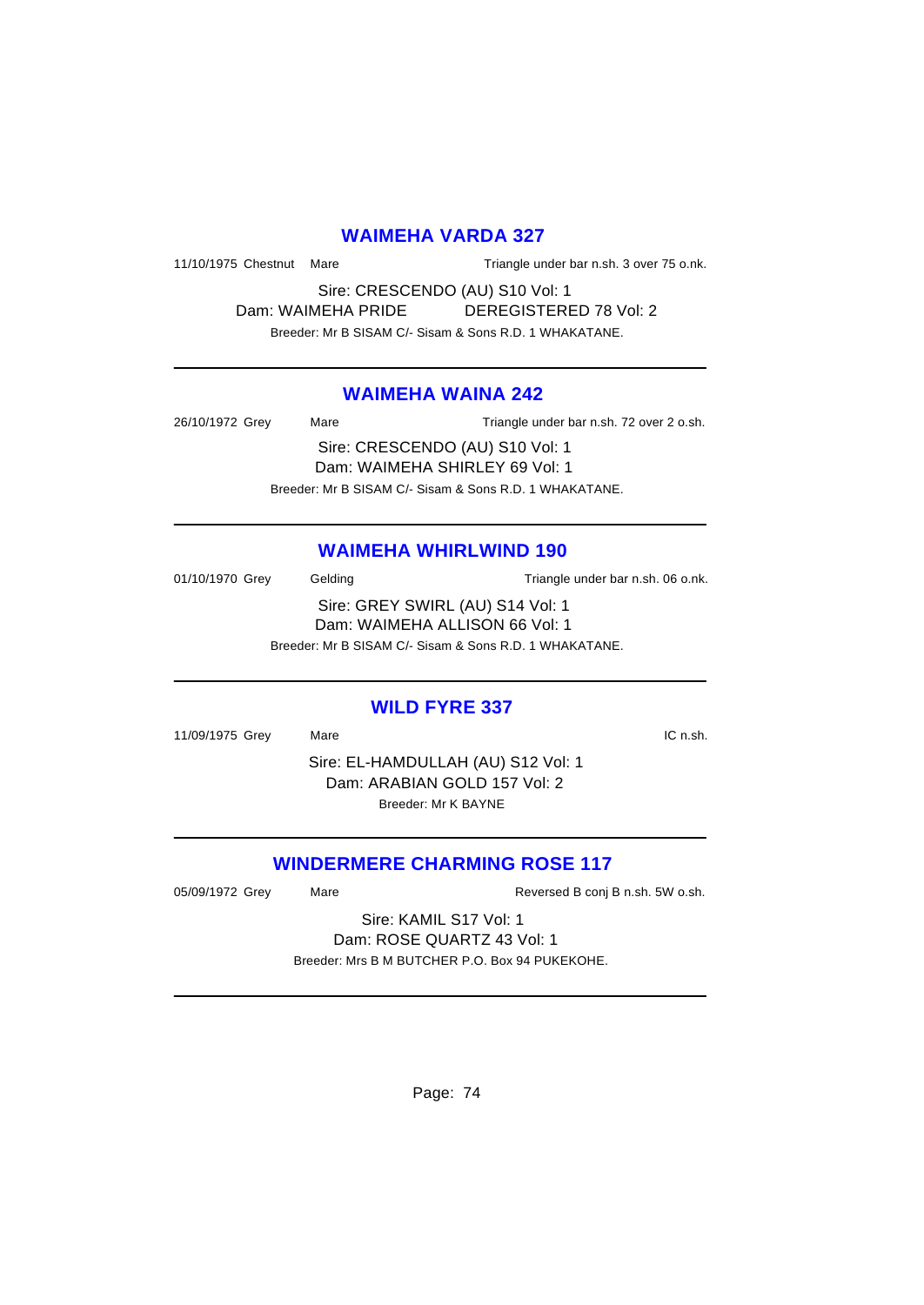# **WINDERMERE IMPERIAL 191**

28/09/1974 Chestnut Gelding Reversed B, B conj n.sh. 7W o.sh.

Sire: AQIL (AU) S5 Vol: 1 Dam: MISSAN 185 Vol: 2 Breeder: Mrs B M BUTCHER P.O. Box 94 PUKEKOHE.

# **WINDERMERE ISADORA 98**

05/11/1971 Chestnut Mare **B** reversed B conj n.sh. 3W o.nk.

Sire: SANTARABIA BAHRAN (AU) S78 Vol: 2 Dam: SUKAYET 56 Vol: 1 Breeder: Mrs B M BUTCHER P.O. Box 94 PUKEKOHE.

#### **WINDERMERE PHILAMENA 136**

29/10/1971 Chestnut Mare B reversed B conj n.sh. 2W o.sh.

Sire: SANTARABIA BAHRAN (AU) S78 Vol: 2 Dam: SURONA 60 Vol: 1 Breeder: Mrs B M BUTCHER P.O. Box 94 PUKEKOHE.

# **WONDER S142**

12/09/1974 Chestnut Gelding EW conj n.sh. 3 over 4 o.sh.

Sire: WAIMEHA MARENDO S49 Vol: 1 Dam: ODWAIN 126 Vol: 2 Breeder: PARTNERSHIP WILSON E.W. & B.P. PARTNERSHIP

#### **ZAHRIA 301**

03/11/1975 Grey Mare Inverted A over A n.sh 2 over 5 o.sh.

Sire: SHEREEF (GB) S42 Vol: 1 Dam: FANNY 16 Vol: 1 Breeder: Mr A R AYLIFFE 71 Ingram Road R.D. 3 DRURY.